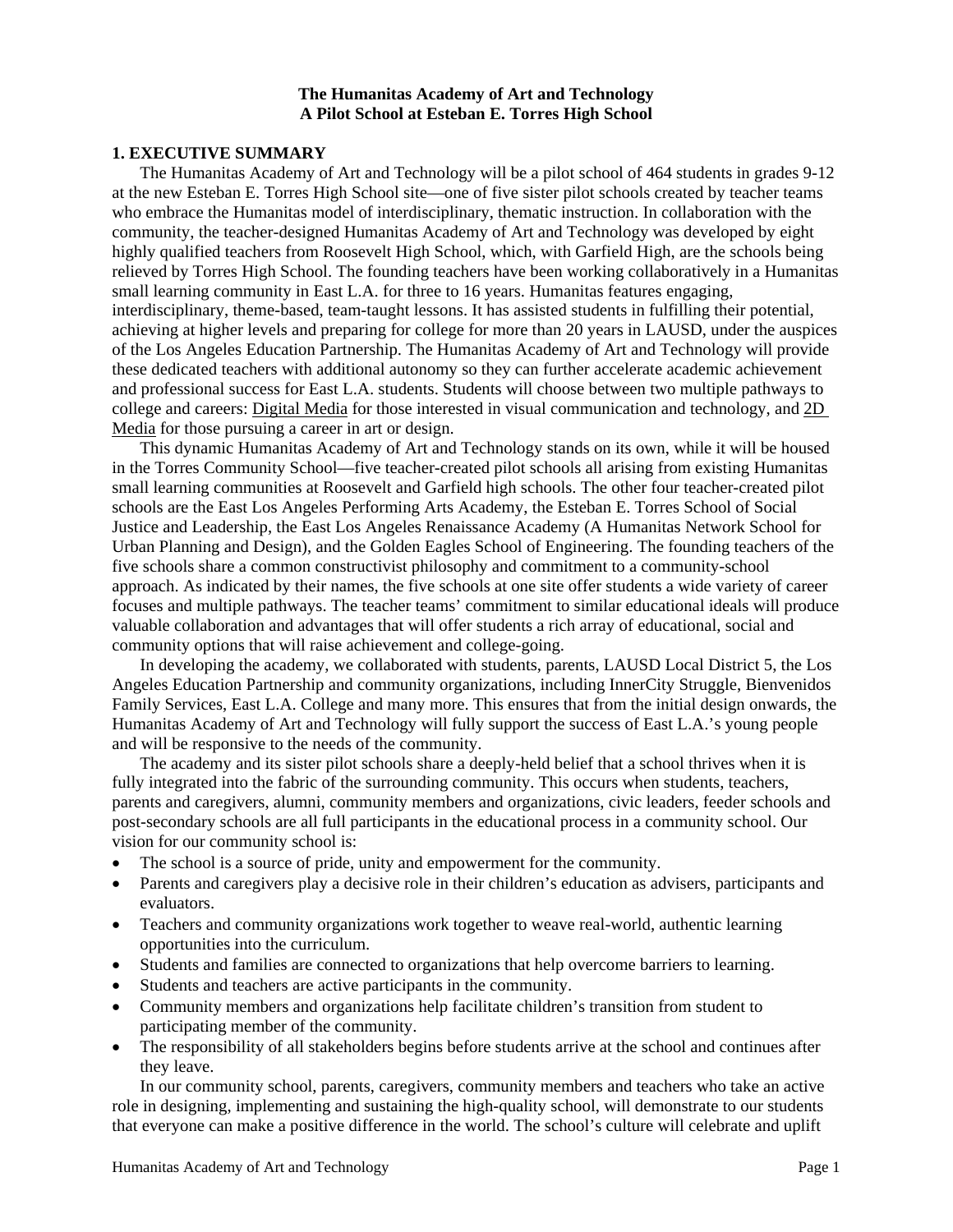the community, and students' participation in it will be a source of pride.

## a. **Assurances:**

- i. The Humanitas Academy of Art and Technology is an internal applicant: a group of LAUSD teachers supported by Local District 5. We are not a for-profit entity.
- ii. We will enroll the requisite number of students from the impacted campuses that the new and underperforming school is intended to relieve. Students will be enrolled based on identified LAUSD attendance boundaries for the school. Enrollment procedures will follow LAUSD policy. Please see **Appendix 1a.ii**.
- iii. We agree that the student composition at the new school will be reflective of the student composition at the schools it is intended to relieve, with ongoing review mechanisms in place to ensure retention and student composition at each school continues to reflect that of the overall school community. Please see **Appendix 1a.iii.**
- iv. The Humanitas Academy of Art and Technology is an internal applicant: a group of LAUSD teachers supported by Local District 5. We will ensure fiscal solvency and responsibility per LAUSD guidelines and policies.
- v. As an internal applicant, we will adhere to the terms, conditions and requirements of the Modified Consent Decree and other court orders imposed upon the District pertaining to special education. We will use the District's Special Education Policies and Procedures Manual, an Integrated Student Information System ("ISIS"), and Welligent, the District-wide web-based software system used for online IEPs and tracking of related services provided to students during the course of their education. Please see **Appendix 1a.v.**

## **b. Student population and experience in working with similar students:**

Our students are culturally rich, ready to learn, respond to cooperative learning strategies, and believe in the importance of post-secondary education. The barriers to achievement that have impacted them include large, impersonal high schools; insufficient information about UC/CSU entrance requirements; lack of mentors and support for completion of university applications; inconsistent counseling support; lack of high-quality career pathways programs for all students; and insufficient integration of community resources to support students' well-being and encourage career interests. The academy will be a different kind of school, and we will build on students' strengths to assist them in achieving at high levels.

LAUSD estimates that 80% to 90% of the students who will be transferred to the new Torres High School will come from Garfield High School, with the balance from Roosevelt High School—both in East Los Angeles. The middle schools that will feed into Torres High are Belvedere, Griffith and Stevenson. All five schools are in year 5+ of Program Improvement. The five schools had Academic Performance Index ranks of 1 and 2, putting them in the lowest 20% of schools statewide. On the positive side, Roosevelt High, Belvedere Middle and Griffith Middle all achieved their schoolwide API growth targets in 2009. Their API scores range from 577 at Roosevelt High to 666 at Griffith Middle.

East L.A. is a hard-working neighborhood with primarily Latino residents, many of them immigrants. This is reflected in school demographics: 99% of students at all five schools are Latino, and the percentages of students who are economically disadvantaged range from 84% at Roosevelt High to 92% at Belvedere Middle. All five schools have about one-third English learners: 26% to 34% at the middle schools, and 30% to 34% at the high schools.

Students receiving special education make up from 9% (Stevenson) to 13% (Roosevelt) of the student population—on par with LAUSD averages. Students identified as gifted and talented are from 8% (two high schools) to 11% (Griffith and Belvedere middle schools) of students—below the LAUSD averages of 16% for middle schools and 13% for high schools. This indicates an opportunity to more aggressively identify and nurture gifted students, which we will do.

Students in this area need long-standing barriers removed so they can achieve the proficiency necessary for college and well-paying careers. The results from the most recent California Standards Tests for the current high schools demonstrate this:

|                   | Garfield HS | Roosevelt HS | Belvedere MS | Griffith MS | <b>Stevenson MS</b> |
|-------------------|-------------|--------------|--------------|-------------|---------------------|
| English Lang Arts | $1.6\%$     | 20.9%        | 26.8%        | 33.7%       | 22.3%               |
| Math              | 4.7%        | 4.3%         | 23.9%        | 25.8%       | 8.8%                |

#### **CST % Proficient or Advanced 2009**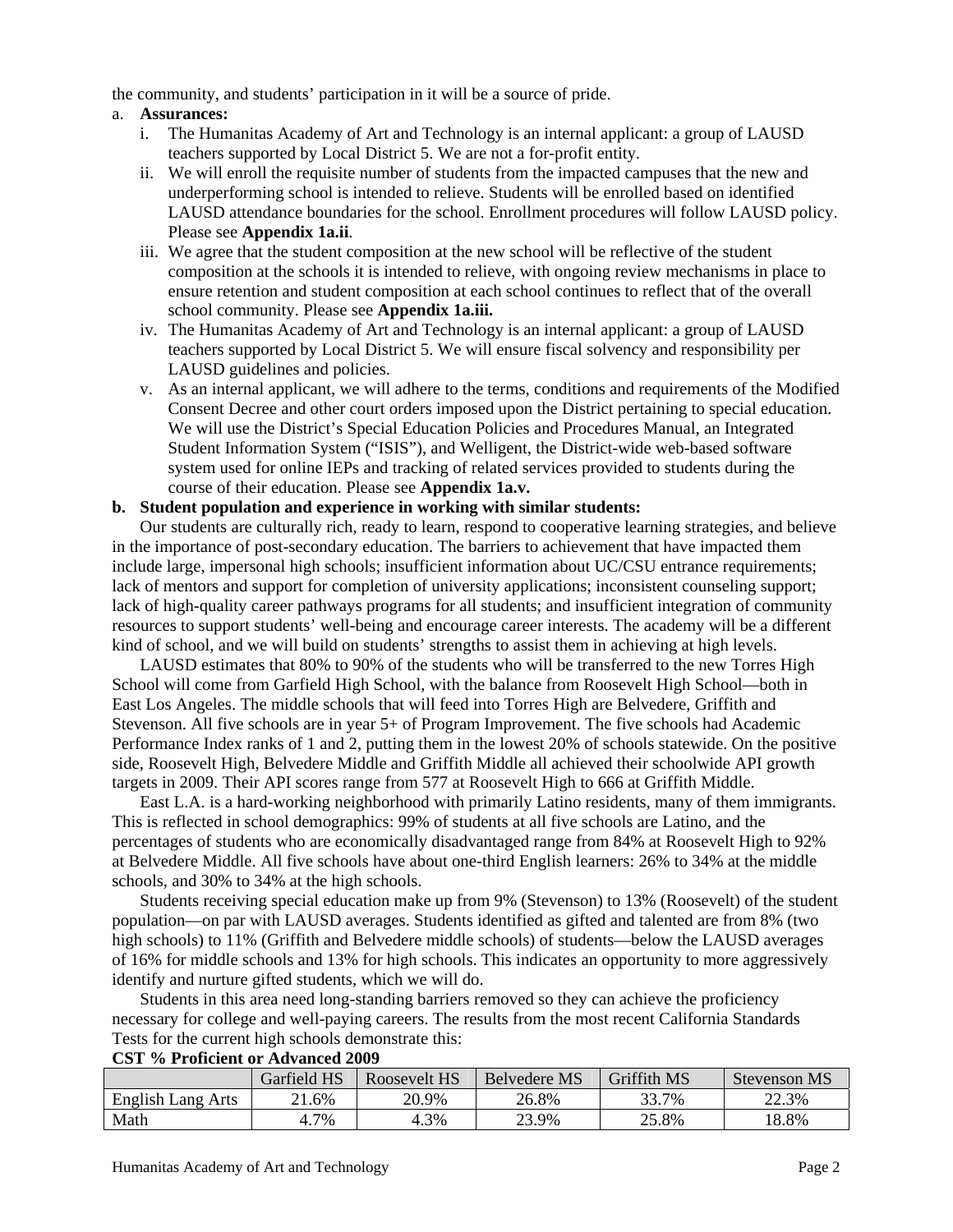Showing positive movement, all five schools have increased the percentages proficient over the last five years (except for Garfield High in math).

Students in Humanitas small learning communities have a history of higher achievement than non-Humanitas students in the same schools, indicating that the proposed educational approach meets the needs of targeted students. For example, in 2007-08, data from 28 Humanitas SLCs—including three each from Roosevelt and Garfield—show that 33% of Humanitas students were proficient or advanced in English language arts on the CST, vs. 28% of non-Humanitas students in their same schools and 29% in LAUSD high schools overall. Results from the 2007-08 California High School Exit Exam show that a larger percentage of Humanitas students pass on their first try in grade 10, a measure of being on track to graduate.

| <b>Calif. HS Exit Exam</b>   | <b>Humanitas</b> | <b>Non-Humanitas</b> | <b>LAUSD</b> |
|------------------------------|------------------|----------------------|--------------|
| 10th grade pass on first try | % Pass           | % Pass               | % Pass       |
| Math pass                    | 75%              | 69%                  | 67%          |
| ELA pass                     | 78%              | 69%                  | 70%          |

In 2007-08, the dropout rates were 21% (Garfield) and 24% (Roosevelt); four-year graduation rates were 43% (Roosevelt) and 45% (Garfield); and 16% (Garfield) and 22% (Roosevelt) of graduates completed the A-G college prep courses. In other measures of being on track to graduate, less than twothirds of all Garfield and Roosevelt students amass 55+ credits in grade 9, and 12%–15% accumulate 115+ by the end of grade 10. Eight percent or fewer pass the CSU Early Assessment Program. These data indicate a need to break down the barriers to college that students face and give them college-going assistance from the beginning of freshman year.

In the feeder middle schools, the percent of grade 8 students who are proficient+ on the California Standards Tests are below LAUSD's grade-8 averages for every CST except science at Griffith Middle. To address this, incoming grade 9 students will receive additional support to successfully complete high school work and get on track for college.

Attendance rates at the five schools show a need for greater engagement and personalization, which the Humanitas interdisciplinary curriculum, pilot school size and strategies such as advisory will address. For example, attendance rates were 89% (Roosevelt) and 92% (Garfield) in 2009—but less than half of students attended 95% of the time, which research has shown to be a tipping point for achievement. As expected, attendance is higher at the middle schools—roughly 96%—but only about 75% to 80% of students miss fewer than 10 days/year. The engaging Humanitas educational plan, coupled with a community-school approach, will engage students in learning and give them the support they need to reach their full potential.

Experience w/Population: As shown by the résumés of the founding teachers, they have considerable experience with students in East L.A. All eight are presently teachers at Roosevelt High, and six have been teaching there for more than 10 years, and two for three to five years. Thus, they have great commitment and strong preparation for teaching this student population.

## **c. Vision, Mission and Philosophy:**

**Vision**: Through an in-depth study of the humanities, art and technology, graduates of the Humanitas Academy of Art and Technology will be technologically literate, well-rounded individuals, who are prepared for higher education and who understand the true essence of a rigorous education: that all knowledge is interconnected.

**Mission:** Our mission is to use community resources and interdisciplinary, inquiry-based instruction to produce graduates who are prepared to attend a university, have met all A-G requirements, are fluently bilingual, possess critical thinking skills, have a broad knowledge base, and are adept at the technological skills necessary to become actively engaged, thinking citizens of the 21st century.

**Philosophy** Our underlying educational philosophy reflects the following core elements:

Preparing learners for the demands of the 21st century: The essential elements of our program are strong written communication skills, the ability to creatively problem-solve, the ability to work collaboratively, and the ability to transfer learning from one context to the next.

Multiple Pathways: Five small schools at one school site each will have its own academic or social theme that guides its curriculum. The Humanitas Academy of Art and Technology's pathway will allow students to explore these fields of interest and build their skills for their future college and professional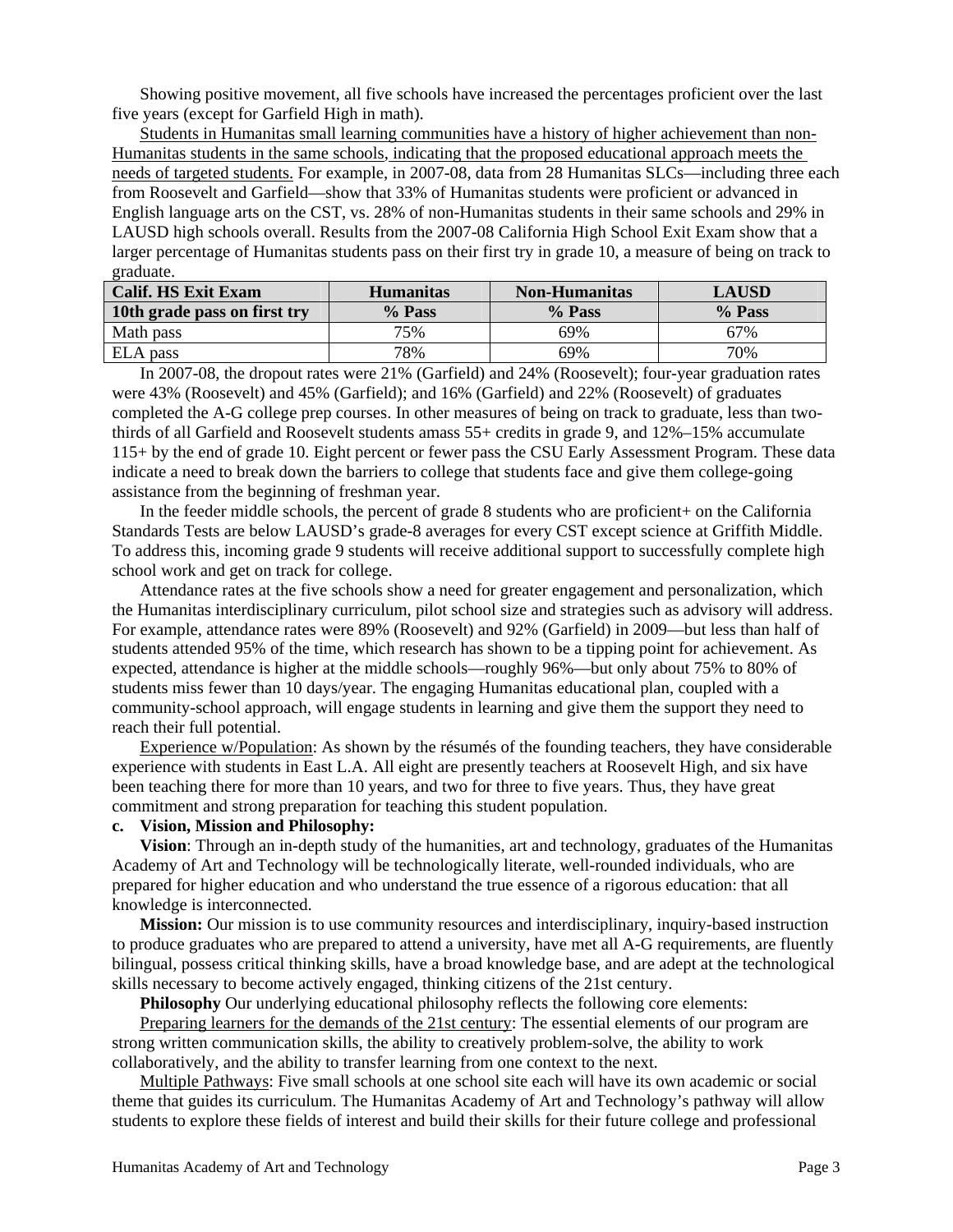success. The multiple pathways are Digital Media for those interested in visual communication and technology, and 2D Media for those interested in pursuing a career in art or design.

Humanitas teacher-developed curriculum and interdisciplinary collaboration: Each of the five small schools proposed for the Esteban E. Torres High School site grows out of a Humanitas small learning community at Roosevelt or Garfield high schools, under the auspices of the Los Angeles Education Partnership. Humanitas is based on a constructivist approach to education: learner-centered and providing educational experiences that allow students to construct knowledge and solve problems. The founding teacher group for the academy has an unyielding commitment to both horizontal and vertical collaboration to develop rigorous, student-centered, inquiry-based, interdisciplinary curriculum that meets the needs of all students.

The Humanitas Academy of Art and Technology will create an exciting, rigorous learning experience for our students based upon an in-depth study of the humanities, art and technology through interdisciplinary, inquiry-based learning using the Humanitas model. Over 20 years, research and data have proven that the Humanitas model is successful in raising academic achievement and graduation rates among urban high school students in Los Angeles. Humanitas is an effective instructional model for small learning communities that emphasizes interdisciplinary lessons centered around themes that are relevant to students, team-based teaching, and ongoing professional development for teachers. The Humanitas Academy of Art and Technology will provide educational experiences that will bring students to the realization that all knowledge is interconnected. The construction of the curriculum and the pedagogy used will guide students to explore the rich, deep connections that exist between the disciplines. This methodology will act as a road map to help students navigate lifelong learning.

In addition to standards-based instruction, meaningful art activities and technological skills will be integrated seamlessly into all classes in the Humanitas curriculum. Two Multiple Pathways —Digital Media and 2D Media — will offer electives that also meet the Visual Arts and Technology requirements.

The community-school model: Responsibility for the academic success and emotional well-being of students is shared among teachers, staff, parents, colleges, businesses, social services, cultural institutions, and health care providers. Collaborative relationships with the community will enable the Humanitas Academy of Art and Technology and the other small schools located at Torres High School to expand and enrich the curriculum and extracurricular opportunities.

Our community-school model includes partnerships with Bienvenidos for medical services, L.A. County Parks and Recreation for a parent program, Japanese American Museum, InnerCity Struggle, the Saturday High Program at the Art Center College of Design, East L.A. College, California State University at Los Angeles and many others. We are working to arrange partnerships with community organizations that can provide additional services.

Need & impact: The academy will meet an urgent need in this inner-city community, in which students grapple with academic barriers and want assistance to make college a reality. Our academy will raise academic achievement and prepare students well for college. Technological education is critically necessary in this high-poverty area where students have very limited access and few opportunities to increase their technology skills and prepare for the demands of higher education and 21st century employment. The academy's arts focus addresses a need to give these young people access to jobs in Los Angeles' large "creative economy," which includes graphic design, Web design, advertising, entertainment, etc.

Grade structure: At inception, the school will serve about 372 students in grades 9 through 11, growing to full enrollment of 464 students in grades 9 through 12 by its second school year. **A Day in the Life of A Student**

Jorge Perez is an academically struggling 11th-grade student at the Humanitas Academy of Art and Technology. In the fall, he is studying a unit with the interdisciplinary theme *In Search of America's Self: Creating the Myth, Living the Reality*. In this unit, which focuses on 1880 to 1920, students are exploring the dichotomy that exists even today between the myths and realities that make up the American dream. Students are exploring various questions, including Where did the myth come from? Is it a myth? Was it ever true for most Americans? What was the reality? Is it more or less true today?

The academy is on a block schedule where classes meet every other day for longer periods, enabling in-depth simulations, debates, Socratic seminars, etc., as well as allowing students to focus on three classes of homework per night rather than six. Today Jorge's classes are American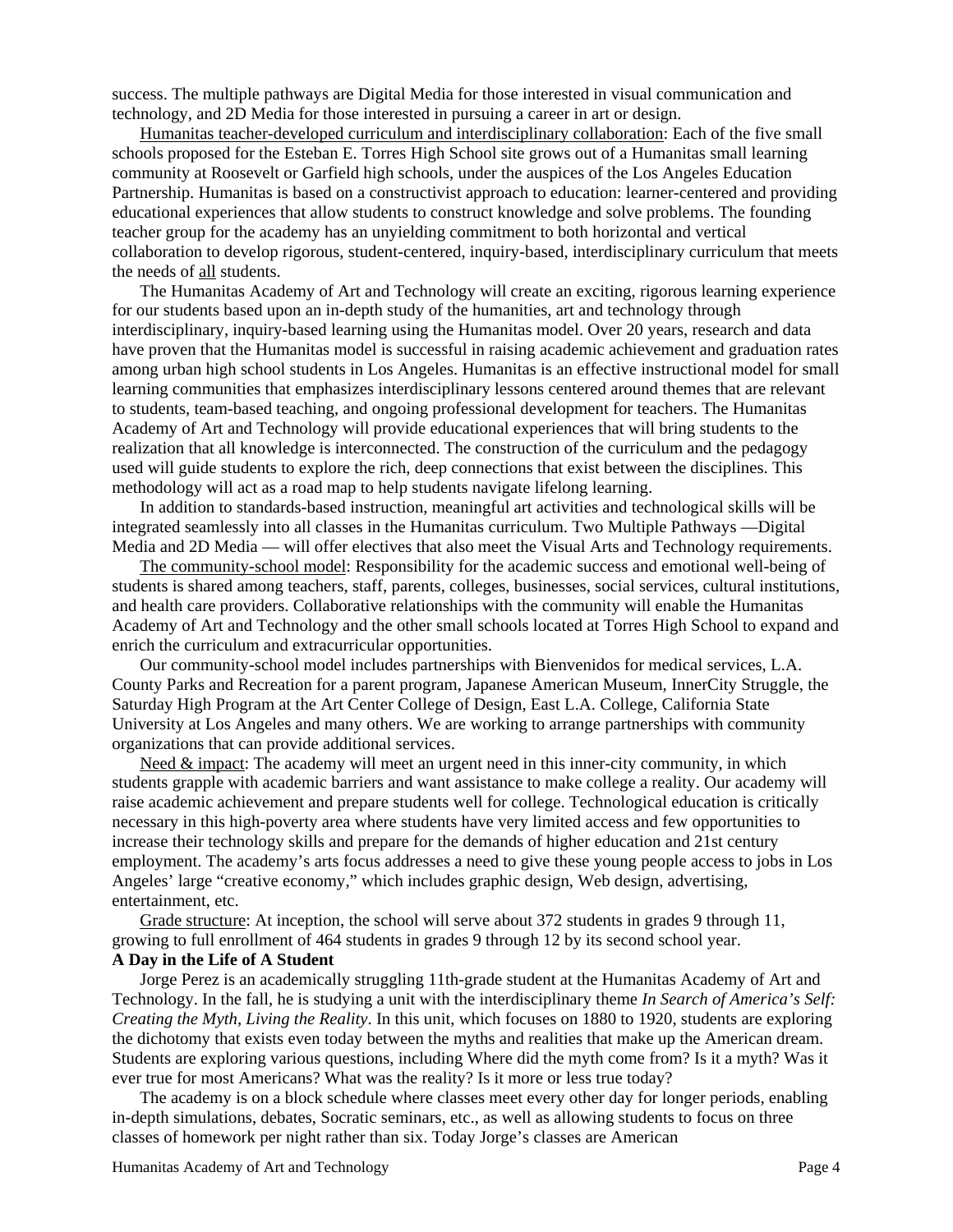Literature/Contemporary Composition, Drawing 2 and U.S. History. Tomorrow's classes will be Geometry, Biology and A.P. Spanish Language. His first period class, American Literature/Contemporary Composition, begins with independent reading for the Accelerated Reading program. When Jorge enrolled in the academy, he knew he was not the best reader in his class but he was shocked to discover that he was reading at a sixth-grade level. All his teachers had the same message for him: to improve, you must read, read, read. He committed to the AR program and attentively studied his ninth-grade Reading Apprenticeship program, and he is very proud that at the start of grade 11, his reading level had increased four years. Yesterday, the class finished reading Horatio Alger's *Bound to Rise*, the story of an immigrant's rise from rags to riches. Today Jorge and a classmate will do a think-pair-share, identifying quotes that illustrate the values Americans believed would lead them to success. These quotes will be added to his Chart on American Values. Using the analysis they have previously done on a Currier and Ives lithograph, *The Ladder to Success*, Jorge will use both the print and non-print texts to write a timed response to the question: How do these texts reflect American values of the period?

In Jorge's 2D Art multiple pathway strand, his art class this year is Drawing 2AB. This is Jorge's favorite class because he loves to draw and he revels in the progress he is making. Today Jorge and his design team are starting the preliminary design for a campus mural. Yesterday, his class completed a visual analysis on the representation of myth and reality in the murals of a group of local artists, East Los Streetscapers. His design team has decided that their mural will represent daily real life in East Los Angeles. Jorge's team passionately discussed what the reality is and how to represent it. Today they are using quick sketches to brainstorm the elements to include in the preliminary sketch and to develop the conceptual idea that will guide their design.

Today in fifth period, U.S. History, Jorge and his classmates are participating in a simulation, the Progressive Reform Convention. The class is divided into six groups that will lobby for government assistance in controlling the problems that are plaguing citizens in the period covered by the thematic unit. It is their task to convince President Theodore Roosevelt that the problem they represent is the most deserving of a place on his Reform Agenda. Jorge's role is Jacob Riis, the famous photographer and muckraker, who is a member of the lobbying group that represents city problems. He is very nervous yet excited to be giving a speech to the convention on the tenement conditions in New York City and sharing his photographs of the realities of city life for the newly arrived immigrants. He has discovered that he really likes simulation and is good at thinking on his feet and debating. He is passionate about city problems, as many of them still affect East L.A. today. He thinks living the history makes it real and easier to understand.

Jorge's last period is Advisory. As a junior, he is focusing on college planning and the preparation and research and he needs to become the first in his family to attend college. He meets with his advisor and group for 25 minutes. Then the group members go to enrichment or intervention courses or other approved activities, like internships or community service, for an hour. Today, Jorge attends his CAHSEE math intervention class, because he did not pass the math portion of the high school exit exam in 10th grade. After school, Jorge takes the bus to the Museum of Contemporary Art, where he is an intern and is developing the skills to mount gallery exhibitions. He and others will then mount the end-of-the-year student exhibitions.

## **d. Education Plan:**

**Instructional Methods and Student Learning Goals:** The Humanitas Academy of Art and Technology is a four-year interdisciplinary program that follows the proven Humanitas model of instruction and curriculum development. Four elements are critical to achieving our vision:

a) Advisories that match each student with a credentialed advisor for four years to develop personalization and ensure students graduate on time and prepared for college.

b) Teacher collaboration in interdisciplinary teaching in grade-level and subject-specific teams to develop thematic, backwards-planned curriculum to ensure instruction is sequenced for the developmental needs of all learners, including those at risk and with special needs.

c) Inquiry-driven, Interdisciplinary Teaching to provide rigorous and engaging curriculum to all learners, regardless of their educational backgrounds or special learning needs. Researchers in special education, ELL, gifted, and general education support our foundational philosophy: high expectations for all learners.

d) Real-world/Authentic Learning to ensure that all students see the value of learning beyond school.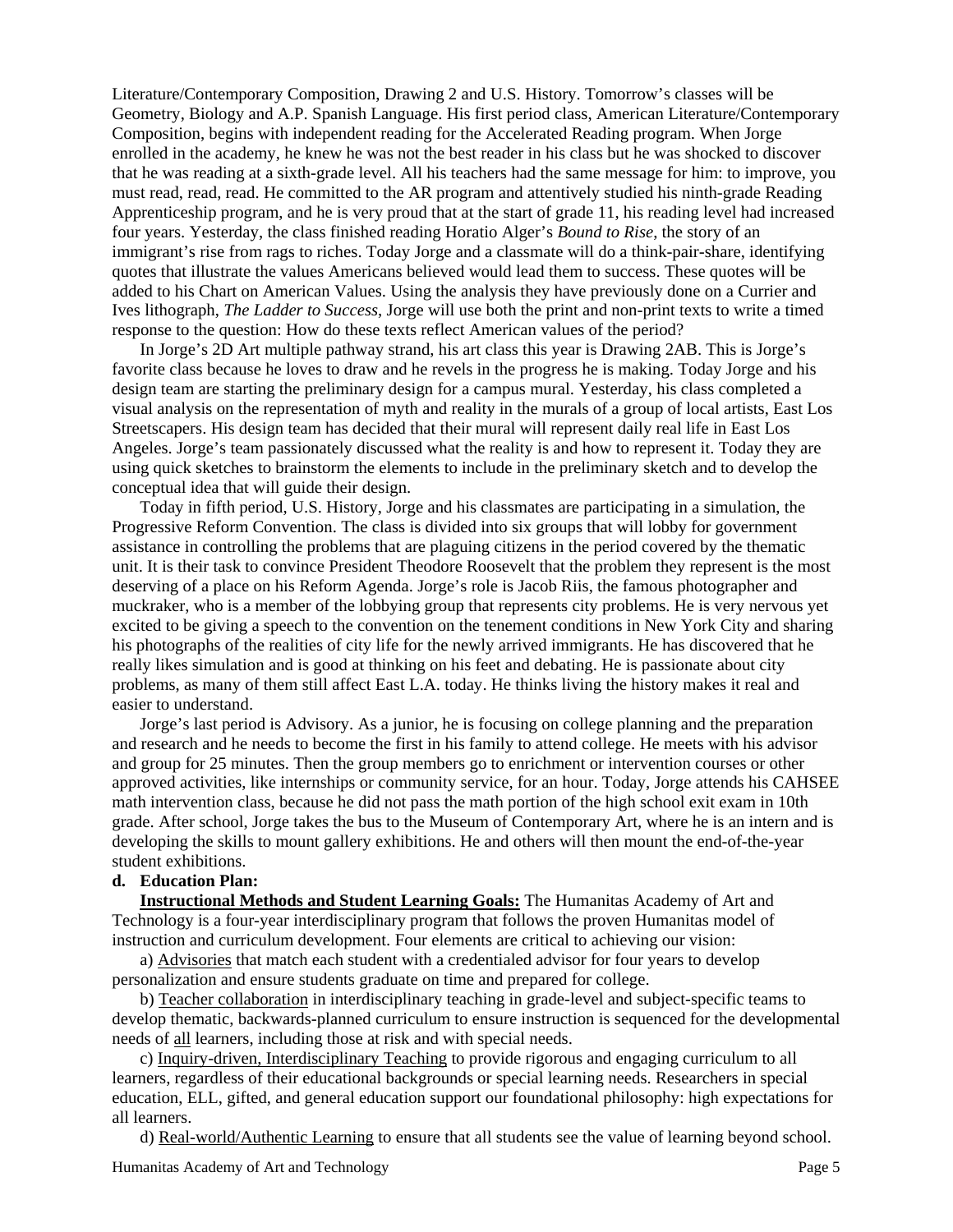They will have the opportunity to explore the career pathways of Digital Media for those interested in visual communication and technology, or 2D Media for those pursuing a career in art or design. Students will communicate their knowledge, present a product or performance, or take some action for an audience beyond their teachers, classroom and school building. In their junior and senior years, students will intern at area museums, film studios and community agencies to extend the range of their participation in media arts and assist others.

**Standards-based, Rigorous Curriculum:** All curriculum is standards-based, and all students will complete the UC/CSU A-G college entrance requirements, while building the skills and habits of mind necessary for college and career success. The school's course matrix and Advanced Placement program will reflect the strengths and interests of students. Intervention will be included in the school day for all students needing support in basic literacy and numeracy skills, or in the habits of mind and study practices required for academic success.

**Proven Strategies**: Humanitas has assisted students in fulfilling their potential, achieving at higher levels and preparing for college for more than 20 years in LAUSD, under the auspices of the Los Angeles Education Partnership. Research shows that Humanitas has a statistically significant effect on writing and content knowledge, that students stay in school longer, work harder (by objective measures and their own report), participate in thoughtful class discussions, engage in cognitively complex activities, and like school better (Aschbacher, 1989). Current data show that students in Humanitas small learning communities achieve at higher levels on standardized tests than do non-Humanitas students in the same schools on the same tracks. The Humanitas model and instructional strategies are well-supported by a strong basis in research.

**Professional Development**: Academy teachers will engage in a professional development program in which they continuously seek and share learning and then act on what they learn. The focus of professional development will be on student learning and making teachers accountable for taking action based on what they have learned. Grade-level teams will collaborate and share responsibility for students' successes and failures. This shared responsibility, when coupled with focused professional development to create trust and promote growth, creates a climate in which teachers hold one another to high expectations. Professional development is a regularly scheduled feature of the academic calendar and weekly bell schedule.

**Assessments**: All interdisciplinary curriculum is assessed with culminating interdisciplinary projects that reinforce the career theme, plus a rigorous interdisciplinary essay that synthesizes learning from all subject areas through the lens of the career theme. Formative and summative assessments will take multiple forms to enable students with different learning styles to demonstrate their mastery of standardsbased content. Students' progress will be tracked with frequent assessment and monitoring of their response to instruction and intervention. The academy will administer all required standardized tests and will strongly encourage students to take college application tests such as the PSAT, SAT and ACT.

**Performance Goals**: All students will engage in the rigorous learning required to succeed in A-G college-prep classes, graduate on time, be prepared for college, and be exposed to careers in the visual arts. Our students will be adept at using creative applications of technology to engage in the visual culture of Los Angeles and beyond. All students will take responsibility for their learning and will be willing collaborators who contribute to the success of all. Students will feel confident and have a sense of responsibility for the school community. Our primary measures of student success are: a) All ninth-grade students pass the gateway courses: Algebra I and English 9A/B. b) All students pass Algebra II. c) All students accumulate at least 55 credits each year. d) All 10th-grade students pass the California High School Exit Exam. e) All 11th-grade students take the CSU Early Assessment Program, SAT and/or ACT college tests. f) All English learners re-designate as fully English proficient. g) All students have access to an arts or technology career experience opportunity (e.g. job shadow, mentor, internship). h) All students are powerful written and oral communicators. i) All students graduate and have passed the courses required for admission to four-year California public universities.

#### **e. Community Impact and Involvement:**

Rationale: The founding teachers of the academy selected this community, where most of them have been teaching for more than 10 years at Roosevelt High School, because of their commitment to the students of East L.A., who aspire to college and good careers. The teachers have been successfully implementing the Humanitas interdisciplinary model in a small learning community at Roosevelt High,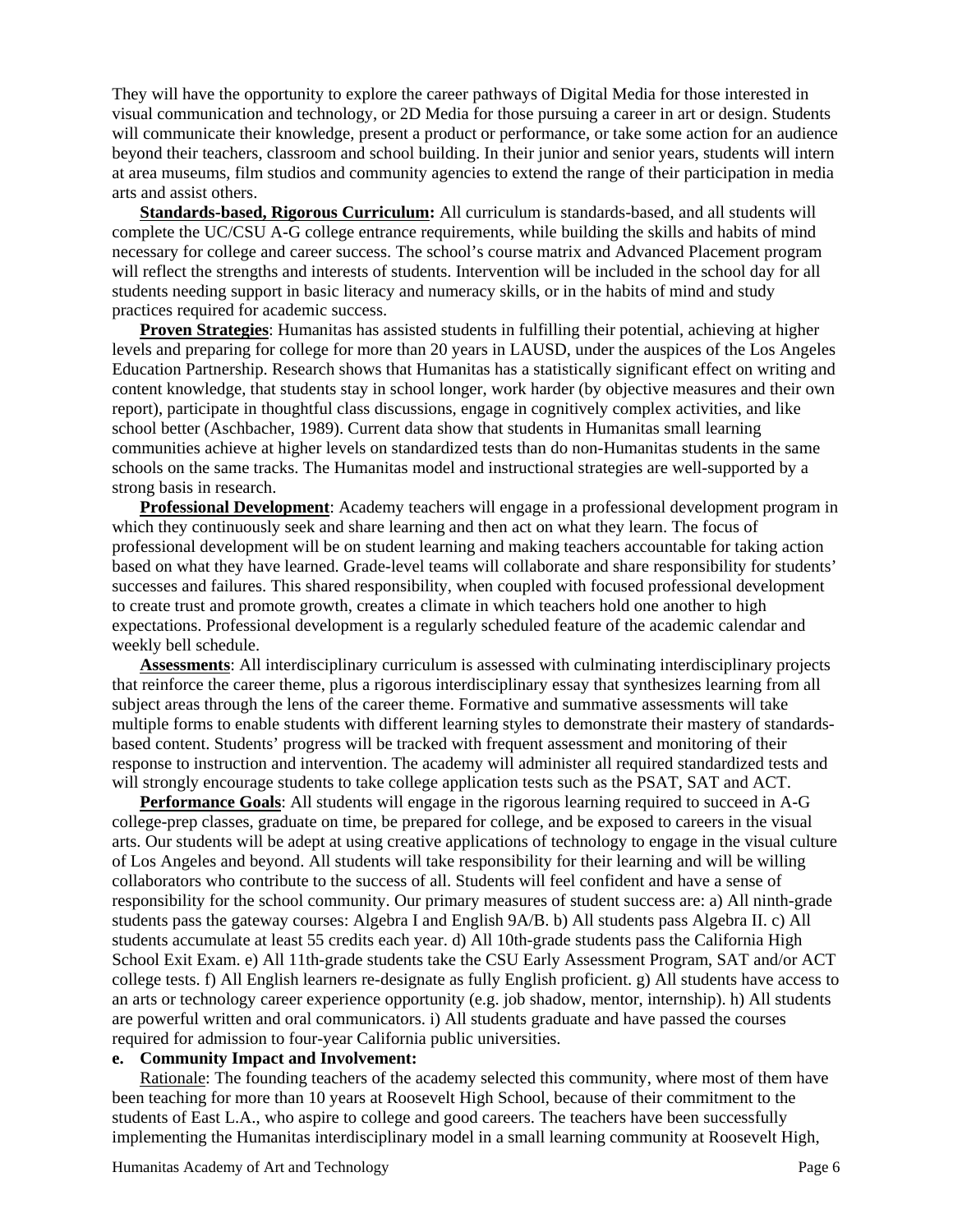and they believe the autonomy of a pilot school structure will enable them to accelerate academic achievement and college-going for East L.A. students.

Meeting student needs: The school will meet students' needs by offering a curriculum and educational strategies that have been proven to raise achievement for this student population. Also, the school meets the community need to prepare students from East L.A. for college, particularly four-year universities, which very few attend. In addition, the school's focus on art and technology will provide career pathways that are not presently available to most East L.A. students: into the creative economy (arts, design and entertainment), which accounts for one in six of all jobs in Los Angeles, and 21stcentury technology careers.

Community involvement: From the onset of planning for our pilot school, founding teachers have involved students, parents and community organizations, notably InnerCity Struggle, which advocates for educational equity in East L.A. As early as spring 2009, we began meeting with parents and students about ideas for pilot schools at the Torres site. In 2009, we discussed ideas for the pilot schools with Roosevelt students, and we held brainstorming sessions with Garfield students about academic, athletic and extracurricular resources. Thus, the ideas, passions and opinions of students, parents and the larger community are incorporated into this proposal.

Our plan outlines a wide array of engagement strategies to meaningfully involve parents in their children's education, school decision-making and school culture. We are engaging community-based organizations to help create a supportive, inclusive school. These organizations will work with leadership, faculty, staff and parents to create an environment in which students will thrive academically and socially. Collaborators include colleges and universities, health and wellness providers, social services, youth development, parent engagement, advocacy, arts education and enrichment, academic enrichment, financial education, and much more. Students will benefit from workplace experiences, service-learning and internships with L.A. businesses. Our community school will be a hub for education, social services, the arts, college and career preparation, community activity and empowerment.

#### **f. Leadership/Governance:**

All of the academy's founding teachers currently teach at Roosevelt High School, most of them for 10 or more years. One teacher, a graduate of Roosevelt High School's Humanitas program, lives across the street from the Torres campus. Another grew up in East Los Angeles. This gives the teacher team deep knowledge and roots in the community. Leadership team members have substantial experience in developing and implementing an innovative, successful Humanitas small learning community with students at Roosevelt High. They are all highly qualified, experienced teachers, many with National Board certification, most with master's degrees. Two hold Tier I administrative credentials and many have held leadership positions. Two have extensive experience in founding and developing small learning communities, giving them the appropriate skills to found and lead a pilot school. These teachers have backgrounds to support the art and technology focus of the pilot school and experience integrating technology and art into curricula. Most important, they share a passion for educating young people, a commitment to East L.A., and high expectations and aspirations for their students.

The governance model includes oversight of the Torres campus and oversight of the Humanitas Academy of Art and Technology. Campus-wide oversight will be the responsibility of the Building Council (the five pilot school principals and the site operations manager). The Torres Community School Collaborative, led by InnerCity Struggle, will coordinate the community-based organizations at the Torres campus and will give students, parents, community members, educators, civic leaders and others representation in making Torres a vibrant center of the community. The academy will be governed by an elected school site council (principal, 4 teachers, 1 school employee, 3 parents and community members, and 3 students). The school site council will add one member from the Torres Community School Collaborative to form the Governing School Council. Only school site council members will vote on the single school plan and categorical budgets. The Governing School Council will be advised by the elected Compensatory Education Advisory Committee (3 parents, 2 teachers) and the elected English Language Advisory Committee (3 parents, 2 teachers).

In keeping with the academy's mission and vision, the governance model allows those closest to the students to determine the school's daily operation, hiring, budget, curriculum and assessment. Our school governance is embedded with a powerful network of student-centered educators, parents, students and community members working together to improve education.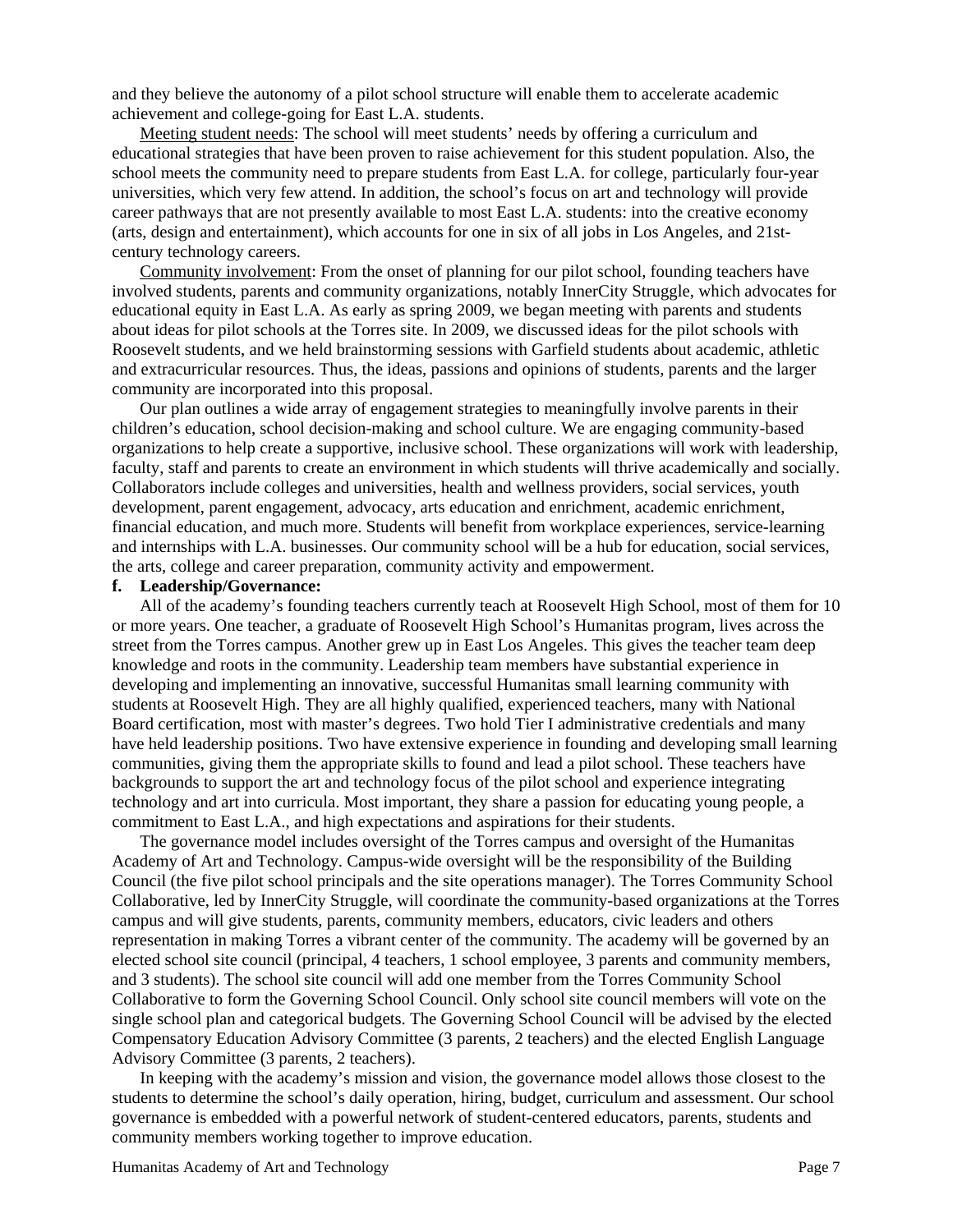## g. **Fiscal Plan:**

The pilot model gives the academy budget autonomy to enrich our classes and curriculum and fulfill our mission and vision. Because we are focused on personalized education and differentiated instruction to raise achievement, we plan to have a low student-teacher ratio of 25:1. To achieve this, our first priority will be spend most of our budget on highly qualified teachers who are credentialed in the subject they will teach and who are skilled in teaching students with specialized needs, e.g., English learners, students with disabilities, gifted students, etc. Since our career focus is on the visual arts, we will also allocate funds to additional art instructors and guests artists. Our remaining resources will be spent on materials to enrich our curriculum, such as additional technology (LCD projectors, copier, computers), field trips to enrich our thematic units, art supplies, materials and textbooks.

## **2. CURRICULUM AND INSTRUCTION**

#### a. **Curriculum Map and Summary:**

The Humanitas Academy of Art and Technology is a four-year interdisciplinary program that follows the Humanitas model of instruction and curriculum development. Four programmatic elements are critical to achieving our vision:

*Advisories*: The seminal research of Linda Darling-Hammond identifies deep, meaningful relationships between students, teachers, and parents or caregivers as positively impacting all students, but particularly those at risk of dropping out (Darling-Hammond et al., 2006/2007). To ensure that all students graduate on time and prepared for postsecondary learning, each student will be assigned an advisor who will remain his/her advocate until graduation. Families will have one point person who is a partner in their child's academic success and emotional well-being.

*Teacher Collaboration*: Research shows that collaboration that revolves around instruction has a significant impact on student achievement (Newmann & Wehlage, 1995, Corcoran & Silander, 2009). Humanitas interdisciplinary teaching gives grade-level teams an opportunity to develop thematic, backwards-planned curriculum. Teachers collaborate in both grade-level and vertical/subject-specific teams to ensure that curriculum and instruction is sequenced for the developmental needs of all learners.

*Inquiry-driven, Interdisciplinary Teaching*: All learners, regardless of their educational backgrounds or special learning needs, have a right to access rigorous and engaging curriculum. Our mission is to prepare students for active engagement as citizens of the 21st century. Humanitas instruction gives students the skills necessary to transfer learning, communicate persuasively, and apply higher-order thinking skills to cognitively demanding tasks. Researchers in special education, ELL, gifted, and general education support our foundational philosophy: high expectations for all learners (Guess & Thompson, 1989, Heshusius, 1988, Waxman & Tellez, 2002, Van Tassel-Baska, 2008, Newmann & Wehlage, 1995).

*Real-world/Authentic Learning*: We wholeheartedly embrace the East Los Angeles Zone of Empowerment. In order to ensure that all students see the value of learning beyond school, the Humanitas Academy of Art and Technology offers students in the Torres complex an opportunity to explore the career pathways of visual and media arts. In the classroom, students will address a concept, problem or issue that is similar to one that they are likely to encounter beyond the classroom. Students will communicate their knowledge, present a product or performance, or take some action for an audience beyond their teachers, classroom and school building. In their junior and senior years, students will intern at area museums, film studios and community agencies to extend the range of their participation in media arts and assist others. This academy also responds to 2007, 2008 and 2009 reports from Otis College of Art and Design on the creative economy (arts, design, and entertainment) in Los Angeles, which show the creative arts as one of the area's top employers, accounting for one in six of all jobs (Otis, 2009).

**Curriculum scope and sequence by subject for each grade level is in Appendix 2a.i.** As the Curriculum course scope and sequence shows, the curriculum is team-taught, theme-driven, and writingbased. All interdisciplinary curriculum is assessed with culminating interdisciplinary projects that reinforce the career theme and a rigorous interdisciplinary essay that synthesizes learning from all subject areas through the lens of the career theme.

Alignment: The curriculum aligns with California Content Standards, as well as the school's unique vision and mission, incorporating, e.g., study of the humanities, interconnected knowledge, interdisciplinary, inquiry-based, technology emphasis.

Effectiveness and rationale: Research shows that Humanitas has a statistically significant effect on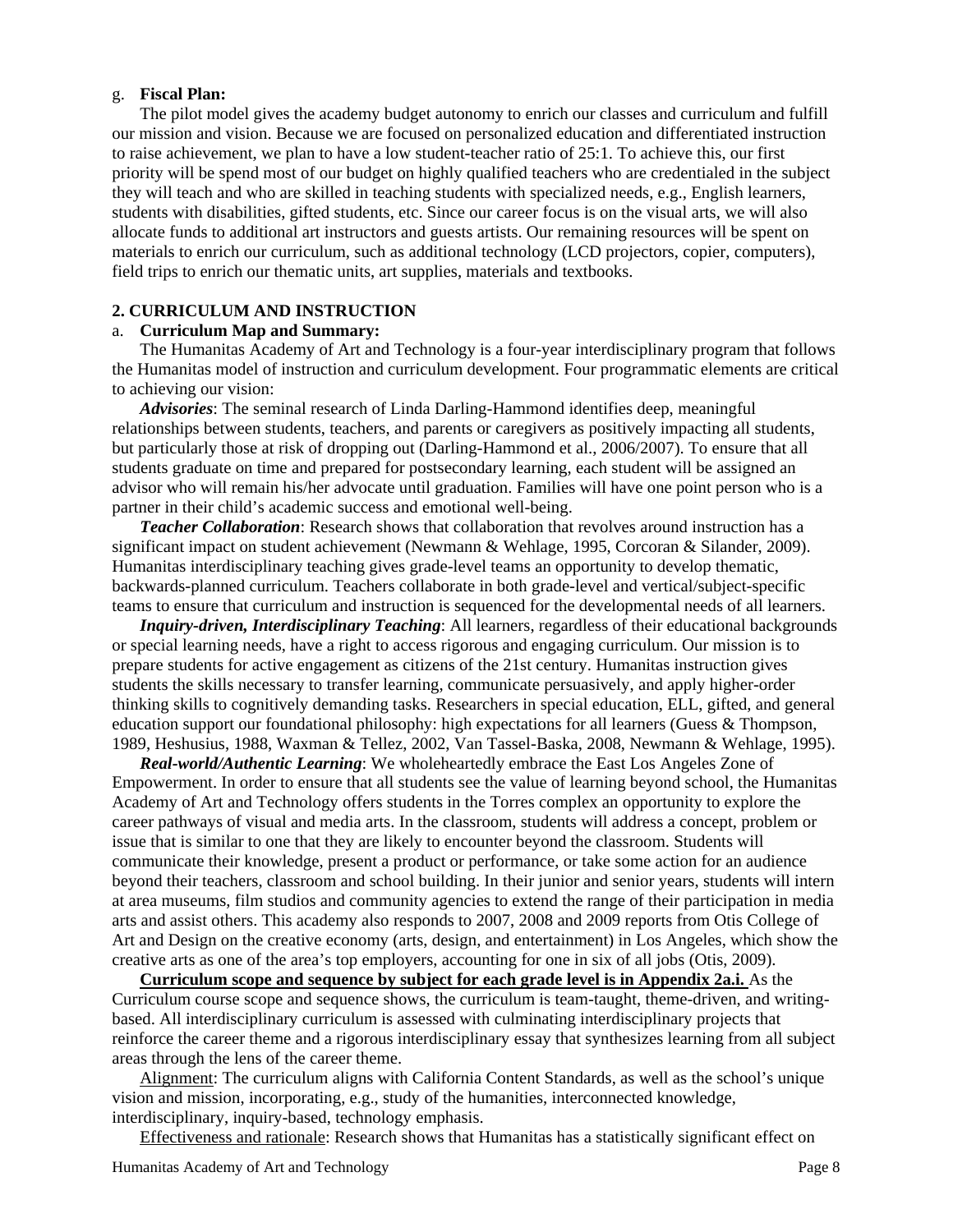writing and content knowledge, that students stay in school longer, work harder (by objective measures and their own report), participate in thoughtful class discussions, engage in cognitively complex activities, and like school better (Aschbacher, 1989). Data discussed above in 1b show that Humanitas students outperform non-Humanitas students in their same schools. Historically, data from Humanitas in LAUSD shows that participating students also attend school, stay in school and graduate in higher percentages than non-Humanitas LAUSD students. Backwards-planned, interdisciplinary curriculum and instruction is especially well suited to the generally low-achieving Torres student population because it scaffolds complex material for student understanding; inspires higher-order thinking; engages students in rigorous college preparatory writing; engages students in authentic learning; differentiates instruction for special needs, English learners, and gifted students; and holds high expectations for all learners..

**Instructional Materials** are selected to engage low-income Latino students performing below grade level. For example, ninth-grade English and Spanish courses introduce students to Reading Apprenticeship techniques that they will use throughout their high school careers. The literacy strategies they learn in English are used in Algebra I, as students work collaboratively in groups to analyze relevant mathematical situations, develop plans for solving those problems, and practice core mathematical concepts in their solutions. They learn the foundational skills and habits of mind necessary for mastery of increasingly complex mathematics courses. Early introduction to technology enables ninth-grade students to gain confidence in their ability to access and evaluate Internet sources as well as engage in academic, artistic, and community networks. All ninth-grade instructional materials are selected to build selfconfidence and self-advocacy as students during this "apprenticeship" year focus on the basic skills required for current and future academic success. Grade 10 builds upon these basic skills by introducing students to instructional materials that engage them in deep, critical thinking about the complex nature of individual, community and societal interactions. Students apply learning from all disciplines to uncover the challenges of the modern era. Grade 11 instructional materials focus on American identity to engage students in writing in all academic courses and to introduce students at all levels to the rigors of responding to document-based questions—an essential skill required for college attainment. Grade 12 builds upon the self-confidence and enhanced critical thinking and writing skills that students have developed by focusing on college-level mastery of skills and content. Instructional materials at this level of learning emerge from deep considerations of the interplay among power, freedom and responsibility. In-depth thinking in each subject area results in students' ability to analyze, synthesize and evaluate the complex social, scientific, and economic implications of individual and societal decision making. **A list of instructional materials is in Appendix 2a.ii.** We will not use packaged curricula.

**Plan for implementation and support:** The founding teachers of the Humanitas Academy of Art and Technology have a long history of implementing and supporting this curriculum. Our data show the effectiveness of Humanitas with students from socioeconomically disadvantaged backgrounds in Los Angeles, including East Los Angeles. In addition, years of prior research supports our interdisciplinary, inquiry-based, writing-assessed approach to curriculum design and instruction.

Instructional techniques. Backwards-planned interdisciplinary instruction deepens student understanding by promoting transfer of learning and cognitive resonance. Inquiry-based instruction places the teacher in the role of facilitator who engages students in high-order thinking by asking them to address a concept, problem, or issue through discussion, writing, and problem/project-based learning. Writing-assessed curriculum prepares students for the rigors of college by requiring that students articulate their understanding of complex ideas fluidly and persuasively.

Pedagogy. Our constructivist approach to pedagogy builds upon each student's personal and cultural background and upon their educational background. Our aim is to expand their educational background by building cognitive resonance (this helps students recognize patterns based upon what they know) through thematic, interdisciplinary instruction. Conversely, the rigor of Humanitas curriculum is built upon the concept of cognitive dissonance (this helps students become comfortable with discrepancies between what they know and new knowledge), which places emphasis on giving students opportunities to grapple with challenging concepts. Both of these divergent approaches work in tandem to support our mission to prepare students for the 21st century by empowering them to transfer skills from one context to the next and to creatively problem-solve.

Flexibility. One of the features of backwards-planned curriculum is its insistence upon planning for student understanding. Every student has access to rigorous curriculum and instruction, but each unit plan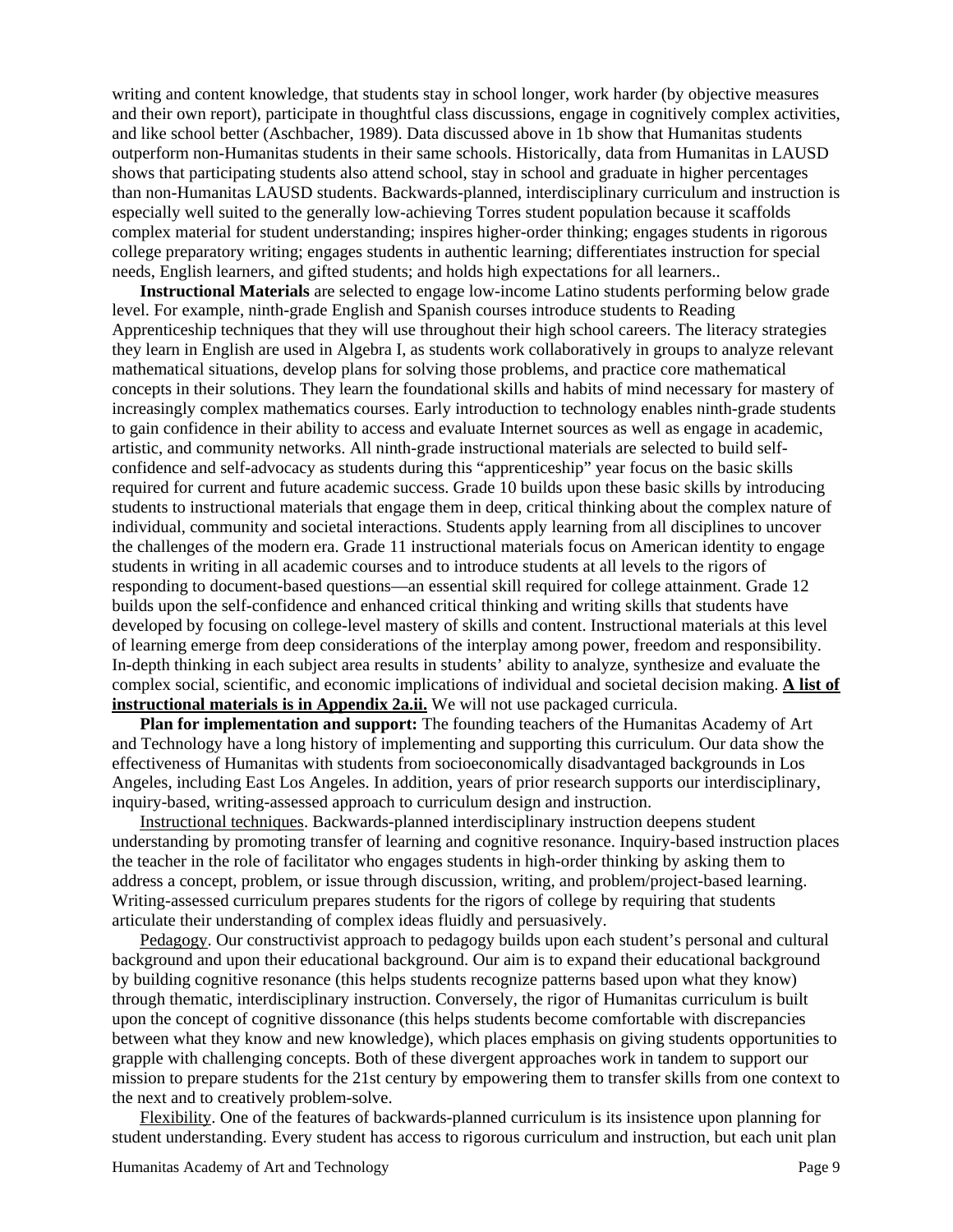is scaffolded to build student understanding and differentiated to meet the needs of all learners. Since Humanitas teachers use and communicate the outcomes of formative assessment with their team several times a week, curriculum is adjusted as students become more proficient or if they need additional scaffolding.

Differentiated instruction. Humanitas students are heterogeneously grouped because it is critical to establishing a community of scholars where various talents, skills and insights support all learners. This requires that teachers personalize instruction by using student work protocols to address learning needs of all students. Additional detail on instructional strategies is in 2e.

Intervention and acceleration. The first rule of intervention is to develop well-planned curriculum and to offer exciting instruction that is respectful of student intellect. Still, some students will require intervention. Those who do will review their personalized instructional plan with their grade-level teachers in order to set personal learning goals that will include on-site tutoring and other services that may be required to address non-academic issues that may be interrupting learning. Accelerated students will find their studies challenging in general, but their personalized instruction will include an increased focus on understanding meta-concepts and systems. Also, the Torres Community School will offer earlycollege and dual enrollment at East L.A. College for students who are prepared for college-level work. Further, Torres, as a high-tech campus will offer a wide range of online enrichment classes.

**Equitable access to the arts & library media strategy:** Humanitas has a long history of ensuring equitable access for all students to instruction in music, dance, theatre, visual arts and media arts. Our pilot school's focuses on art and technology provide digital media and visual arts pathways, but beyond that we will continue to include the arts in the core curriculum. Each interdisciplinary unit addresses one or more of the visual or performing arts standards, as either instructional strategies or as multi-modal assessments. We believe that, as Dr. Elliot W. Eisner of Stanford says, "The arts teach that neither words nor numbers define the limits of our cognition; we know more than we can tell. There are many experiences and a multitude of occasions in which we need art forms to say what literal language cannot say" (Eisner, 2002). To this end, students will both produce art and become patrons of the arts. We will continue to use L.A.'s rich cultural institutions as extended classrooms, as we adhere to the tenets of Article 27 of the Universal Declaration of Human Rights: "Everyone has the right freely to participate in the cultural life of the community, to enjoy the arts and to share in scientific advancement and its benefits" (UDHR, 1948). Also, we will facilitate students' enrollment in East L. A. College's dualenrollment courses in visual and performing arts. Finally, we will develop our library media arts strategy in collaboration with the library media teacher, whom we view as an instructional partner in supporting and expanding the curriculum. The vision of the Library Media Center is to impact student achievement, to foster a culture of reading, to support 21st-century information literacy and to nurture lifelong learning. The collection will be print, digital, multicultural and multi-level, enabling students, including English learners and special education students, to access materials at their grade level. The library will also offer an adult learning section that includes resources for teachers, parents and other Torres staff.

## **b. Track Record of Proposed Curriculum:**

The thematic, inquiry-driven curriculum to be designed and implemented by the Humanitas Academy of Art and Technology teachers is effective and appropriate for the proposed student population. All of the founding teachers have extensive experience teaching students at the schools to be relieved by Torres—Garfield and Roosevelt high schools. Six of the eight have been at Roosevelt High for 10 to 26 years, and two for three to five year. They have expertise designing and implementing Humanitas curricular units for the target population. Humanitas interdisciplinary units are created using the Wiggins and McTighe backwards-planning model, in which teachers identify desired learning outcomes, then assessments, and finally lessons to build towards the stated objectives. Beginning with focus standards, teachers develop thematic units that bridge disciplines and allow students to inquire deeply into their subjects.

Students in Humanitas small learning communities at Garfield and Roosevelt are achieving at levels higher than those for non-Humanitas students in the same schools, proving the effectiveness of Humanitas with this student population. The following data were provided by LAUSD to the Los Angeles Education Partnership, which analyzed the outcomes. The table shows that the students in Humanitas small learning communities at Roosevelt and Garfield high schools outperform non-Humanitas students on the same tracks in the same schools. These data for 2007-08 are representative of the higher achievement of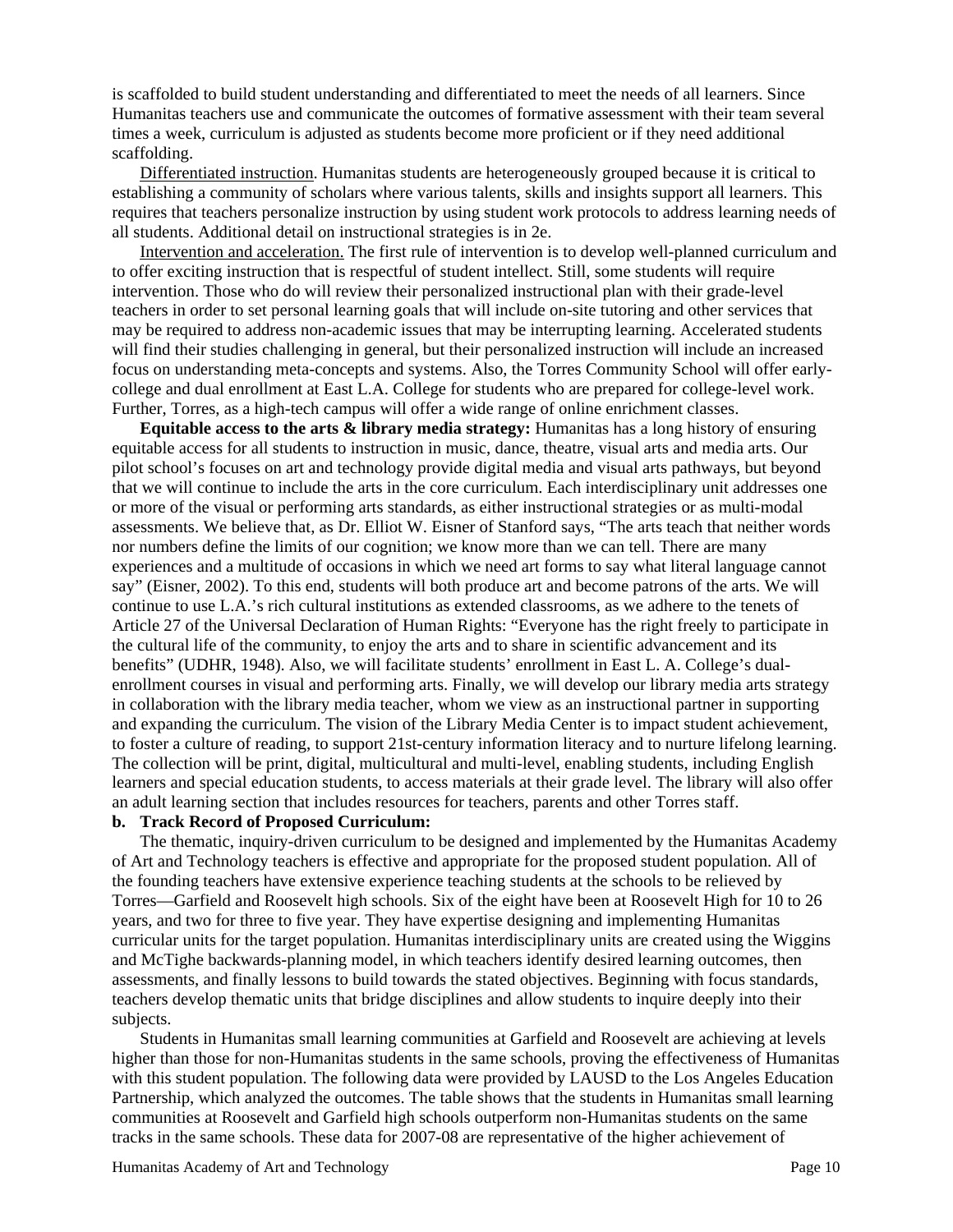Humanitas students in LAUSD for 20 years.

| 2007-08 Data                       |            | <b>CAHSEE</b> pass on first try | <b>CST Eng Lang Arts</b> |                   |
|------------------------------------|------------|---------------------------------|--------------------------|-------------------|
|                                    | <b>ELA</b> | <b>Math</b>                     | <b>Mean Scaled Score</b> | <b>Attendance</b> |
| <b>Roosevelt Humanitas Track A</b> | 78%        | 67%                             | 315                      | 92%               |
| Non-Hum Roosevelt Track A          | 61%        | 61%                             | 309                      | 92%               |
| <b>Roosevelt Humanitas Track B</b> | 67%        | 67%                             | 304                      | 90%               |
| Non-Hum Roosevelt Track B          | 60%        | 62%                             | 291                      | 89%               |
|                                    |            |                                 |                          |                   |
| <b>Garfield Humanitas Track A</b>  | 87%        | 82%                             | 325                      | 94%               |
| Non-Hum Garfield Track A           | 65%        | 68%                             | 304                      | 92%               |
| <b>Garfield Humanitas Track B</b>  | 69%        | 61%                             | 313                      | 92%               |
| Non-Hum Garfield Track B           | 59%        | 56%                             | 301                      | 92%               |
| <b>Garfield Humanitas Track C</b>  | 85%        | 83%                             | 317                      | 93%               |
| Non-Hum Garfield Track C           | 72%        | 64%                             | 316                      | 94%               |

| Humanitas Students Outperform non-Humanitas Students on Same Track in Same Schools |  |
|------------------------------------------------------------------------------------|--|
|------------------------------------------------------------------------------------|--|

The Humanitas interdisciplinary instructional model combines multiple, research-based approaches to student learning. The model is easily adapted to new content areas, career themes and topics, while remaining focused on the core academic standards and skills. Below is a summary of the research base on which Humanitas units are designed.

| <b>Curricular</b><br>Component             | <b>Effectiveness with Population</b>                                                                                                                                                               | <b>Reference</b>                                                      |
|--------------------------------------------|----------------------------------------------------------------------------------------------------------------------------------------------------------------------------------------------------|-----------------------------------------------------------------------|
| Interdisciplinary<br>Curriculum            | Creates constant opportunities for cognitive resonance,<br>which helps all learners gain confidence as they build<br>academic background knowledge.                                                | (Aschbacher, 1992)                                                    |
| <b>Multiple Pathways</b><br>Curriculum     | When students see the relevance of their learning in a<br>real-world context, motivation increases. College and<br>career-focused learning is especially effective with at-<br>risk male students. | (Kemple, 2008)                                                        |
| Problem-based<br>Curriculum                | Curriculum that is designed to engage students in higher- $\vert$ (Waxman & Tellez, 2002,<br>order thinking skills is engaging for both ELL and gifted Hertzog, 2005)<br>students.                 |                                                                       |
| Differentiated<br>Curriculum               | Multiple texts and supplementary print resources, a<br>variety of audio visual sources and interest centers are<br>proved to be successful with students with special needs.                       | (Carol Ann Tomlinson,<br>2005)                                        |
| <b>Student Advisory</b><br>Curriculum      | Advisories create the conditions for increased<br>personalization. Personalization leads to increased<br>student achievement, particularly with at-risk students.                                  | (Darling-Hammond,<br>2006/07) (Lee., et al.,<br>1995) (Newmann, 1992) |
| Standards-based<br>Curriculum              | All academic courses are aligned with California content<br>standards in order to provide teachers and students with<br>guidelines for content mastery.                                            | (California Department of<br>Education, 1997)                         |
| Early College/<br>Concurrent<br>Enrollment | Early college has been successful with low-income<br>students. Dropout rates are reduced and the graduation<br>rate for underserved youth in such programs is 92%.                                 | (Hoffman & Webb, 2009)                                                |

**WASC**: The academy teachers' instructional units will fulfill the curricular requirements set by WASC, and will set the stage for preparing for WASC accreditation during the second year (the school cannot conduct WASC the first year because there will not be a senior class). Academy teachers will attend regularly scheduled evening professional learning sessions during the first year with the Los Angeles Education Partnership to prepare for accreditation.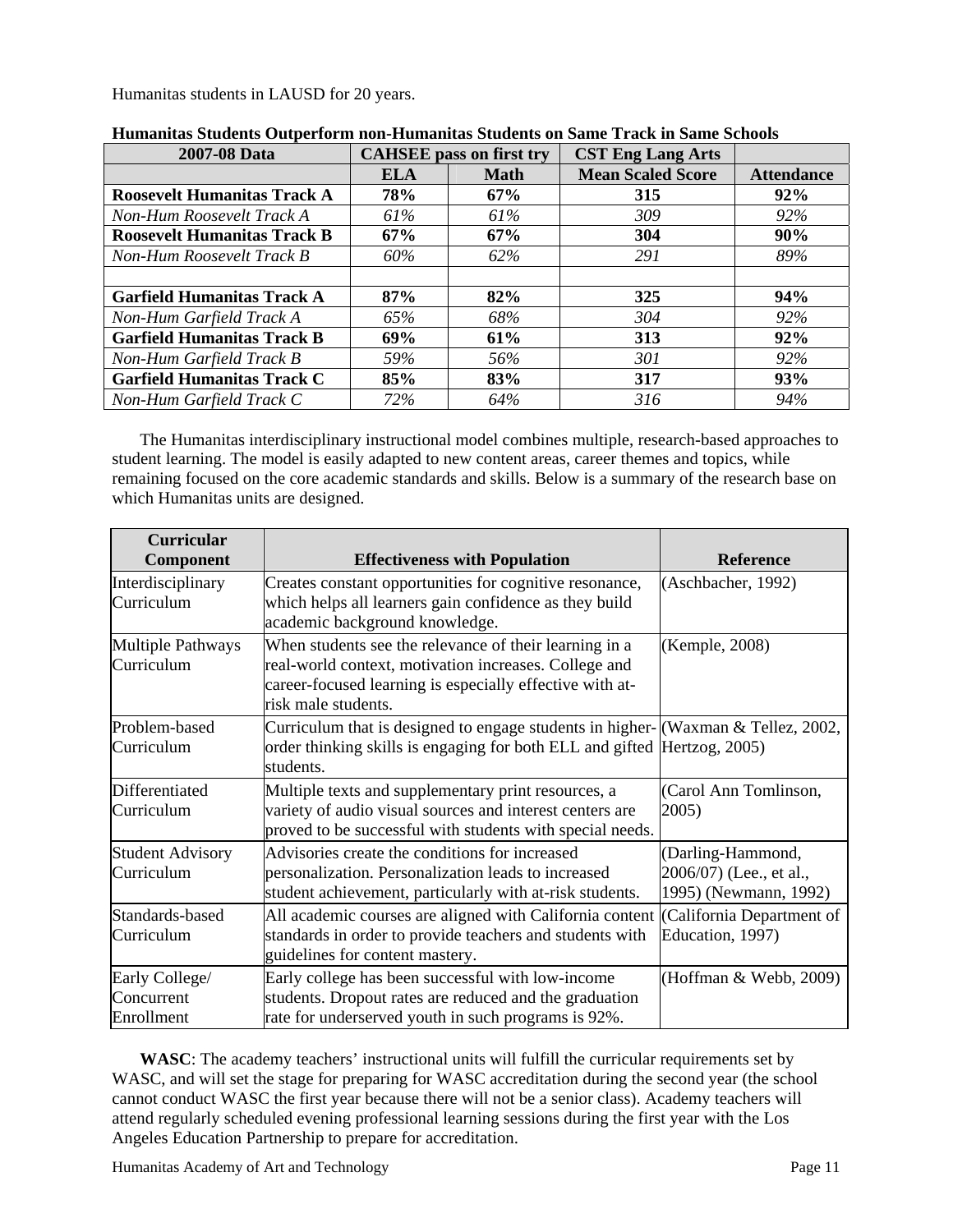**UCOP course approval**: All academic and elective courses offered by the academy are approved by the UC Office of the President so they fulfill A-G requirements.

**College Board**: The academy is a new school going through the application process for initial WASC accreditation and will be requesting a College Board number in year 1 to fulfill the requirements of our AP program.

#### c. **Addressing the Needs of All Students:**

The Humanitas Academy of Art and Technology has a strong commitment to meeting the academic, social, and emotional needs of **all learners**. We believe that creating an inclusive learning environment that holds high standards for students with disabilities, ELL, SEL, students of poverty and gifted students is both socially just and academically sound. Research shows that students from all SES levels and education backgrounds thrive when teachers collaborate to backwards plan instruction that is rooted in authentic inquiry and scaffolded for student understanding (Newmann & Wehlage, 1995, Wiggins & McTighe, 2005).

*Students With Disabilities:* To meet students' needs for specialized assistance, we will ensure that teachers and staff are trained in support strategies so that all students can have success in learning, including students with Individualized Education Plans (IEPs) and those who learn in different ways. We will adopt a plan for full inclusion of special needs students in general education classrooms that complies with the federal requirements for education in the least restrictive environment. Holmes et al. report on an extensive study of inclusion: "The results of this study provide definitive evidence that Inclusion *does*  represent the philosophy of choice for meeting the needs of Students with Disabilities, and for having an equally positive impact on the attitudes and learning of the General Ed peers sharing inclusive classrooms" (2006). As necessary, students will receive assistance from trained personnel, supplemental services and aids, adapted curriculum and materials.

In addition, our emphasis on student collaboration, focus on problem-based learning, and our commitment to multiple pathways will provide the additional supports and motivation for our specialneeds students. Research has shown that cooperative grouping is highly effective for students with severe learning disabilities. Grouping creates greater engagement, promotes positive relationships, and creates trusting environments (Johnson & Johnson, 1989). Current research on inclusion and problem-based learning (PBL) suggests that "mainstreamed groups have the potential to effectively engage in PBL, and that PBL may increase the motivation and social confidence of students with special needs" (Belland, Glazewsk, & Ertmer, 2009). Finally, we believe that a focus on multiple pathways will increase the opportunities for our special needs students to expand their range of opportunities and experience by engaging in real-world learning. Special-needs students will engage in learning beyond the classroom through job shadowing; introductions to and mentorships with professionals in arts, culture and media; and real-world learning in local museums and cultural institutions. **See section 7 for additional** 

## **information on plans for special-needs students.**

*English language learners:* The academy's instructional program is designed to engage students in academically challenging curriculum and exciting, inquiry-driven instruction while supporting their language development needs across the curriculum. Students will develop written and oral literacy skills as well as self-advocacy through active and authentic learning. Current research has shown that welldesigned cooperative grouping is critical to developing and refining both oral and written literacy skills in second language learners (Waxman & Tellez, 2002). Thus, English learners and all students will engage in Socratic seminars, literature circles, document readers' circles, simulations, authentic, problem-based mathematics, and scientific discovery. All of these group-centered strategies are critical to developing the language proficiency required to succeed in gateway coursework and beyond. In addition, we will also use cognitively guided instruction, a research-based strategy proved to have the greatest benefit to the greatest number of ELLs (Waxman & Tellez, 2002) All members of the founding team are trained in cognitively guided instruction, and, will train others in this essential strategy that improves student literacy skills. There are four essential components to cognitively guided instruction: 1) building on prior knowledge by helping students recognize structures and patterns, 2) increasing problem-solving skills by expanding their "toolbox" of strategies across all subject areas, 3) focusing on personal investment in literacy by engaging students in setting goals for reading improvement, and 4) improving their collaboration skills by encouraging students to rely on one another and to value the resources and diverse perspectives of all. The purposeful development of collaborative learning communities will play a large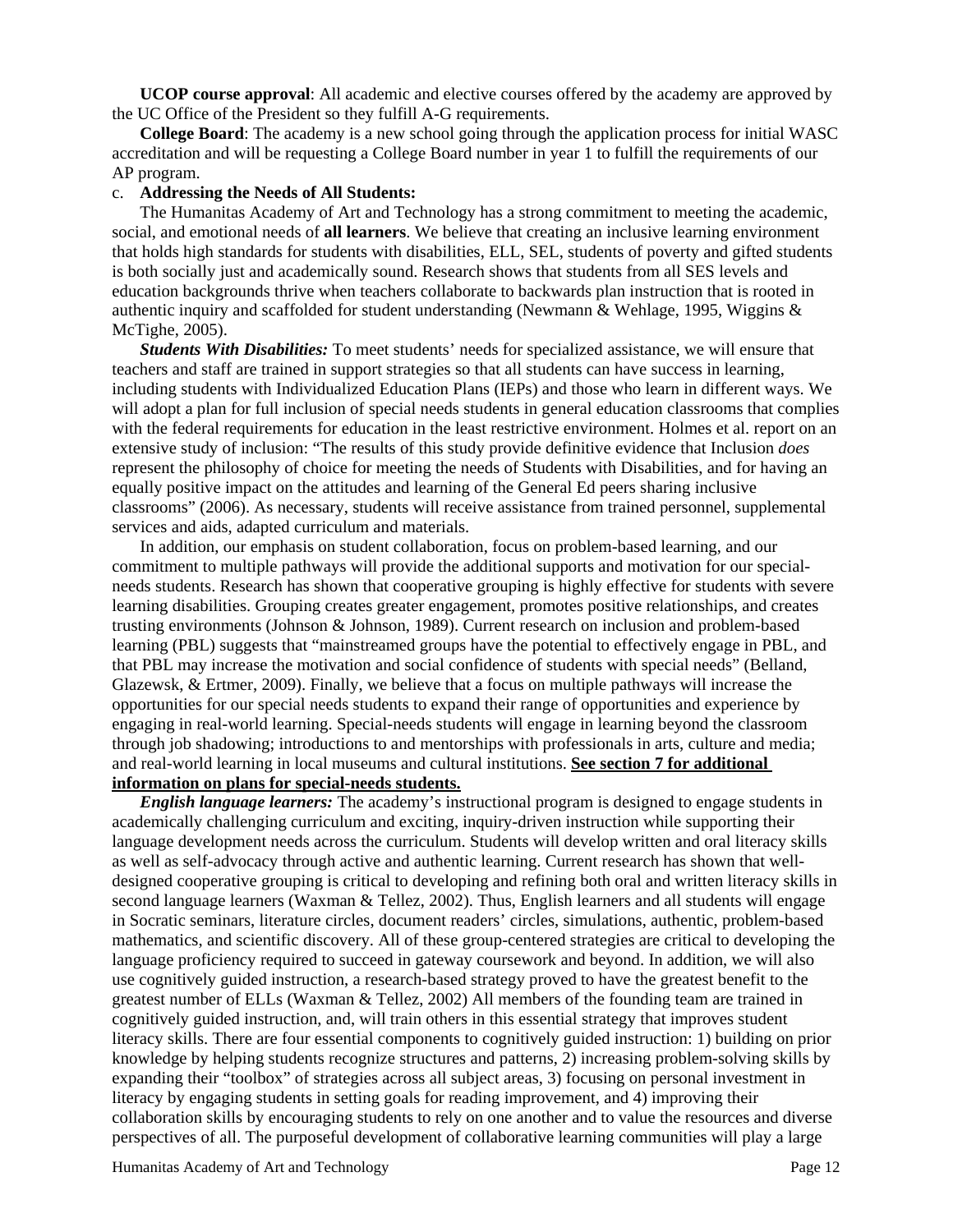role in developing both basic interpersonal communication skills and cognitive academic language proficiency. Cooperative and collaborative grouping increases the skills needed for both social interaction and formal academic learning. Furthermore, research shows that the more literate a student becomes in his native language, the more literate he will become in his second language (Thomas & Collier, 1997). One of our major goals is for our students to become truly bilingual.

In addition to these instructional strategies, teachers will employ SDAIE (Specially Designed Academic Instruction in English) so that English learners can acquire academic English that will enable them to master the California standards in all their subjects. Teachers will regularly monitor the progress of English learners on classroom tests and assignments, as well as standardized tests. English learners who score at low levels on the CELDT will receive additional instruction that will help them acquire the skills and vocabulary they need in both oral and written language. Our goal is that English learners will become proficient in English, achieve in all their subjects, and be able to participate fully in all the educational and social aspects of their high school.

*Standard English Learners*: The academy will provide rigorous, standards-based and A-G–aligned instruction for all learners. Our thematic, interdisciplinary curriculum and inquiry-based, authentic instruction is aimed at closing the achievement gap for all students, including SELs and ELLs. Our key instructional strategies that support our SEL population are student-centered instruction, cooperative grouping, Socratic seminars, problem- and project-based learning, multiple pathways curriculum, simulations, intense focus on writing, independent research, building on prior academic and cultural knowledge, college-focused advisories, job shadowing, internships, community-based instruction, document-based questions, performance assessments, portfolio assessments, strategic literacy, text-based discussions, experimentation and investigation, use of Accelerated Reader and other technology-based programs to build mastery in mathematics and language arts.

*Students of Poverty*: The founding teachers of the academy have experience in promoting high levels of achievement with socioeconomically disadvantaged students. All research suggests that the most important attribute for serving this population is focused personalization, which leads to each student's sense of belonging (Darling-Hammond, 2006/2007). To foster personalization, all students will be placed in an advisory and will remain with their advisor through graduation. In addition, the Torres Community School will give students access to a full-service mental and physical wellness center and other critical social services. This model employs a team approach to serving students in which the community, teachers, parents or caregivers all work as partners to enhance well-being and to create a home-like environment for all students. Mental and physical wellness, food security and safety are critical to each child's ability to focus on the academic and extracurricular activities that are essential to creating future economic opportunity and enhancing quality of life. All adults in the Torres Community School are committed to providing students with the support and services required to build a foundation for a productive future.

*Gifted Students:* A leading researcher in gifted education, J. VanTassel-Baska, notes that gifted students have high levels of curiosity as well as highly-developed abilities to analyze and synthesize information (1998). Interdisciplinary, thematic instruction is well-suited to these needs, as it allows students to see underlying systems and patterns in order to synthesize content from multiple disciplines and time periods. Further, problem- and inquiry-based instruction appeals to gifted students' high levels of curiosity by placing the teacher in the position of facilitator rather than dispenser of knowledge. The teacher's role is to "present challenges that are appropriately confounding, and to provide them with the opportunity to wrestle with these challenges in active, meaningful ways" (Feinburg & Mindess, p. 3). This approach engages students in active learning and responds to their ability to analyze content. In addition, our academy will follow the California Department of Education guideline for instruction. Specifically, each subject will provide 1) Differentiated opportunities for learning commensurate with the gifted and talented pupils' particular abilities and talents. 2) Alternative learning environments in which gifted and talented pupils can acquire skills and understanding at advanced ideological and creative levels commensurate with their potentials. 3) Elements that help gifted and talented pupils develop sensitivity and responsibility to others. 4) Elements that help to develop a commitment in gifted and talented pupils to constructive ethical standards. 5) Elements that assist gifted and talented pupils to develop selfgenerating problem-solving abilities to expand each pupil's awareness of choices for satisfying contributions in his or her environment.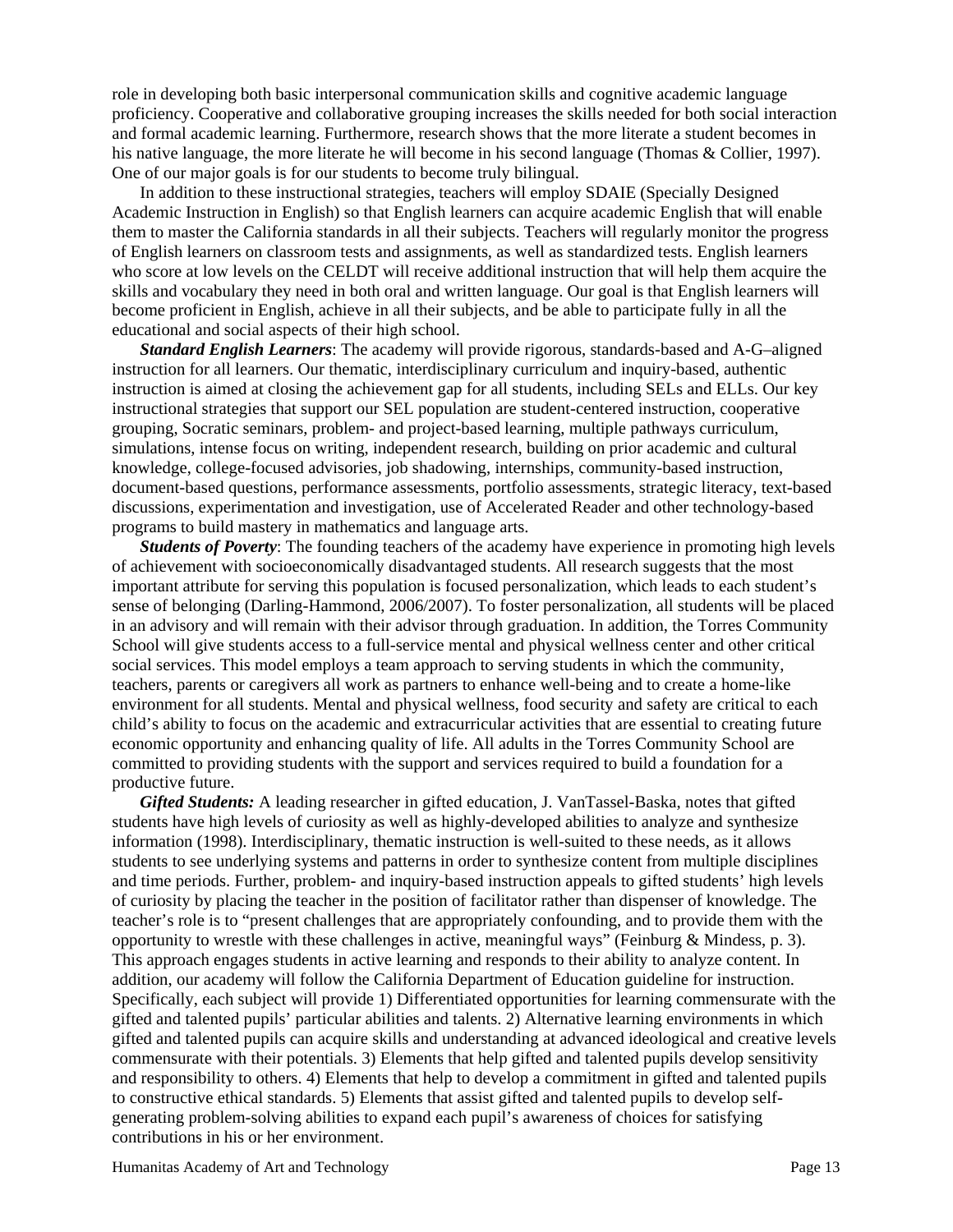Students who are prepared for an even greater degree of self-directed learning will have access to AP classes, online enrichment courses, individualized tutoring, and college classes through East Los Angeles College. **Please see section 2d for details**.

*Students Below Grade Level:* The academy's commitment to educational equity provides the philosophical underpinning for all curricular and instructional decisions. All students will engage in rigorous, inquiry-driven learning that is engaging for students, scrupulously backwards planned, and scaffolded for student success. However, should a student be achieving below grade level, all teachers on the grade-level team will provide targeted interventions to ensure that the student's academic needs are addressed. All struggling students will be given access to caring and qualified tutors, and they will have access to engaging computer-assisted learning that is appropriately differentiated and focused on basic language arts and mathematics skills. In addition, all struggling students will be referred to the Torres Wellness Center to address any underlying physical or emotional concerns. Finally, advisory teachers will develop an individual plan with each struggling student, grade-level team teachers, their parent/caregiver, and the Torres Community School coordinator to ensure growth toward content-area mastery.

*At-risk students*: The academy will place each student in an advisory with the same advisor for four years, enabling students to be well-known and facilitating prompt identification of risks and needs. When students are indentified by teachers, caregivers or other concerned parties as needing intense and focused attention, then the advisory teacher will work with the Torres community school coordinator, the caregiver, and the grade-level teaching team to provide the student with the appropriate academic, wellness, and social supports available through the Torres Community School.

*Level of expected growth*: As noted in 1b, our student population is below LAUSD averages for high school students in academic achievement, being on track to graduate (e.g., credit accumulation, passing the exit exam, etc.), and other key items monitored on the new School Report Cards. Our initial goal will be for all students to first match the current averages for LAUSD students, then to meet LAUSD's ambitious targets, and ultimately to exceed LAUSD targets. The strategies we have described will enable us to raise student achievement because our approach concentrates on the critical-thinking and problemsolving skills necessary to excel in all subjects. Special emphasis will be placed on English language arts and algebra I mastery because these are key to achievement, persistence in high school and graduation, according to various researchers. Please see 4a. Accountability Matrix for detailed growth targets.

# **d. Accelerated Learning:**

**Strategies:** Instructional Strategies: All Humanitas curriculum is backwards planned to include differentiation for accelerated and gifted learners. The specific Humanitas strategies that apply to gifted and accelerated learners are inquiry-driven instruction, thematic connections, problem-based learning, and authentic assessment. The inquiry-driven nature of the instruction allows accelerated learners to respond to the curriculum from the vantage point of his or her specific developmental abilities and talents. Examples of inquiry-based curriculum are simulations, debates, Socratic seminars, scientific investigations, independently developed research projects, and regular engagement in meta-cognition. Gifted students are regularly engaged in higher order thinking processes in order to allow for complex thinking capacities to flourish. The thematic nature of Humanitas instruction responds to gifted students' desire to understand the patterns and systems at work in the real world. Problem-based learning appeals to gifted students' need to use self-generated problem-solving and abstract-thinking abilities. Finally, every Humanitas unit culminates in an authentic interdisciplinary assessment in which gifted students can use their understanding of meta-concepts and their creative abilities to respond to writing and project prompts. All Humanitas curriculum and instruction allows accelerated students to acquire skills and understanding that are appropriate to their potential. In addition to an intense focus on differentiated instruction, the academy will provide gifted and accelerated students access to an extensive range of resources, including Advanced Placement courses; web-based enrichment classes; access to dual enrollment at East Los Angeles College; internships with business, cultural, and civic organizations; and summer university programs.

Advisories: Each advisor will develop an individualized learning plan with gifted students, their parent/caregiver, the grade-level team, and relevant service providers from the Torres Community School. This plan will address both cognitive and affective learning appropriate to the needs of the student. Atrisk gifted students will be particularly well-served in the advisory, as the team will collaborate to implement intervention strategies that can take place at school, in the home and in the community. In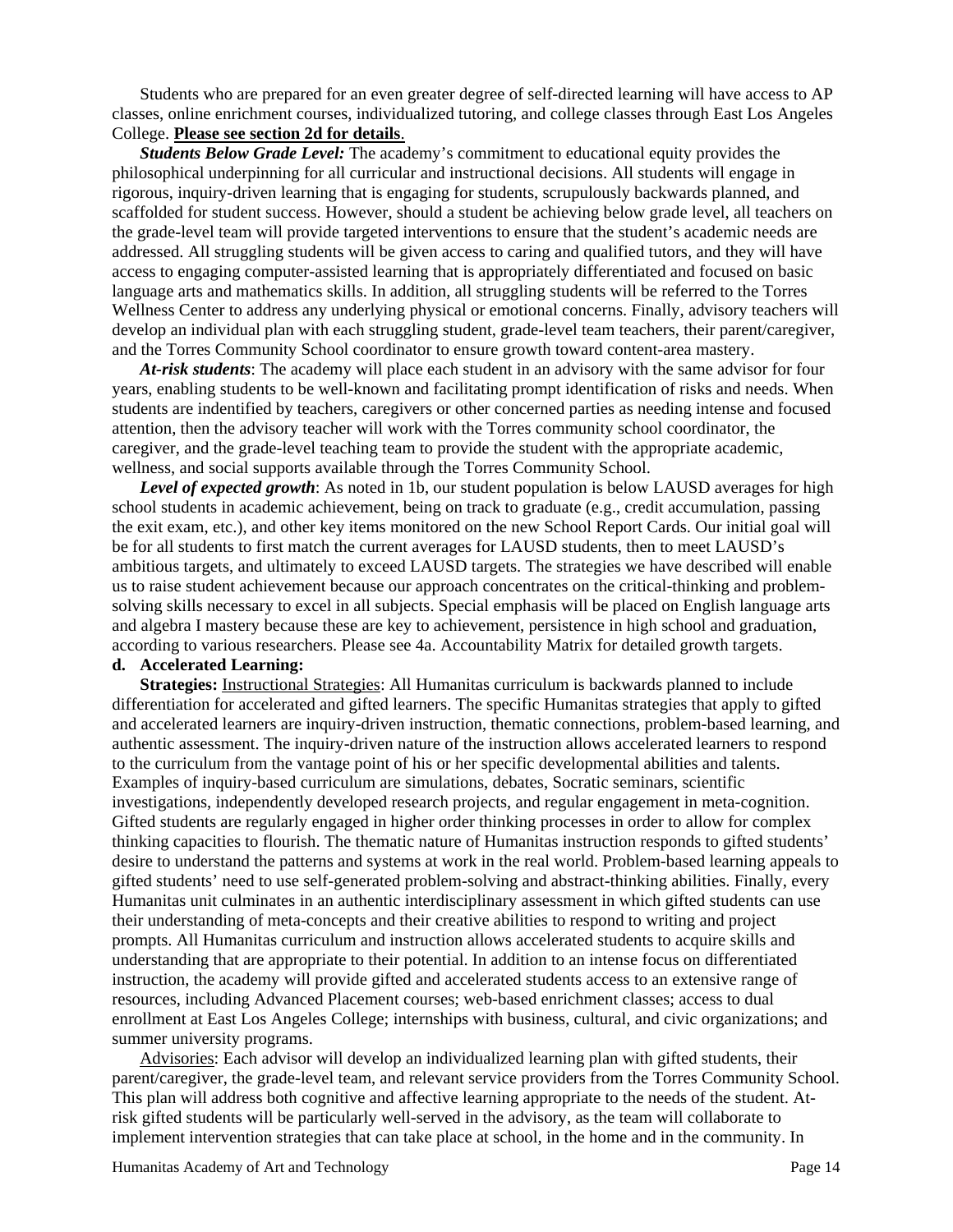addition, the needs of gifted students who are English language learners and low-income will be met using this team approach to intervention.

**Identification:** The academy will make provisions for ensuring full participation of pupils from diverse socioeconomic and cultural backgrounds and students with disabilities. Our academy will collect the following data to identify potential giftedness: individual course and pupil records; individual tests interviews and questionnaires; portfolio assessment; classroom teacher input; parent observations; and when appropriate, a credentialed school psychologist. We will use one or more of the following categories to identify gifted and talented students: intellectual ability, creative ability, creative problemsolving ability, leadership ability, high achievement, visual or performing arts talent.

**Program Quality**: Each year, we will evaluate the various components of our strategies and services for accelerated and gifted students. At the center of this evaluation will be the quality of student learning, their overall engagement, and their satisfaction with their progress. All core academy teachers will focus on gifted education as one of the areas of professional growth. They will increase their knowledge of the social, emotional and academic development needs of gifted learners as part of their professional learning regarding serving the needs of special populations. Additionally, our academy will conduct annual reviews of gifted pupil progress, program design, identification, curriculum and instruction, parent and community involvement, support services, and compliance with LAUSD and state mandates.

**Increased Enrollment in Advanced Placement Courses**: Currently, only 8% of Roosevelt students and 9% of Garfield students are identified as gifted and talented (GATE), vs. 13% in LAUSD high schools overall. GATE percentages for the feeder middle schools also are below LAUSD's 16% overall for middle schools: Belvedere 11%, Griffith 11%, Stevenson 10%. Our inclusive methods of identifying giftedness and potential giftedness, as noted above, will increase the number of students served by differentiated instruction. In addition, thoughtful vertical teaming will create a long-term, unified approach to serving gifted students. This teaming will be extended to our middle school colleagues as we collaborate to employ multiple measures to identify gifted students. Vertical teams of grades 6-12 teachers, with input and guidance from our post-secondary partners, will create fully articulated pathways for both indentified and unidentified gifted students so that they are fully prepared for challenging coursework at all grade levels. The capstone of this planning will be increased enrollment and success in Advanced Placement and college courses.

**Number of Advanced Placement Courses & Students Served:** Our design team members are qualified to teach these AP courses: World History, American History, Government, Economics, Literature, Language, Spanish, Studio Art 2D, Studio Art 3D, and Studio Art Drawing. Initially, we have decided to offer seven AP coursesthat are most closely aligned with our curriculum. As the academy progresses, we may offer additional AP courses to match students' strengths and interests. Also, we will endeavor to employ two science teachers who are qualified to teach AP Biology and AP Physics.

Beyond offering seven AP classes internally, we are also working with East Los Angeles College (ELAC) to develop an early college program that will enable our students to take advantage of collegelevel courses to be taught at Torres or ELAC. Qualified students will take ELAC dual-enrollment classes that will fulfill A-G course requirements and help them earn credits needed for transfer to UC and CSU four-year universities.

We will also be able to offer an honors contract in many of our courses, such as 10th-grade English and World History, 11th-grade English and US History, and 12th-grade English, as well as in our advanced math and science courses. Students will be able to pursue independent study during the flexible portion of the advisory period.

We anticipate that 85% of students enrolled in AP classes will be low-income, and 99% will be Latino, thus increasing the enrollment of these groups in AP classes. The table also shows our AP enrollment estimates for standard English learners, English learners and students with disabilities.

|                    | <b>Total</b> |            |            | <b>Students</b> |               | $Low\text{-}income =$ |
|--------------------|--------------|------------|------------|-----------------|---------------|-----------------------|
| <b>AP Course</b>   | enrolled     | <b>SEL</b> | <b>ELL</b> | w/Disabilities  | <b>Gifted</b> | 85% of total          |
| Literature         | 33           | 20         |            |                 |               | 28                    |
| Language           | 33           | 20         |            |                 |               | 28                    |
| Spanish Language   | 43           |            |            |                 |               | 37                    |
| Spanish Literature | 43           |            |            |                 |               | 37                    |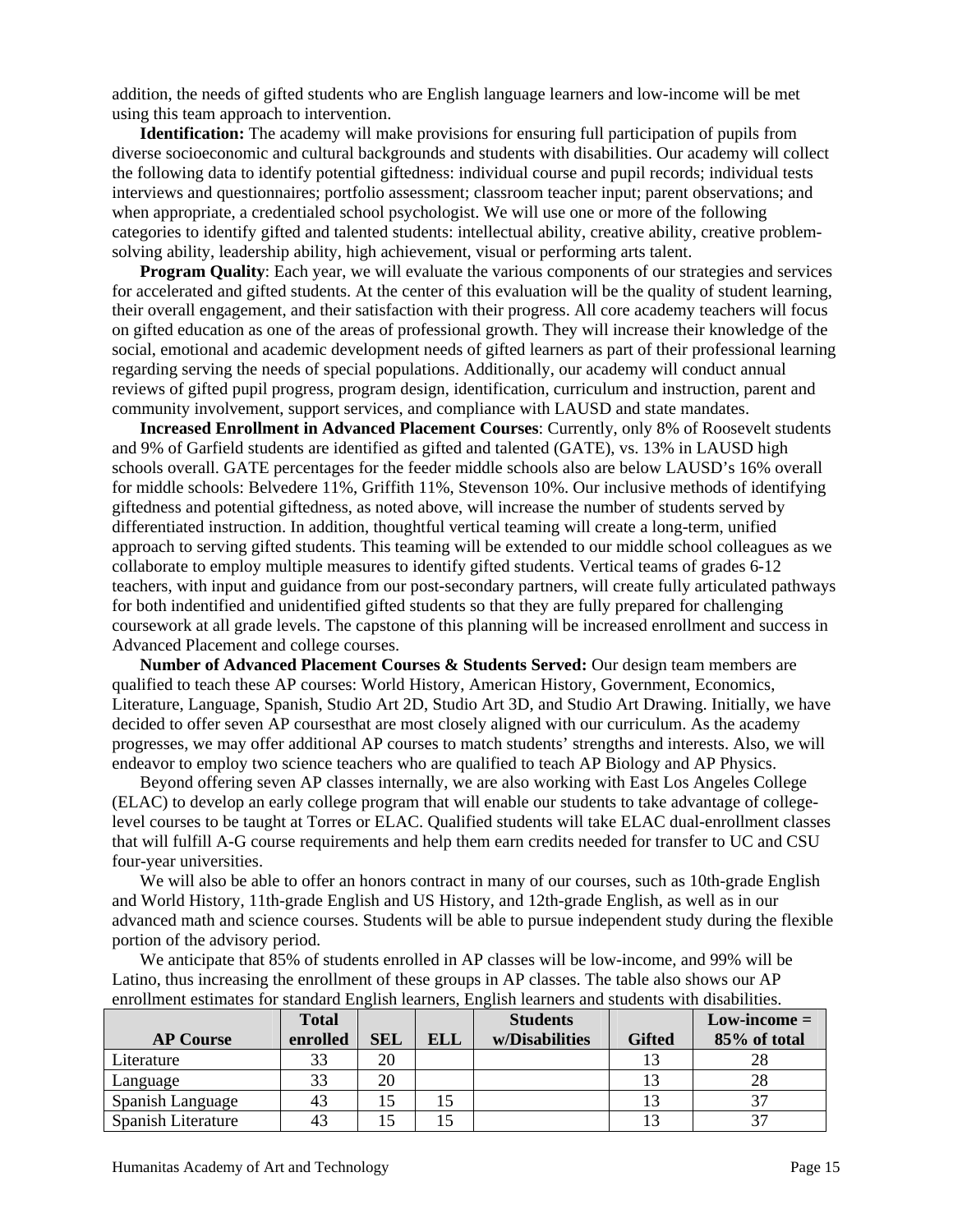|                  | Total    |            |     | <b>Students</b> |               | $Low\text{-}income =$ |
|------------------|----------|------------|-----|-----------------|---------------|-----------------------|
| <b>AP Course</b> | enrolled | <b>SEL</b> | ELL | w/Disabilities  | <b>Gifted</b> | 85% of total          |
| Studio Art 2D    | 23       |            |     |                 |               |                       |
| Studio Art 3D    | 23       |            |     |                 |               | 20                    |
| Calculus         | 20       |            |     |                 |               |                       |

#### **e. Instructional Strategies:**

The Humanitas Academy for Art and Technology will use instructional strategies that will create a lively, rigorous and supportive learning environment for all students. Our experience, as well as the work of highly respected researchers (see section 2b), emphasizes that authentic, collaborative, problem-based, inquiry-driven, backwards planned interdisciplinary instruction is effective with students of poverty, special needs, gifted, English learners, and standard English learners. We firmly believe that all students have a right to engage in exciting learning; therefore, students across all populations engage in our core instructional practices. These students are successful because all teachers on a grade-level team work collaboratively to differentiate instruction to meet the needs of all learners. Teachers know their students well, and they know how to create learning that builds upon each student's strengths in order to guide them in achieving academic success.

**Authentic instruction** has been proved to motivate both at-risk and gifted students because it allows students to see how what they are learning in school relates to the real world. Research shows that struggling students need to see concrete paths to college and career and accelerated students need to see proof that what they are learning matters in the real world. According to research, **collaborative learning** works best for SEL, ELL, and students with special needs. All three of these populations build confidence by improving their ability to collaborate and by developing stronger interpersonal communication. This approach also helps build academic language acquisition and it values the unique contributions of all learners. **Problem-based instruction** engages students in higher-order thinking skills. It puts the teacher in the role of facilitator as students investigate and apply potential solutions. This instructional strategy is effective with all student populations because it builds on their prior learning and expands their capacity to think creatively—a critical 21st-century skill. **Inquiry** is at the core of all Humanitas instruction and is supported by our own experience and research. We are preparing students for college, careers and active citizenship, and that requires deep critical-thinking. We use Socratic seminar, text-based dialogue, and scientific investigation to engage students in higher-order thinking. **Backwards-planned, interdisciplinary instruction** is essential for creating the conditions for cognitive resonance, which allows students to see patterns and make connections from one class to the next. This instruction is organized thematically, which enables students to understand that all knowledge is connected.

All of these research-based strategies have worked well with our students in Humanitas because they are culturally relevant. This is because the strategies build on and value prior knowledge, or, in other words, the learning that has taken place in the home, community and previous academic settings. Individual student backgrounds are honored and depended upon to create supportive learning environments that positively reinforce the contributions of their parents and caregivers.

## **3. SCHOOL CULTURE AND CLIMATE**

The Humanitas Academy of Art and Technology will adhere to the relevant articles of the LAUSD Collective Bargaining Agreement.**.** 

# a. **Description of Culture:**

The founding teacher team will establish a small pilot school of 464 students (full enrollment) who will be transferred from Roosevelt High School. The school will also include students who will matriculate from three middle schools identified by LAUSD. The school culture will be one of cooperation and collaboration within a vibrant community of scholars. We will create an exciting, rigorous learning climate for our students through an in-depth study of humanities, art and technology and through interdisciplinary, inquiry-based learning, utilizing the constructivist Humanitas model.

Excellence in academic achievement will be attained by the establishment of clear expectations and goals, meaningful and timely assessment and accommodation of diverse learning styles. High quality instructional design and engaging activities that encourage student creativity, curiosity and initiative, as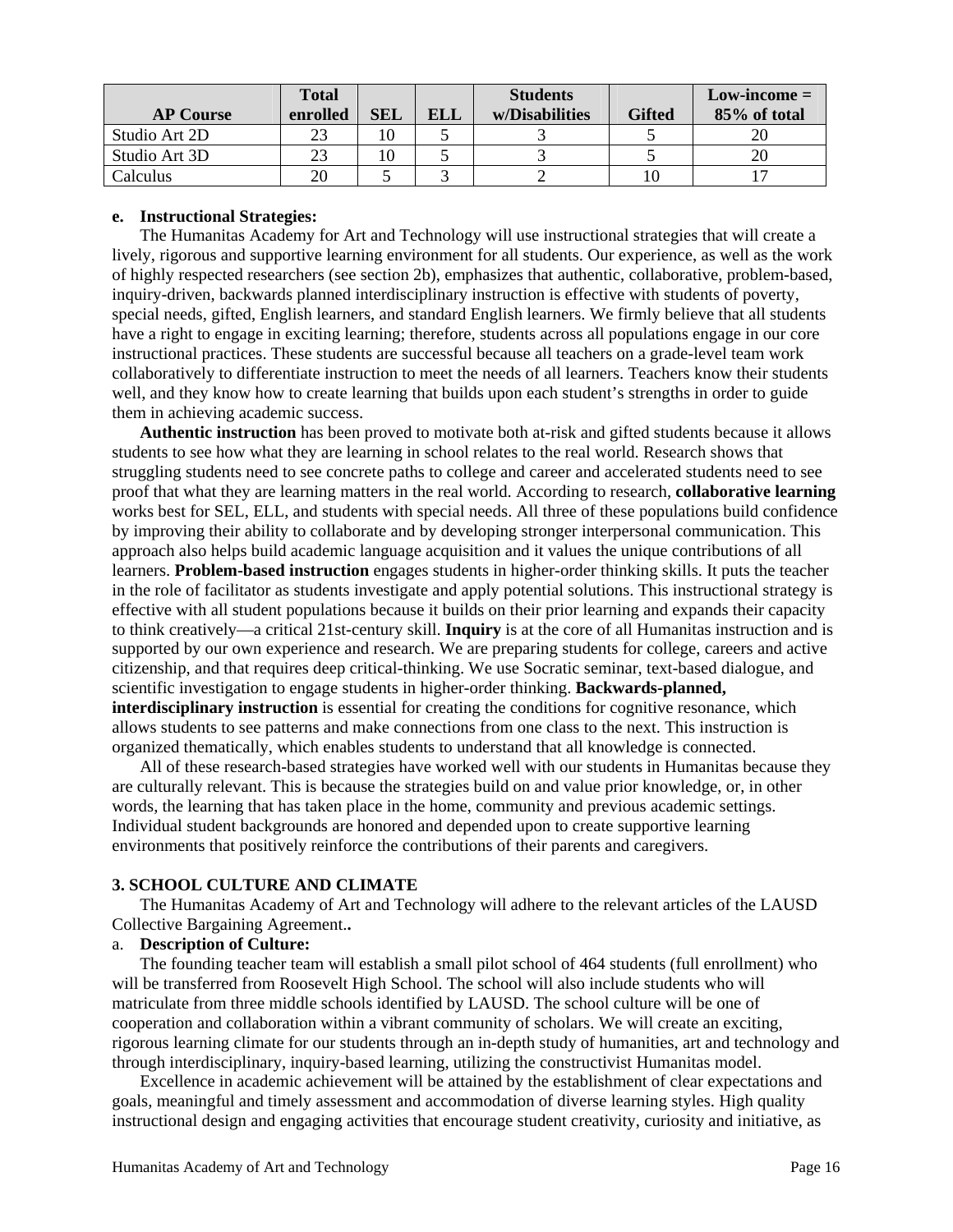well as a policy of student recognition and rewards, will create a positive and exciting academic culture.

In addition to high academic expectations, the academy will set high behavioral standards. The Student Handbook and the student-created Honor Code will lay out the specifics of acceptable behavior. However, a deeper understanding of the concepts of integrity, ethics and character will be a constant, foundational focus of the curriculum. The exploration of these values will be achieved through strategies such as student seminars, simulations, case studies and advisory discussions. Students will understand that constructing and maintaining one's character is a lifelong task that must be conscious and explicit.

We will promote a positive social environment through the process of collaboration and teambuilding. Social responsibility in all areas, from personal relationships to community service, will be emphasized. Students will be encouraged to use their talents, skills and knowledge to contribute positively to their class projects, school activities and to the community at large.

#### **b. College and Career Readiness:**

College and career preparation begins in the ninth grade and builds on students' skills and interests. Students will select a pathway within the school, focusing on either Digital Media for those interested in visual communication and technology, or 2D Media for those pursuing a career in art or design. Each pathway consists of an exploratory course, a technical, and a capstone course, all of which are A-G approved courses. However, college and career preparation will not simply exist as stand-alone courses, but will be integrated into students' four years of high school:

Academic Preparation: Many academic skills serve necessary functions beyond high school, and when thoughtfully sequenced, can help prepare students for the rigors of college and career. For example, effective note-taking, presenting and collaborating are all essential to success in high school, college and the workplace. Teachers will embed these process skills in the curriculum in all subject areas, reinforcing them through regular interaction and feedback.

College and Career Exploration: In addition to technical courses in a specified field, activities and lessons will expand students' knowledge of opportunities beyond high school. Field trips to local colleges and businesses, resume-writing workshops, research projects on colleges, financial-aid literacy, and portfolios will help prepare students. Through the Los Angeles Education Partnership, Academy students will participate in KnowHow2Go college-access services, developed by teachers from Humanitas small learning communities, based on best practices and research into what works for low-income, firstgeneration college-goers. The academy will have one teacher designated as the college-access coordinator, who will oversee college-access activities for students in four key areas: parent or adult involvement, academic preparation and college application, college awareness and selection, and financial aid. A unique feature of our college-access program is the integration of college-access activities into interdisciplinary curriculum.

Dual-enrollment opportunities at East L.A. College will expose students to college-level work and enable them to earn credits for transfer to UC and CSU universities.

Engaging with Professionals: Students will have structured opportunities to interact with local business and community leaders. Many students will participate in mock interviews and interships, but all students will benefit from guest speakers and job shadowing. Industry professionals will assist classes working on career-themed projects, and these industry experts will help judge and review end-of-unit presentations and exhibitions—making students' work and experiences authentic to the career theme.

Promotion Policy: To promote from grade 9 to grade 10, students need to have earned at least 55 credits and to have passed their core (English, Biology, and math) courses with a C or better. Students who fail to achieve these measures will be individually counseled regarding the coursework they must complete to promote. A small number of students (we estimate between five and 10) will be counseled with their parents and will be strongly advised to repeat their ninth-grade courses, especially if the students failed to achieve the majority of the standards in their core classes. (These students will have received multiple interventions and supports throughout the year, prior to being retained.) Students will promote from grade 10 to 11 and from grade 11 to 12 by earning an additional 60 units each year and by passing their core classes.

#### **c. School Calendar/Schedule:**

Please see the school calendar for 2010-11 in Appendix 3c.i and daily schedule in Appendix 3c.ii.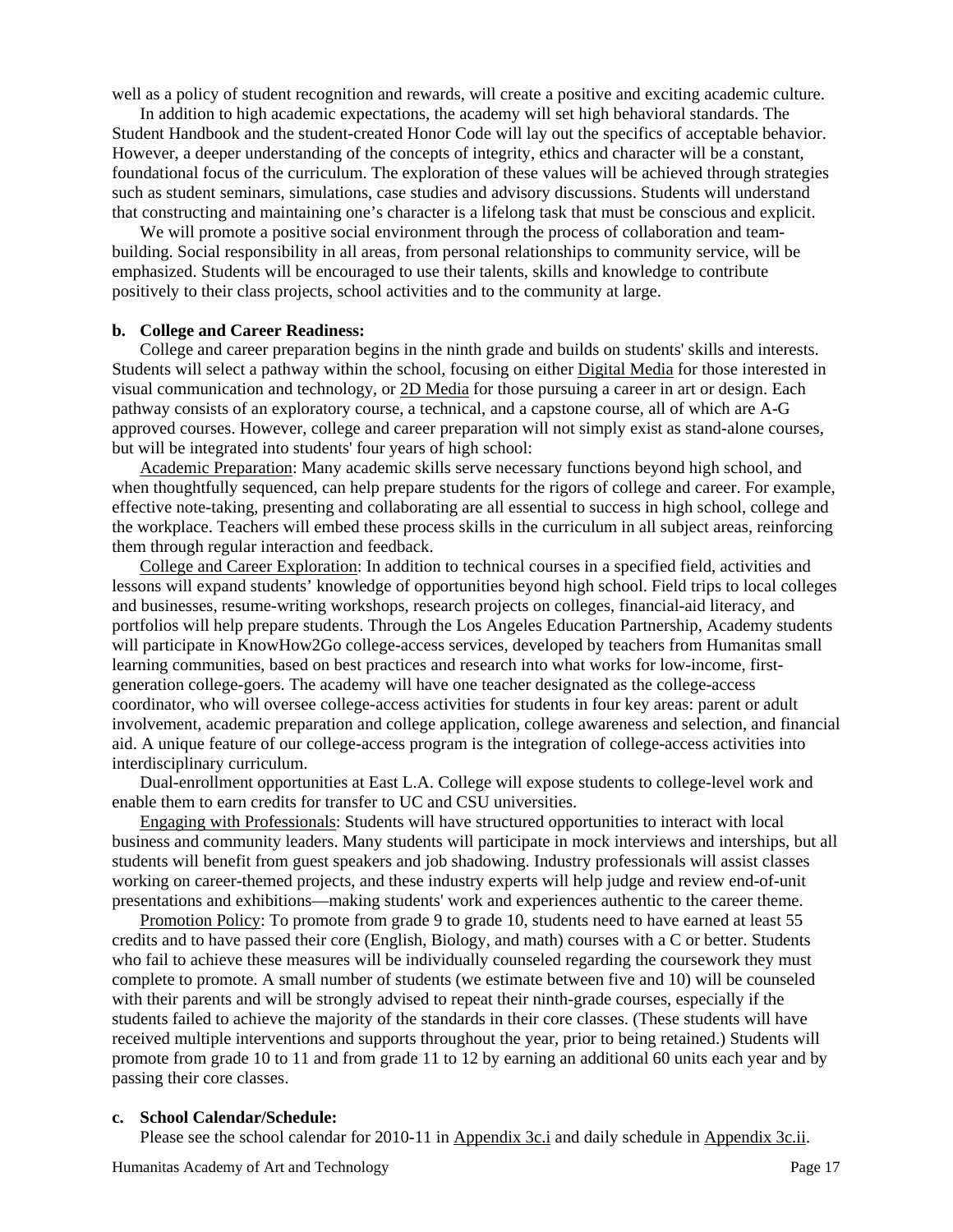The academic calendar follows the district single-track calendar to provide 180 days of instruction. However, our calendar has additional days for staff professional development. With the block bell schedule the academy will follow, students will receive 68,600 instructional minutes per year, more than LAUSD's requirement of 65,300 minutes. Also, students who opt to take "zero" period will have an additional 9,000 instructional minutes, raising their total to 77,600 minutes.

The Humanitas Academy of Art and Technology has created a block schedule that is innovative, flexible, and is designed to promote academic success for our students. Our school will be open from 7:30 in the morning to 5:00 in the afternoon on most days. We have scheduled a zero period and will offer several classes five days a week. If a student is an athlete and an artist, this is a perfect fit. He or she can have studio time before school and still participate in athletics in the afternoon. The regular school day will start at 8:25. There is significant research available that suggests that high school students learn better when school starts later in the day.

The longer instructional periods in the block are aligned to support our instructional strategies. Since our work is interdisciplinary and project-based, students will have longer periods to engage in the material they are learning. Longer blocks of time are also essential for role-playing simulations as well as seminarstyle instruction, and blocks allow students to study a topic more in depth.

Our advisory period is also critical to improving student achievement, as well as creating a more personalized environment. Every credentialed adult will be assigned a small group of students to mentor throughout their four years. Advisory will begin with 25 minutes for meeting with the advisor, followed by a flex period during which we will offer a weekly community meeting, intervention, enrichment, studio time, and for upperclassman, the opportunity to participate in internships. We believe that it is critical have intervention as well as enrichment activities during the school day.

The weekly community meeting will be on Tuesday immediately following the 25-minute advisor meeting. During the community meeting, the entire staff and student body will meet to celebrate individual and group achievement, to hear college and career presentations, and to tackle community issues. The weekly community meetings will strengthen our sense of community.

During after-school hours, students will have a wealth of extracurricular activities to chose from: athletics, tutoring, Bienvenidos-initiated student activities, college classes, internships, leadership activities, mentoring activities, etc.

The block schedule and the school calendar also support a very rigorous professional development program. Teachers will meet 10 days prior to the start of school, two days during winter break and three days at the end of the school year. Professional development time has also been scheduled into the work week every Thursday afternoon. This time will be devoted to professional development activities that will have a direct impact on the classroom and student achievement.

## **d. Athletic programs and other extracurricular programs**

The schools' principals will determine the sports programs and levels, considering the athletic facilities available, and will determine the athletics budget and select an athletic director, who will hire coaches and ensure the school follows IAC and CIF-Los Angeles City Section Bylaws.

Research proves that increased personalization reduces dropout rates because it addresses each student's need to feel a sense of belonging. All of our efforts to involve students in athletics and other extracurricular programs and activities are aimed at creating an environment in which students know that they are part of a community that is safe and values them. Our ambition is to provide an after-school opportunity to suit every student's needs. The community school allows us to keep the campus open far beyond the regular school day, through the late-afternoon hours when juvenile crime peaks. Also, through community-school partners, such as Bienvenidos' on-site clinic and wellness center, we will be able to offer support services to meet students' health, social and emotional needs. As part of the Torres Community School, Academy students will participate in these after-school activities and services:

- o On campus schoolwide athletics
- o On campus theater through East LA Classic Theatre
- o On campus East L.A. College early college courses
- o On campus schoolwide and Academy-specific clubs
- o On campus California Scholarship Federation
- o On campus youth leadership activities through InnerCity Struggle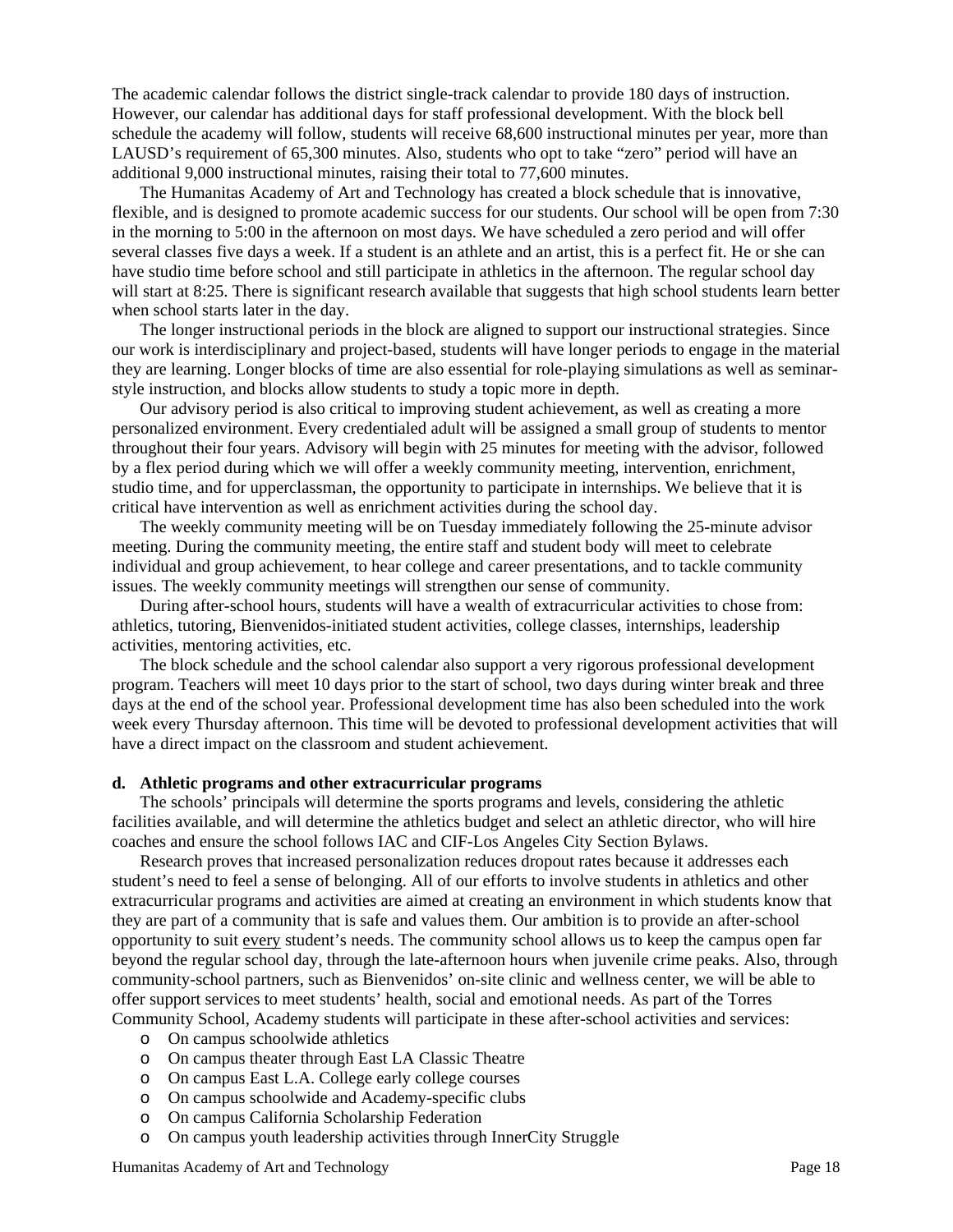- o On campus enrichment activities through Bienvenidos
- o On campus personal well-being groups through Bienvenidos
- o On campus paid internships at the student-run Pan American Bank Torres Branch
- o Off campus internships at area museums, nonprofits, and civic organizations
- o On campus school-wide and Academy-specific tutoring

#### **e. Student discipline and creating a safe, clean and respectful campus**

At the academy, our philosophy is that every student has the right to be educated in a safe, respectful and welcoming environment. Every teacher has the right to teach in an atmosphere free from disruption and obstacles that impede learning. At the academy, this will be achieved through the adoption and implementation of a consistent schoolwide positive behavior support and discipline plan.

Our discipline plan will be consistent with LAUSD's *Culture of Discipline: Guiding Principles for the School Community* (Attachment A BUL-3638.0) and *Culture of Discipline: Student Expectations* (Attachment B BUL-3638.0). Prior to the school opening, the leadership team will begin drafting a discipline plan within LAUSD's guidelines, covering expectations and policies for student behavior. Consistent implementation of the discipline plan is essential to its effectiveness, so teachers, parents and students will help create and improve the plan by providing input and feedback. During the teacher planning time before the school opens, teachers will collaboratively develop classroom expectations to ensure consistency. Students and parents will be informed of expectations at orientation meetings, backto-school night, and other communication. Parents and students will have opportunities to give feedback on the policies' effectiveness during these meetings, through advisories and the student leadership class. During the school year, faculty will use ongoing data analysis of number of referrals, suspensions, tardies, and other measures of misconduct to determine the plan's effectiveness and weaknesses.

**Responsibilities:** Once the schoolwide positive behavior support and discipline plan is developed, all members of the school community will have clear responsibilities for supporting student discipline:

Academy teachers must establish and maintain an unwavering commitment to providing a sound educational community for all learners. In addition to instruction, this commitment includes the establishment of a positive classroom environment with clear expectations for student behavior. At the start of the school year, teachers are responsible for establishing, with the input of their students, a clear set of positively stated classroom behavior expectations. Teachers are expected to demonstrate regular focus and attention to developing these behaviors in students. They will provide a model of appropriate behavior, as well as provide explicit instruction weekly in the school expectations, using multiple teaching strategies, including role-play and simulation.

All other school staff at the academy also will be expected to maintain an unwavering commitment to providing a sound educational community for all learners. To this end, all staff members are expected to be familiar with the schoolwide behavioral expectations and must take responsibility for guiding the behavior of all students in a positive and consistent manner.

Students will be expected to be familiar with all behavioral expectations, both schoolwide and in their classrooms. Students must take responsibility for their own learning and their behavioral choices. Students must make behavioral choices that contribute to their safety and the safety of others. They will be expected to abide by these guidelines in all that they do on the school campus in order to create a peaceful and productive learning environment.

Parents will be informed and must be familiar with the school's expectation for student behavior and related consequences. Parents will be responsible for ensuring that their children arrive at school each morning on time and ready to learn. The school will expect parents' support in reinforcing behavioral expectations. When consequences for inappropriate behavior are implemented at school, parents will be expected to follow up at home to help ensure the behavior does not recur.

**Plan to Address Safety and Discipline Issues:** Various behaviors will result in consequences. Certain behaviors are considered major offenses and will result in administrative and or police intervention. These serious offenses may be followed up with district crisis intervention or a district threat assessment: Improper touching (sexual); threatening bodily harm; major fighting; selling drugs on campus; defacing school property; weapon on campus; severe harassing or bullying. Examples of behaviors that, unless persistent and dangerous, will be addressed in the classroom by the teacher, and if necessary, the parent will be contacted: Use of bad language, name calling, including racial slurs; minor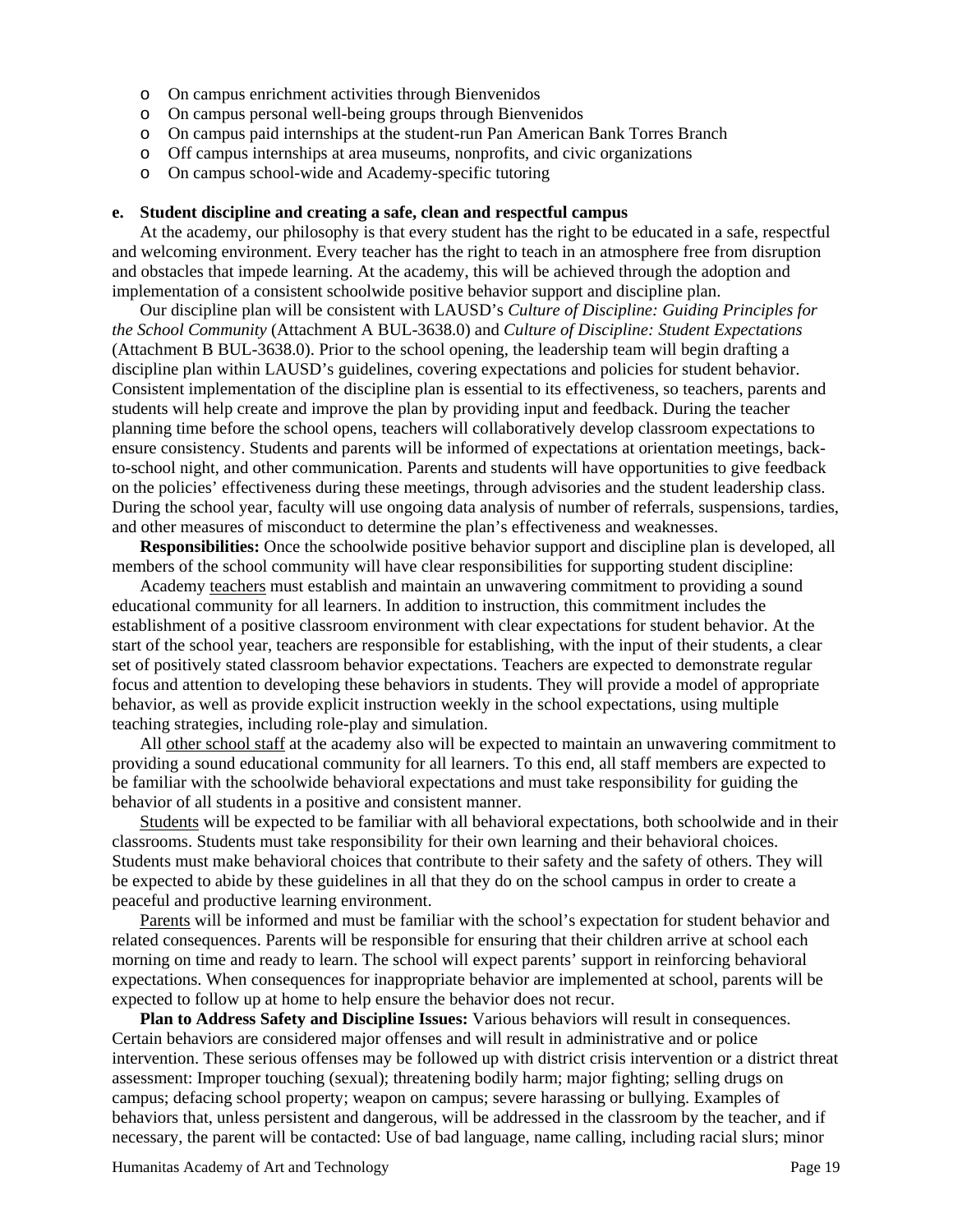fighting or pushing, instigating a fight among others; being disrespectful to adults and other students; inappropriate clothing; taking others' belongings.

#### **f. Health mandates and health care needs**

As an internal applicant, the school will use district information systems such as the Integrated Student Information System (ISIS) and Welligent Computer System to collect student health information, track student records, monitor progress and identify services. We will also use Welligent to create and track Individual Education Plans (IEP) for all students with disabilities and to ensure that they are properly identified, services are provided, appropriate goals are set and monitored, and that students receive Free and Appropriate Public Education. We will use the LAUSD District Nursing Services, which improves and protects the health status of children and identifies and assists in the elimination or modification of health-related barriers to learning. Students with chronic illnesses will receive appropriate care as identified in their IEP or Section 504 Plans in coordination with their primary care physician.

# **g. Nutritional needs of all students**

As an internal applicant, the school will use the LAUSD Food Services Division to offer every student a quality breakfast and lunch. The Food Services Division strives to provide students with the nutrition they need not only for each school day, but also to help them form healthy lifetime habits. The school will work diligently to identify all students who qualify for free or reduced-priced meals.

#### **4. ASSESSMENTS AND SCHOOL DATA**

#### **a. Educational Goals and Metrics:**

Our school's quantifiable achievement goals are aligned with LAUSD target metrics. These goals include increasing performance assessment scores by 10% and graduation rates by 8% annually for the next five years. We also aim to increase college matriculation rates by 5% each year. We will achieve our goals by reviewing metrics for each of the accountabilities quarterly and using them to guide our decision-making. Our faculty will be trained to analyze assessment data with their grade-level teacher teams to address the developmental needs of each individual student and adapt their lessons accordingly. School administrators and staff will also use these metrics to modify and improve administrative strategies and policies to best suit the needs of all our students. In addition, our school's vast array of extracurricular opportunities with the Torres Community School partner organizations will foster an engaging academic environment that motivates and supports our students' success. Please see Appendix 4a for Accountability Matrix.

#### **b. Student Assessment Plan:**

The primary purpose of assessment in the academy is to benefit our students. Content mastery can only be achieved when students are engaged in work that is meaningful and assessments that matter. Our standards-based assessment plan motivates students by valuing and building upon their skills, abilities and knowledge. Our students choose to put effort into their California Standards Test because their prior experience with Humanitas assessment has contributed to their personal and academic confidence.

As shown in Appendix 4b, the Annual Assessment Calendar, our students are given multiple forms of assessment that show that their teachers value all learning styles. The continuous use of formative assessments allows teachers to remain focused on individual students. This intensive focus on assessing learning leads to continuous improvement, increased achievement, and increased accountability of the grade-level team teachers. The formative assessments guide the grade-level teams as they collaborate to modify instructional plans to meet the needs of all learners. Teachers collaborate to develop targeted differentiation that is informed by reviewing the results of continuous formative assessment. Teachers review subsequent data to ensure that student progress meets or exceeds expectations.

Assessments are vertically planned as a whole school to address the developmental needs of our students. Grades 9 and 10 focus on developing the foundation so students are on solid ground as assessments grow more complex. The formative and summative assessments at this level prepare students for the rigors of those in the upper grades. As shown on the assessment calendar, the types of assessments are largely the same, but the expectations for student performance increase as the content becomes more challenging. For example, our students encounter their first interdisciplinary essay in grade 10. Developmentally and academically, they are prepared for the rigor of this assessment that asks them to analyze, synthesize and evaluate content from all thematically linked courses. They build upon this skill in grade 11 and master it by grade 12 so that they are fully prepared for the rigors of college-level writing.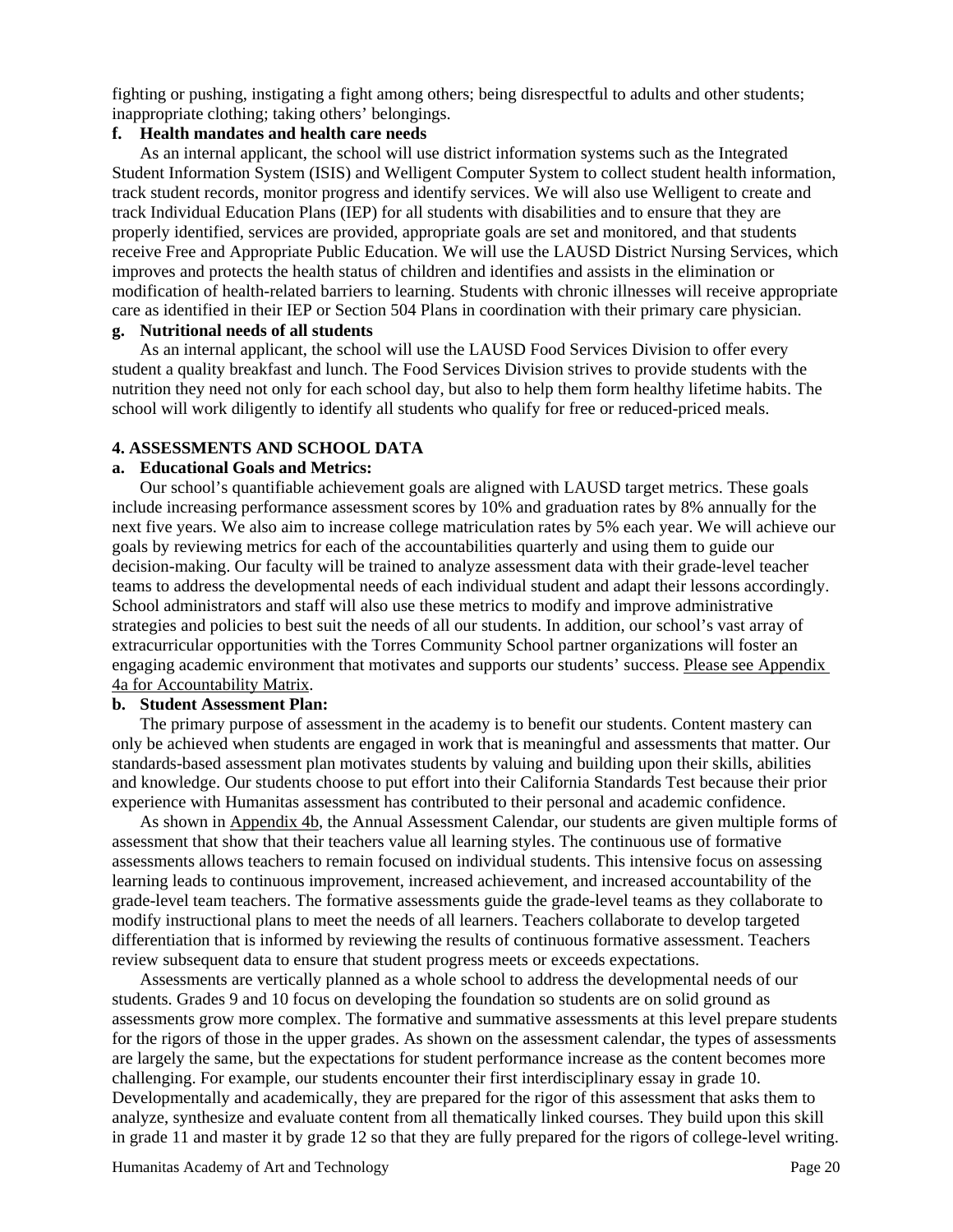We also place a great deal of emphasis on authentic assessment, which engages students in real-world learning. Assessments are a regular feature of the day-to-day learning experience in the academy and are part of the learning itself. They are a way to give feedback to students on areas of strength and weakness so that they can improve projects and products, which they care about. For example, culminating semester projects are exhibited for public viewing. Because their work is made public, students are committed to making sure that it is exemplary and are therefore eager for feedback. This change from student to arts professional increases students' intrinsic motivation. Eventually, students will develop the skill of selfassessing when reviewing their own work. Our students are assessed on their ability to think as scientists who use mathematics, creative problem-solving, and synthesizing skills; to think as artists who know that problems can have more than one solution; and to think as civically responsible citizens who analyze situations and transfer learning from the classroom to the real world. Our assessment plan prepares students for the demands of the 21st century by reinforcing the importance of collaboration, effective communication, creative problem solving, and the ability to transfer learning from one context to the next.

Academy students' artistic production will be assessed through electronic portfolios, which will display graphic design and digital animation. Projects will be exhibited each semester for the public. Seniors will defend final projects or portfolios to a panel of community members involved in the career pathway.

Academy graduates will have the confidence for full participation in cultural, civic and academic life. They will have gained that confidence because they were engaged in the rigorous learning necessary to develop as scholars; their specific skills and talents were valued and nurtured; they saw the value of their work in the context of the real world; they saw that the community valued and relied upon their participation; and they built a vision of their future that was a rich and purposeful life.

In order to become successful adults in the 21st century, students need certain skills, knowledge and attributes. Like achieving physical fitness, mental fitness requires mastering certain mental processes. Our graduates will possess the abilities to entertain multiple viewpoints; to gather information from various sources, evaluate its credibility and synthesize into a new whole; to discern patterns and connections between disparate facts; to recognize the effects of one's actions upon others; to speak, listen and write well; to desire to make things better for the community and the world.

The academy will allow our students to thrive both academically and personally. All students will engage in the rigorous learning required to succeed in A-G classes, graduate on time, be prepared for college, and be exposed to careers in the visual arts. Our students will be adept at using creative applications of technology to engage in the visual culture of Los Angeles and beyond. All students will take responsibility for their learning and will be willing collaborators who contribute to the success of all. Students will feel confident and have a sense of responsibility for the school community. We will monitor student success by these primary measures:

- o All ninth-grade students pass the gateway courses: Algebra I and English 9A/B
- o All students pass Algebra II.
- o All students accumulate at least 55 credits each year.
- o All 10th-grade students pass the California High School Exit Exam.
- o All 11th-grade students take the CSU Early Assessment Program, SAT and/or ACT college tests.
- o All English learners re-designate as fully English proficient.
- o All students have access to an arts or technology career experience (e.g. job shadow, mentor, internship).
- o All students are powerful written and oral communicators.
- All students graduate and have passed the courses required for admission to four-year California public universities.

#### **c. Data Team and Instructional Team:**

Regular, collaborative, and timely review of pertinent data is essential to the ongoing development of a school. Academy teachers will regularly participate in data-driven dialogue in order to create a climate of decision-making based on data, not assumptions and tradition. Close attention will be given to group development—in which educators pay close attention to task, process and relationships—to create a climate of trust and shared responsibility. Appropriate protocols and tools will be employed to guide purposeful inquiry into data. No matter the degree of comfort that any individual within the group has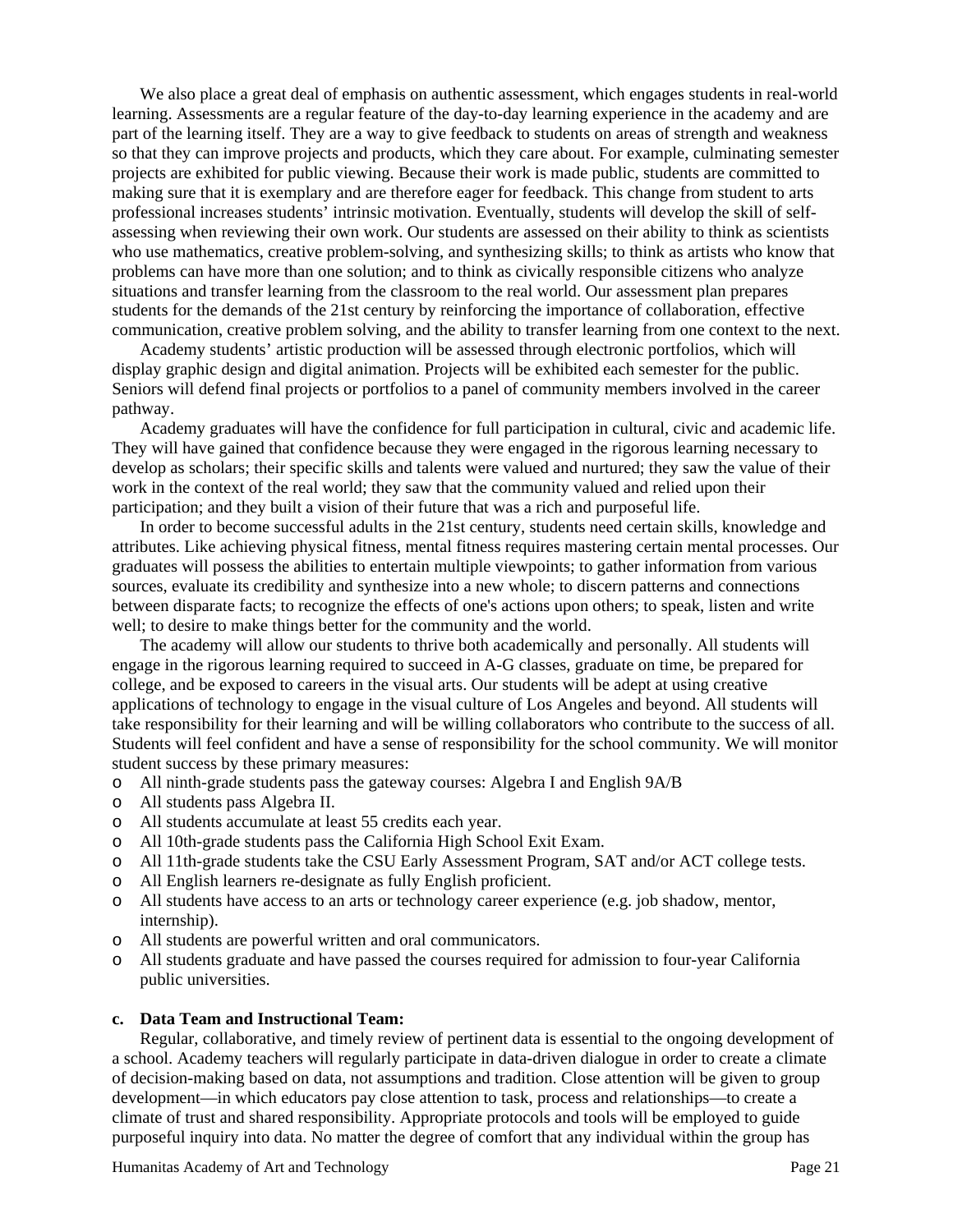with data, collective focus is often difficult when there is no shape to conversation.

Teachers will engage in the Collaborative Learning Cycle, developed by Bruce Wellman and Laura Lipton, which is steeped in current understanding of adult learning. Each phase of the model promotes a specific type of thinking and interaction. The framework supports a learning environment in which participants engage with data and fellow learners ignite the processes of inquiry and problem-solving. The model draws on current thinking in the field of cognitive psychology, social psychology and instructional design. School administrators, classroom teachers and counselors will learn these processes so they can facilitate conversations around data and be skilled group members.

Teacher teams, composed of administrators and grade-level teachers or content-specific teachers, will meet regularly to assess school data. Both quantitative data and qualitative data in the form of student performance data, program data, and community data will be used regularly as reflective and informative tools. The nature of the data and its audience will determine the frequency of the analysis and dialogue. For example, grade-level teams of teachers will meet weekly to discuss student progress and student work; content-area teams will meet quarterly to discuss students' performance on unit and periodic assessments; and the entire faculty will meet annually to discuss standardized test results and their implications for teaching and learning.

|                                 | <b>Quantitative Data</b>                                                                                                                                                                                                                                                                                                       | <b>Qualitative Data</b>                                                                                                                                                                                                                                                                                      |
|---------------------------------|--------------------------------------------------------------------------------------------------------------------------------------------------------------------------------------------------------------------------------------------------------------------------------------------------------------------------------|--------------------------------------------------------------------------------------------------------------------------------------------------------------------------------------------------------------------------------------------------------------------------------------------------------------|
| <b>Student Performance Data</b> | > Tests results including proficiency tests,<br>standardized tests, CSTs, CELDT, EAP<br>results<br>> Graduation rates, percentage of students on-<br>track to graduate<br>> The number of students receiving special<br>services from local, state or federal resources<br>> Attendance rates, mobility rates, expulsion       | > Student portfolios, essays, and other work<br>products<br>> Videotapes of student work, performances<br>> Student surveys, including pleasure-reading<br>inventories, self-esteem stems, self-<br>assessment profiles<br>> Student journals and learning logs<br>> Observation records, anecdotal, running |
|                                 | rates, suspension rates, drop-out rates<br>> Percentage of high school graduates<br>> Percentage of students with disabilities who<br>are mainstreamed into regular classes<br>> Percentage of retentions or advancements                                                                                                      | records<br>$>$ Student interviews<br>> Report cards                                                                                                                                                                                                                                                          |
| Program Data                    | $>$ Teacher-student ratios<br>> Numbers of students enrolled in various<br>programs, e.g., advance placement<br>> Prevention/intervention programs<br>> Teacher/administrator/administrative<br>education statistics<br>> Teacher participation in professional<br>development activities<br>> Budget and resource allocations | > Videotapes of special events, classrooms,<br>hallways<br>> Meeting agendas, minutes, memos<br>> Teacher and administrator portfolios<br>> Artifacts, e.g., awards, photos of bulletin<br>boards<br>> Staff interviews<br>> Bulletins and newsletters                                                       |
| Community<br>Data               | > Data on family demographics<br>> Number of school, business and industry<br>partnerships<br>> Employment rate; employment sectors in the<br>area                                                                                                                                                                             | > Focus-group data<br>> Opinion surveys<br>> Interviews with parents and community<br>members                                                                                                                                                                                                                |

# **Examples of Quantitative and Qualitative Data**

## **d. Data Systems:**

As an internal applicant, the school will use the district information systems, such as the Integrated Student Information System (ISIS) to enroll students, collect student information, track student records, monitor progress and identify services. We will also use Welligent to create and track the Individual Education Plans (IEP) for all students with disabilities and to ensure that students are properly identified, services are provided, appropriate goals are set and monitored and that students receive Free and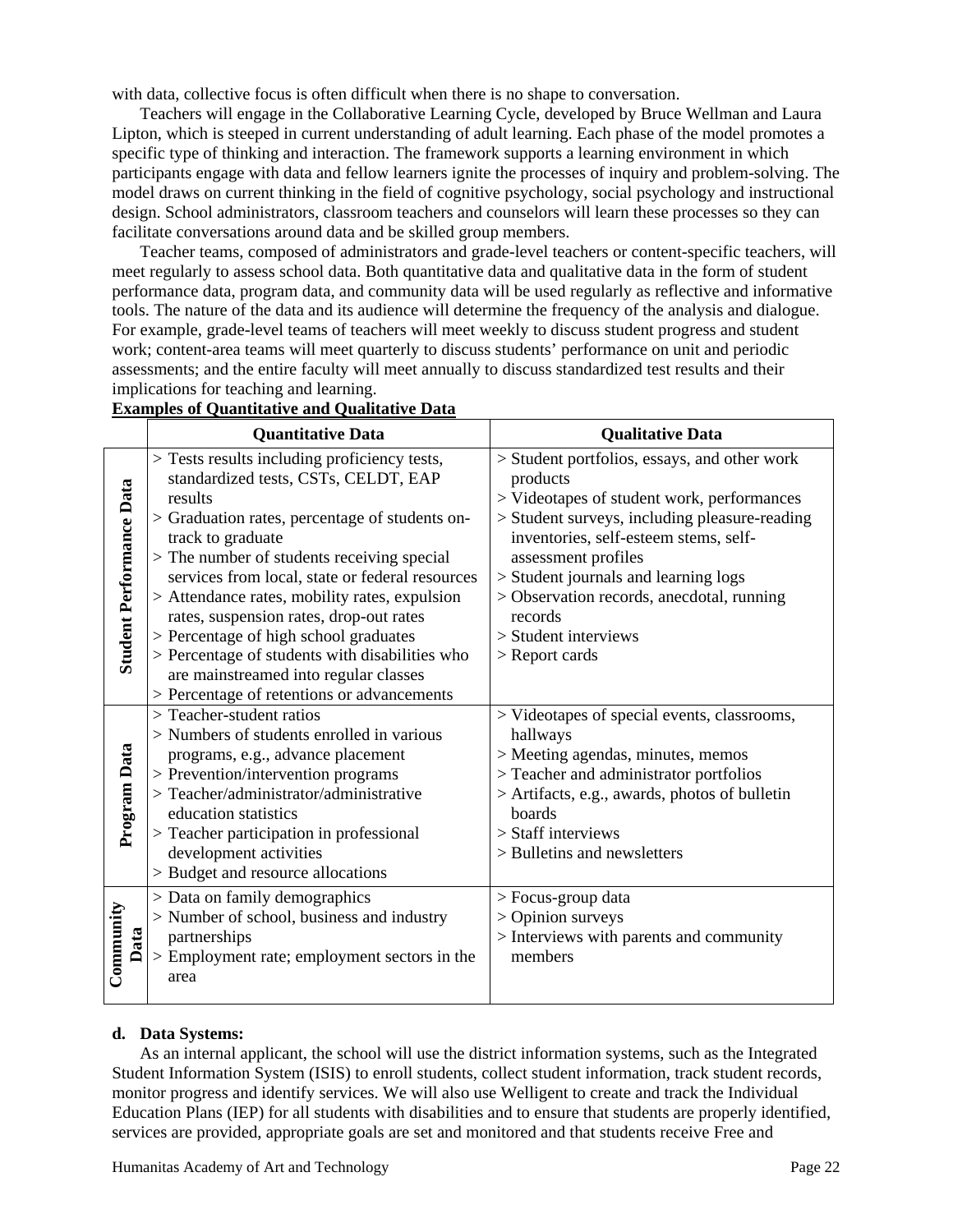Appropriate Public Education. We will use the LAUSD Modified Consent Decree indicators to measure progress of students with disabilities.

# **e. LAUSD School Report Card:**

As an internal applicant, the school will track all the information required for the LAUSD School Report Card so that families can understand how the school is performing and how well connected students, parents, and teachers are with the school. We will use LAUSD's system for collecting and tracking quantitative data and qualitative information from students, staff and parents.

#### **f. Research and Evaluation:**

The school agrees to participate in research or evaluation projects in partnership with LAUSD, institutions of higher education or research organizations. We will facilitate the process of surveying or interviewing teachers or parents, as needed.

## **g. Operational Goals and Metrics**

As an internal applicant, the school will use LAUSD metrics to measure operational success. These include NCLB accountabilities to measure progress and use of the LAUSD Modified Consent Decree Indicators to measure the progress of students with disabilities.

#### **5. PROFESSIONAL DEVELOPMENT PROGRAM**

## **a. Professional Development**:

As an internal applicant, the school will adhere to the referenced sections of the LAUSD Collective Bargaining Agreements.

The Humanitas Academy of Art and Technology will form a professional community of learners. Based on the research of Astuto and DuFour, teachers and administrators will engage in a professional development program in which they continuously seek and share learning and then act on what they learn. Rather than placing the focus of professional development on teaching, the focus is on learning and making teachers accountable for taking action based on what they have learned.

One unique feature in the Humanitas model and our academy is the built-in instructional accountability created by grade-level teams. When collaborating teachers work with a common cohort of students, the teachers share responsibility for students' successes and failures. This shared responsibility, when coupled with focused professional development to create trust and promote growth, creates a climate in which teachers hold one another to high expectations.

Depending on their individual role and the content of professional development, a teacher will engage in professional development as an individual teacher, as a grade-level team member, with faculty of their pilot school, or with faculty from all the co-located pilot schools. Professional development will be designed to meet the varying needs of teachers and pilot schools at Torres. Professional development will be developed and administered in three ways:

**Individualized PD**: Each teacher develops an Independent Learning Plan to intensively study one topic that he or she believes will positively impact the student achievement in his or her classroom. The school leader approves the plan and monitors each teacher's progress. A science teacher might choose to integrate more writing in his classroom. Over the course of a two or three year period, he might attend the UCLA Writing Project, observe other teachers who use writing in science, research what colleges want students to write in science courses, and begin implementing new writing strategies in his classroom. At the conclusion of his research, he will present his new learning to his colleagues.

**School-level PD**: At the beginning of each school year, the entire staff will participate in developing a yearly Schoolwide Learning Plan. The SLP will be based on specific student achievement data and school needs. Every teacher will be assigned to work as a part of at least two professional learning communities to address the goals in the SLP. In general, professional learning communities will be organized by content areas, interdisciplinary teams, and grade-level teams. Also, some professional learning communities will study larger school issues, such as classroom environment and engagement strategies, literacy strategies, attendance incentives, and parent-community involvement. All PLCs will be driven by three essential questions (DuFour, 2004): What do we want each student to learn? How will we know when each student has learned it? How will we respond when a student experiences difficulty in learning?

The principal and teacher-leader will be responsible for collecting the data and monitoring the decisions made by the professional learning community to ensure alignment with the Schoolwide Learning Plan. At the end of the year, the entire staff will meet to set goals for the next school year.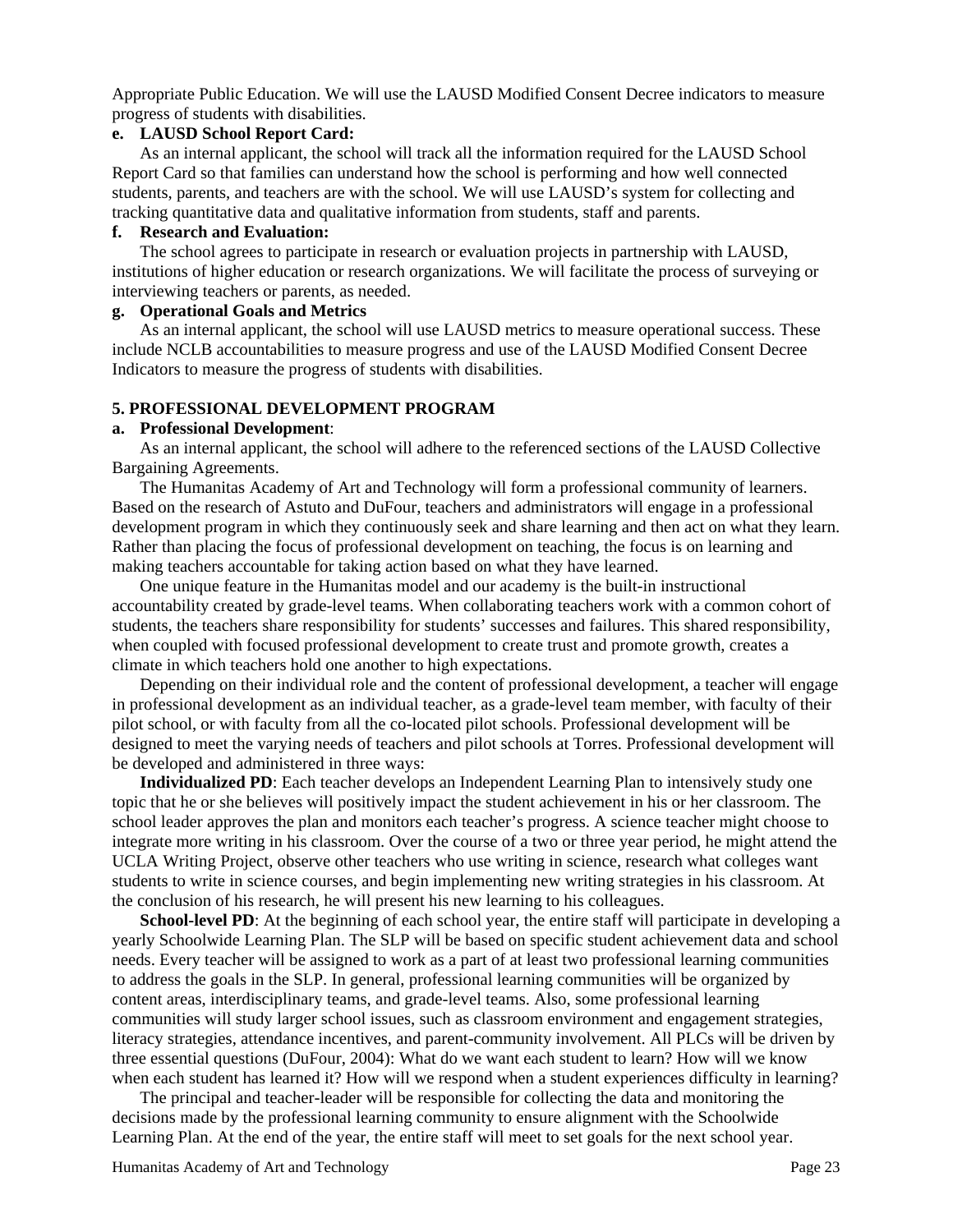**Humanitas Teacher Training Center**: For the last eight to 15 years, while the founding teachers of the academy were at Roosevelt High, they trained hundreds of teachers in interdisciplinary instruction and the Humanitas model, under the auspices of the Los Angeles Education Partnership and LAUSD. Thus, they have the expertise to share the Humanitas instructional model with co-located pilot schools and other teacher teams. The three-day Humanitas training covers the backwards-design unit planning process, and assists participating teacher teams in crafting a thematic unit. The Humanitas Academy of Arts and Technology will be the nexus of interdisciplinary PD for co-located pilot schools at the Torres campus. The academy's founding teachers will demonstrate strategies and train other teachers in the Humanitas model, helping to create cross-pilot school exchanges in interdisciplinary instruction.

**Teacher In-service**: In August and September, all teachers will participate in 10 days of professional development in which they develop a Schoolwide Learning Plan and set teacher Independent Learning Plans (described above). They also will learn secondary literacy strategies and participate in an advisory/college readiness bootcamp.

**Collaborative Goal-setting:** During the teacher in-service in August and September, teachers and school leaders will discuss prior years' successes and challenges. A review of data from individual teachers, grade-level teams, and the whole school will inform the discussion of the school's needs in the upcoming year. Teachers and school leaders will define the needs and develop corresponding professional development activities, benchmarks, and goals to improve student achievement.

#### b. **Teacher Orientation**:

**New Teacher Orientation:** Orientation for new and existing Humanitas teachers will take place in the newly designated Teacher Training Center on the Torres campus. Prior to the start of every school year, teachers will meet for 10 days to introduce new and existing teachers to the Humanitas instructional model; develop norms for collaboration and lesson sharing; analyze prior year data; plan PD for the upcoming year; and revisit and develop common instructional methods.

**Induction to the Humanitas Instructional Model:** Teachers new to Humanitas will attend a threeday Teachers' Center in grade-level teams prior to or during their first semester. The foundation of the Training Center is collaboration, which is supported by experience and research that found that teacher collaboration in instruction has a significant impact on student achievement (Newman & Wehlag; Corcoran & Silander). Current and former Humanitas teachers will guide the process, and teams of teachers will model successful units. Experienced Humanitas teachers will collaborate with individual teams as needed. The goal of the initial session, Constructing Interdisciplinary Units, will be to lead teams through the backwards-planning process to the creation of one complete interdisciplinary unit. Specifically, teams will 1) identify and sequence the various discipline's content standards for the unit. 2) Identify and discuss the various points at which the content intersects and connects. 3) Develop an overarching theme that will guide students in accessing knowledge and ideas that transcend any single discipline. 4) Create an interdisciplinary essay prompt that will be used as one of the summative assessments.

**Developing Common Pedagogy:** During the school year, both new and experienced teachers will work with both outside providers and internal leaders to design and implement shared instructional practices. For schoolwide professional development, the faculty will consider common instructional strategies and differentiation methods such as West Ed's Reading Apprenticeship program, Shared Inquiry method, Socratic Seminar, Literacy Strategies Across the Content, Project-based Learning, and Creating Rigorous Simulations. In addition to the initial training before the school year, professional development will continue throughout the year at the Training Center (see PD Calendar), including in weekly sessions, which adjust to provide training on strategies that is appropriate to teachers' needs.

## c. **PD Calendar**:

The academy has designed a school calendar and bell schedule to make professional learning a priority for all staff members. The schedule includes in-service days prior to school starting in August and September, after winter break in January, and at the end of the year in June. Also, weekly PD time is built into our bell schedule on Thursdays, and teachers on interdisciplinary teams have common conference periods to integrate their new learning into their daily instructional plan. This level of PD and collaboration is essential to our instructional plan to offer students high-quality interdisciplinary, themebased instruction. Staff will be in place by July 1, 2010 so that all teachers can participate in the in-service prior to the start of school. **Total PD hours: 144**. Please see Appendix 5c for PD calendar.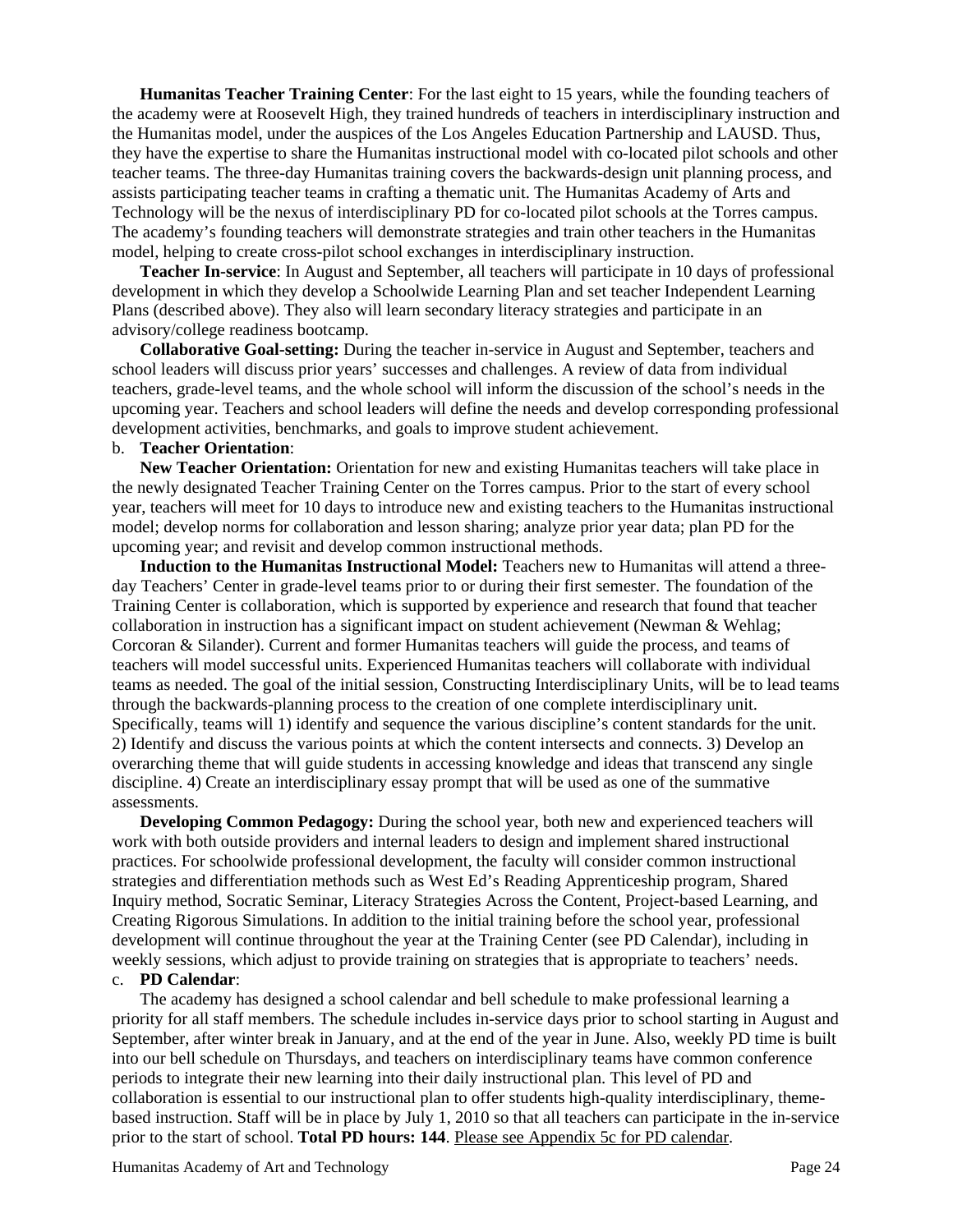## **d. PD Program Evaluation**:

Implementation of ideas and skills learned in professional development are critical to the effectiveness of ongoing school improvement. Professional development activities will be reviewed in two primary ways: regular, end-of event feedback surveys; and an end-of-year self-assessment of teachers' progress towards the goals each set in August in their Independent Learning Plans. Emphasis will be placed on team development and group dynamics, which play a central role in the quality and implementation of professional development. Teachers' responses and concerns will be used to modify subsequent PD sessions, and end-of-year analyses of teachers' self-assessments, in conjunction with student and program data, will be used to determine subsequent goals.

## **6. PROFESSIONAL CULTURE**

## **a. Professional Culture:**

As an internal applicant, the school will adhere to the referenced articles of the LAUSD Collective Bargaining Agreements.

The essence of our academy is teacher collaboration. We believe that the key to creating scholars and life-long learners is to lead students to inquire deeply into their studies. Thus, we teach our curriculum in thematic, interdisciplinary units, and teachers' collaborative planning and implementation reflects the collaboration and inquiry we strive to create in our students.

To foster and support our collaborative professional culture, teachers will collaborate informally every day, as teacher teams meet during their common conference period to discuss curriculum and student achievement. The academy also will provide weekly opportunities for teacher collaboration through our Critical Friends Groups and Professional Learning Communities, which are facilitated discussions of teachers' work. These structured conversations allow teachers to view instruction and students' work from multiple perspectives; hear and see evidence objectively; and make decisions to improve student achievement. Thus, our collaborative approach contributes to teaching by enabling teachers to learn from each other, make well-considered decisions about curriculum, and plan strategies and approaches that will increase student achievement. Collaboration will produce a consistent approach to instruction, which will benefit students.

Fostering a collaborative community of inquiry into practice creates a school culture in which leadership is shared, mentoring occurs naturally, and teachers hold one another to high expectations.

In a similar manner, schoolwide policies will follow from collaboration. New initiatives will be drafted based on the needs identified by the teachers, thus minimizing resistance and enhancing successful implementation. Teacher collaboration groups will continuously develop and participate in school policies, including budget decisions, professional development, outreach, parent involvement and school operations.

#### **b. Evaluation of Faculty and Staff**:

As an LAUSD Pilot school, Humanitas Art and Technology Academy follows all LAUSD personnel policies and practices, except that the school retains the right to select and evaluate teaching and administrative staff.

The principal and all teachers will engage in a yearly reflection and evaluation process. Materials for this process will be adapted from materials in Appendix 6b.

The principal's evaluation will be based on the National Board Core Propositions for Accomplished Educational Leaders and the California Professional Standards for Educational Leaders. The evaluation process will include teacher feedback, a self-evaluation and a leadership practices inventory.

Teacher evaluations will be based on the National Board for Professional Teaching Standards' Five Core Propositions and the California Professional Teaching Standards. All administrators and teachers will also be evaluated on their commitment to initiate and carry the goals and objectives of the academy. All teachers will be required to:

1. Develop an Independent Learning Plan at the beginning of each school year that outlines personal learning goals and focuses on one topic to study intensively.

2. Participate in a yearly self-evaluation, using the Professional Teaching Standards Self-Evaluation. Submit an initial self-evaluation during the 12th week of school so it can be used by school leaders and the teacher throughout the yearly coaching process.

3. Maintain a personal Professional Growth File, which is a compilation of all evidence of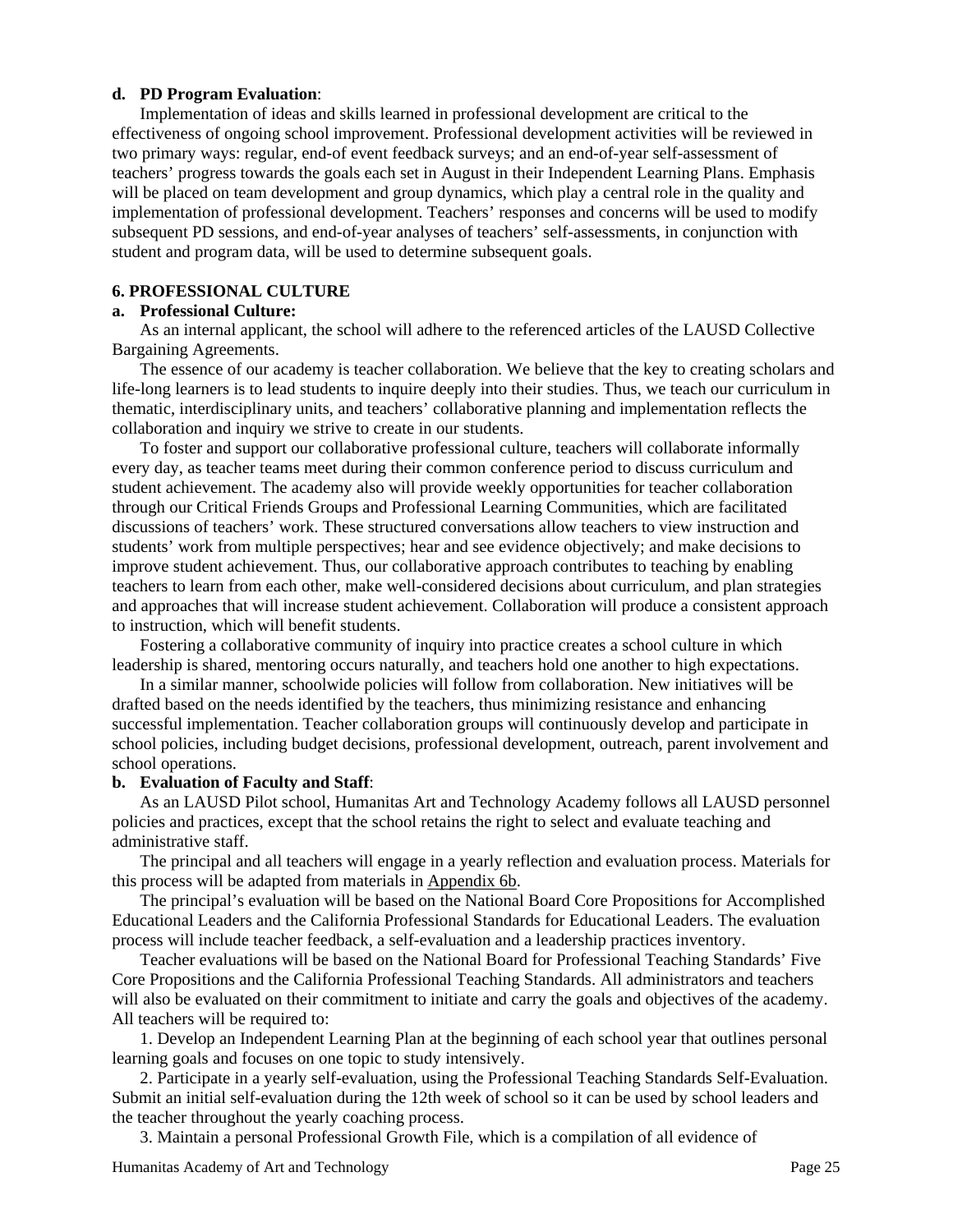professional growth such as in-service classes, courses taken, conferences, committee work, partner coaching, curriculum development, pupil progress and administrative review related to evaluations. The Professional Growth File provides documentation of all experiences that enable the teacher to achieve the California Professional Teaching Standards, as well as the personal goals(s) established by the teacher at the start of the school year.

4. Tenured teachers being evaluated for the year and all teachers new to the school must select their model of evaluation by the 12th week of school. The options include Partner Coaching, Administrative Coaching, Professional Growth Portfolio, Professional Development.

Assistance: Teachers needing additional guidance and support in helping students achieve will be given assistance for 10 weeks. Assistance is initiated by the supervising school leader, along with the teacher being evaluated to:

- o Identify the specific problem in relationship to the Professional Teaching Standards
- o Develop and implement a plan for improvement in the Professional Teaching Standards
- o Gather selection to show evidence of improvement in the Professional Teaching Standards

Intervention: If the teacher does not meet the goals in the Assistance Plan, the certificated staff member is then placed on Intervention for 20 weeks, and the Administrative Mandated Evaluation goes into effect. Intervention includes intensified observations and conferences based on the Professional Teaching Standards. At the end of week 10 of Intervention, the school leader will write a formative report to be shared with the teacher. The school leader will write a summative report at the end of the 20-week Intervention and will share it with the teacher. The teacher will remain on the Administrative Mandated Evaluation list the year following removal from Intervention. Failure to successfully meet the standards and goals as indicated during Intervention will result in a formal LAUSD Stull evaluation process of goal setting and observation by the school leader.

#### **c. Feedback to administrators**:

Quarterly, teachers and staff will complete a brief confidential survey on the effectiveness of strategies in such areas as interdisciplinary instruction, advisory curriculum, and West Ed's Reading Apprenticeship program. Results of the surveys will be used by the principal to make adjustments in professional development or in curriculum and instruction.

#### **7. SERVING SPECIALIZED POPULATIONS**

As described in section 2, the academy's educational plan and instructional approach are ideally suited to providing high-quality education to specialized populations that have particular needs. Because different specialized populations have particular needs and serving those needs is a complex task, we have provided detailed responses with the required information in Appendix 7.

**a. Specialized Instruction**: The academy will serve specialized populations of students through Response to Intervention (RTI), a systematic program of phased in strategies that are preventative and serve individual student needs with a multi-level response for students at risk – those not meeting grade level standards and those with learning disabilities. The academy will also take every measure to personalize the learning experience of each student with special needs, through a focus on art and technology, and through building on the strengths and responding to the needs of each student with the development of an Individual Learning Plans (ILP). Please see Appendix 7 for detailed information.

**i. Special education process:** The academy is committed to developing students who are ready and able to advocate on their own behalf and on behalf of their communities. Students will take an active role in the development, management, and promotion of their education. Please see Appendix 7 for detailed information.

**ii. Students with disabilities:** Special Education law requires that public entities provide equal access for students regardless of any disability. Academy students with special needs or disabilities will participate in a fully inclusive model. They will enroll in A-G requirement courses in general education classes. Special Day Program students and students with moderate to severe disabilities (CBI and MR) will be expected to mainstream to the best of their abilities. The student and the IEP team will be responsible in determining what percentage of time and what classes are best suited to meet the needs of each individual student. Please see Appendix 7 for detailed information.

**iii. Extended school year services for eligible students with disabilities:** Extended school year (ESY) services are special education and related services that are provided to students with disabilities in excess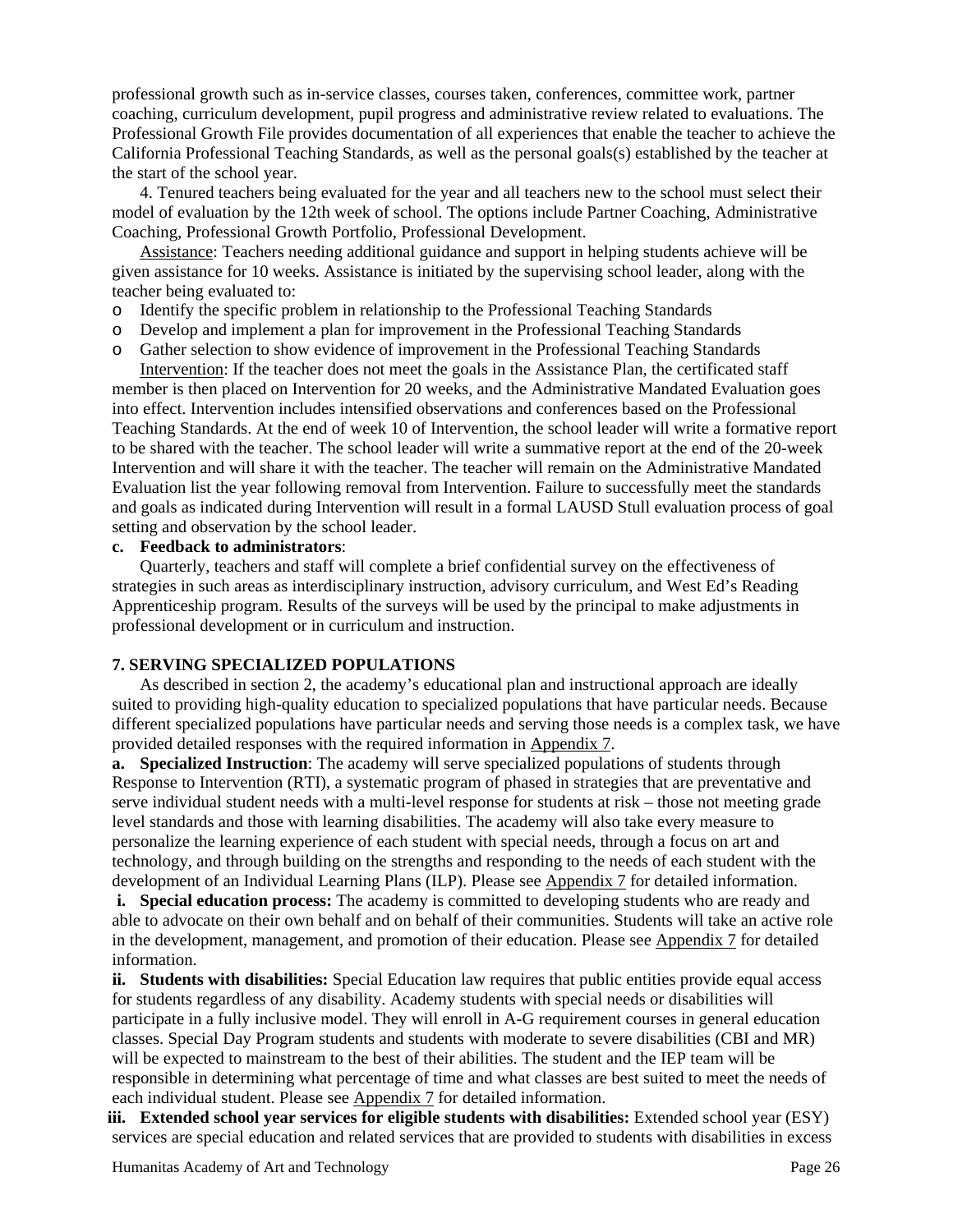of the traditional school year, in accordance with each student's IEP. The primary goal of ESY services is to ensure the continued provision of an appropriate education by maintaining skills and behaviors that might otherwise be lost during the summer/intersession period. ESY services will be coordinated with the LAUSD Division of Special Education. Please see Appendix 7 for detailed information.

**iv. English Language Learners and Standard English Learners:** Meeting the needs of the EL and SEL students at the academy will require the collaboration of teachers, parents and support staff in addressing the issues facing this diverse group of learners. Their need to master Standard English will be addressed through intensive focus on academic English vocabulary and writing skills. The academy will provide a learning environment in which home languages are welcomed and accommodated in the classroom, in meetings, and in all school events and communications. The curriculum for all students will embody a language development approach that preserves and enhances the native language skills of students. Please see Appendix 7 for detailed information.

**b. Students in at-risk situations:** Teachers, students, parents, counselor, clerical and all other support staff will be trained to use the current LAUD referral system to report students who they feel are at risk, or who are showing signs of severe stress or mental illness. We will implement LAUSD's IMPACT program, a nationally-recognized model for successful partnerships between community health organizations, healthcare providers and public schools, providing support for pregnant and parenting teens, students impacted by family issues, students with drug or alcohol problems, or who are struggling with sexual identity issues, or other emotional issues. IMPACT will operate in conjunction with Bienvenidos, the community partner in the planned, on-site health clinic. Please see Appendix 7 for detailed information.

## **8. FAMILY AND COMMUNITY ENGAGEMENT STRATEGY**

#### a. **Identification**:

**The school community**: Our school community is the unincorporated East Los Angeles and the Boyle Heights area of Los Angeles. The Humanitas Academy of Art and Technology will be part of the Torres Community School. The Esteban E. Torres High School campus, which will house five pilot schools, is designed as a hub with common facilities such as offices, cafeteria, and auditorium at the entrance surrounded by five small schools in separate buildings. The entire complex will become the Torres Community School.

**Description of the community – assets**: The community is rich in cultural diversity. Of students presently attending Garfield and Roosevelt High School, 99% identify themselves as Latino, with families originally from Mexico and numerous Central and South American countries. Approximately 11% of Garfield and Roosevelt's students have special needs and another 9% are identified as gifted through LAUSD's GATE program. The Garfield-Roosevelt community is multilingual. About 30% are English Learners, while almost 50% have been reclassified as fluent in English. Eighty-six percent of the schools' students are considered economically disadvantaged. All students in the Garfield-Roosevelt community have personal strengths and experiences to contribute to the community and to draw upon as they pursue their education. Among these strengths are innate creativity and enthusiasm waiting to be tapped.

Another strength of the community is its parents and caregivers, who have strongly felt views on how their children should be educated, and who are deeply interested in advancing their children's education and opportunities for college and career. Ninety-nine percent of family members who answered a 2007 survey conducted by InnerCity Struggle said they wanted their children to attend a university after graduating from high school.

The community has a rich history of work for social justice. The struggle for better education quality, improved learning conditions, and relief for school overcrowding dates back to before 1960s. The wellrespected and widely-recognized TELACU (The East Los Angeles Community Union) is a civic and entrepreneurial organization that serves thousands of families and was founded by Esteban E. Torres, who was later elected to Congress. More recently, the East Los Angeles Education collaborative was founded by more than 20 local community organizations, civic leaders, parent and student leaders to continue the work of addressing issues of education equity as well as advocating for college access for all students in unincorporated East Los Angeles. InnerCity Struggle took up education issues in the 2000s and united parents, community, and elected officials to achieve approval for Esteban E. Torres High School by the LAUSD Board of Education in June 2004—the first new high school in East L.A. in 85 years.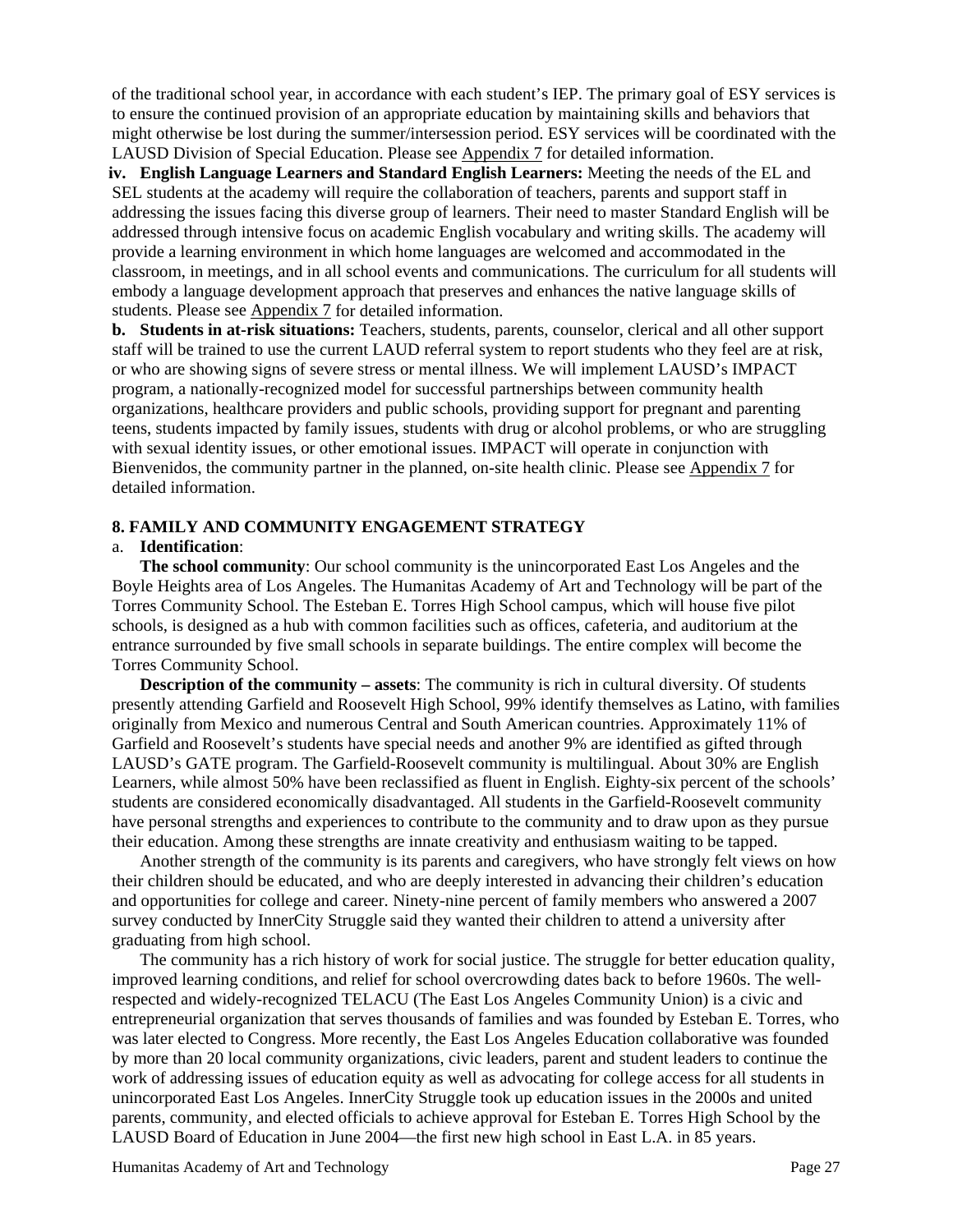The local community and the greater Los Angeles community are filled with people and organizations who are interested in education and are willing to offer their time, experience and resources for the benefit of students and to help students make a difference in the community. Many of these people and organizations are active partners of the Torres Community School.

**Description of the community – needs:** The school community has educational needs, many associated with the low incomes of many families and the issues common to large urban areas. Among the major issues are low graduation and college-going rates and poor performance on state and district standardized assessments. While these issues are severe, they are not insurmountable. All our Academy teachers have personal experiences intervening with students to help them improve their performance in class, achieve on tests, stay in school and graduate.

Another issue many of our students face is the demands on them outside of school that make it difficult to fully focus on schoolwork. These include the need to help supplement family income and to provide care for siblings and other relatives.

The community lacks resources available in wealthier areas, such as bookstores, banks, city services, cultural institutions, and, until now, adequate educational space. Also, the community lacks well-paying jobs that offer a pathway out of poverty, including in the areas of art and technology, as well as exposure to these career options. Members of the school community have been historically underrepresented in the visual arts and technology industries that are a focus of the academy's programs.

These factors contribute to a feeling of disempowerment held by many students and family members regarding the forces that affect them, including the public educational system. Finally, we have been told by our students that they have a need for an educational program that is relevant to them and that they feel addresses their interests and future goals.

**Rationale for serving**: Academy teachers believe that our students are an untapped resource that needs to be nurtured and developed. All academy teachers feel that they can make a positive difference in the world by helping create an educational environment that brings the community together to help our children thrive. All teachers have a strong commitment to the community and are grateful to be part of the Torres Community School where our collective resources and partnerships can strongly benefit students.

The Community School and the pilot schools to be located on the Torres campus share a deeply-held belief that a school thrives when it is fully integrated into the fabric of the surrounding community. This occurs when students, teachers, parents and caregivers, alumni, community members and organizations, civic leaders, feeder schools and post-secondary schools are all full participants in the educational process in a community school.

Our vision of a community school is:

- the school is a source of pride, unity and empowerment for the community,
- parents and caregivers play a decisive role in their children's education as advisers, participants, and evaluators,
- teachers and community organizations work together to weave real-world, authentic learning opportunities into the curriculum,
- students and families are connected to organizations that help overcome barriers to learning,
- students and teachers are active participants in the community,
- community members and organizations help facilitate children's transition from student to participating member of the community, and
- the responsibility of all stakeholders begins before students arrive at the school and continues after they leave.

The Torres Community School's philosophy is that parents, caregivers, community members, and teachers who take an active role in designing, implementing and sustaining high-quality high schools will demonstrate to our students that one can make a positive difference in the world. The school's culture will celebrate and uplift the community, and students' participation in it will be a source of pride.

**Alignment with community strengths and needs**: Our proposed academy is well-aligned with the community's strengths and needs, primarily due to the high level of involvement of students, parents and community organizations in planning our pilot school and the Torres Community School. The academy will be part of the Torres Community School, which will provide a wide variety of resources for students, parents and the community. The educational program is designed with a rigorous college-prep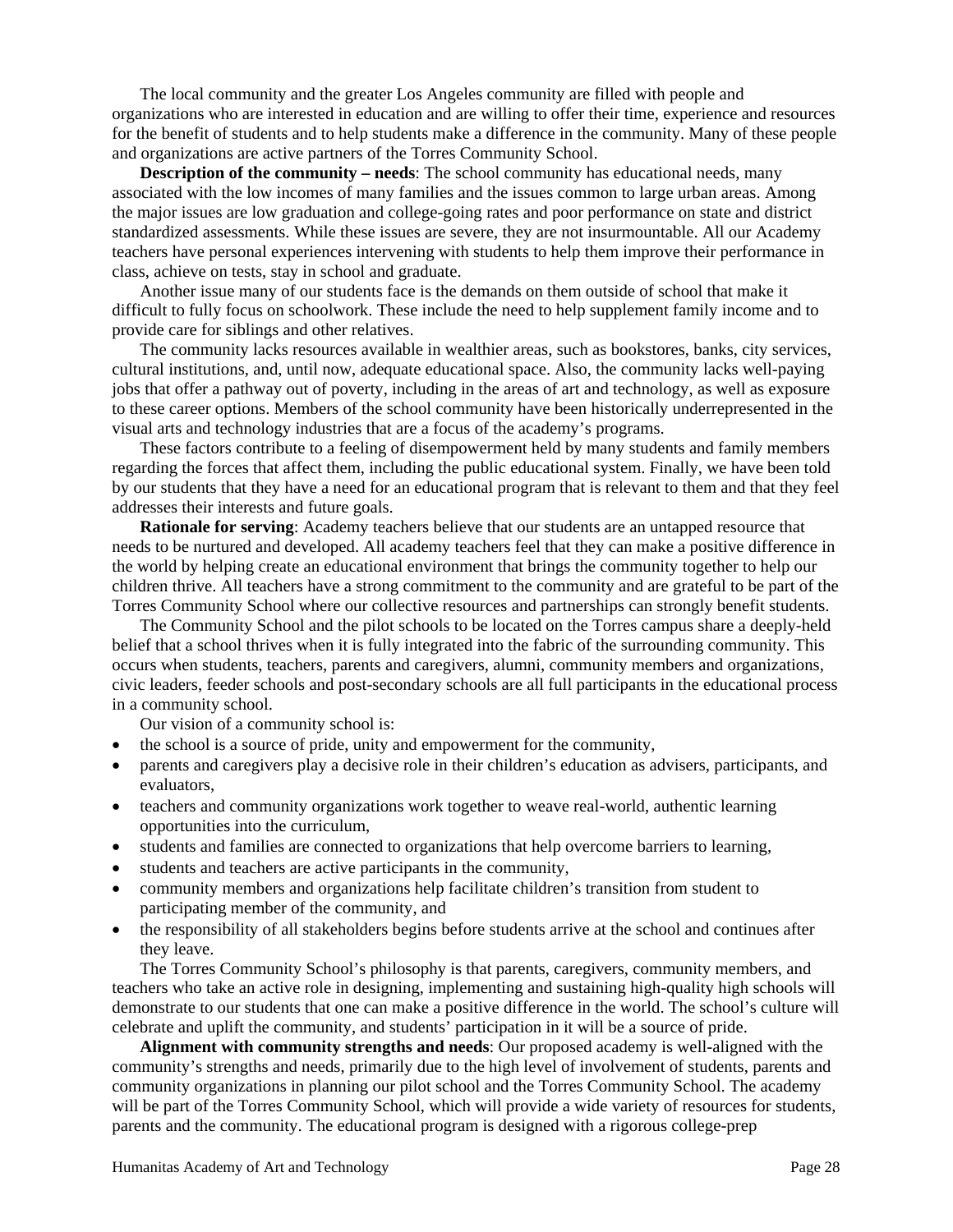curriculum, research-based strategies proved to improve achievement for our targeted students, sufficient support for all types of students, and engaging themes and lessons that are connected to the real world to spark student interest.

While the academy alone cannot surmount poverty and other urban issues, the school can give students the educational tools they need to rise out of poverty and the self-confidence to avoid negative influences.

Specifically related to the academy, our focus on art and technology, including projects, internships and work experiences that the academy and its partners will provide, will help address the lack of art and technology career opportunities in the community. Many in the community feel excluded from or lack knowledge of how to launch a career in Los Angeles' thriving creative economy. Our multiple pathways will help students build the skills necessary for careers in digital and 2-D media and will empower students to embark on these careers.

We anticipate tapping student interest in graphic and digital media to create gallery shows at Torres and in the community and to bring student media expertise to feeder elementary and middle schools to help engage and motivate their students. We believe these activities will lead some students to careers in education and public service agencies.

Teachers also recognize that our students possess creative energy and have had life experiences that need an expressive outlet. Our academy strands help students draw upon these strengths and develop the creativity, critical thinking and 21st-century literacies that will help them become successful scientists, artists or leaders in whatever fields they wish to pursue.

Perhaps most important, our community wants to support its children, but historically there have been systemic obstacles to fully realizing this support. Full community support and involvement is the cornerstone of our academy's program.

**Important community-based organizations and cultural institutions:** We are honored to have many of the community's key organizations and institutions as our partners in creating the Torres Community School. These include InnerCity Struggle, Bienvenidos Family Services Center, East L.A. College and Cal State Los Angeles, among many other partners. See 8.c. for additional information. Located in East L.A., USC Medical Center is one of the largest hospitals and medical training centers in the United States; it provides healthcare services for the region's medically underserved. Garfield High is a community focal point, and the annual Garfield-Roosevelt football game draws 25,000 people. The community suffered a blow when Garfield High's historic auditorium was severely damaged by fire. The Sybil Brand Institute, the county jail for women, is in East L.A. Unfortunately, East L.A. lacks museums, art galleries, large parks and major businesses.

**History and experience in the proposed community**: All of the academy's founding teachers currently teach at Roosevelt High School, most of them for 10 or more years. One teacher, a graduate of Roosevelt High School's Humanitas program, lives across the street from the Torres campus. Another of the founding teachers grew up in East Los Angeles. This gives the teacher team deep knowledge and roots in the community and the trust of parents and community members.

## b. **Family and Community Engagement**:

The more that parents, caregivers and community members become engaged in the education of Academy students, the more the academy and its students will become integrated into the community. Initially, the school will be open from 7:30 a.m. to 5 p.m., but we hope to attract sufficient support to eventually have the school open from 6 a.m. to 9 p.m. and on Saturdays in order to offer extensive services and activities to parents and the community. The school will have a parent/community center in the main campus building to centralize services, including services provided by community partners, and make them easy for families to access. While community organizations will have free space on the campus, they will provide their own funding for services, personnel, equipment and material.

Students at Torres will have access to before- and after-school enrichment opportunities, health services, recreation, and college preparation opportunities. Teachers will have the opportunity to provide real-world, authentic learning opportunities for their students through partnerships with organizations related to the career strands in their pilots. Parents will have health and welfare services, adult education and college courses, and recreation. We intend to have computer access for parents and training to help them develop technological skills, and we will explore establishing a job center with the Workforce Investment Board and Bienvenidos.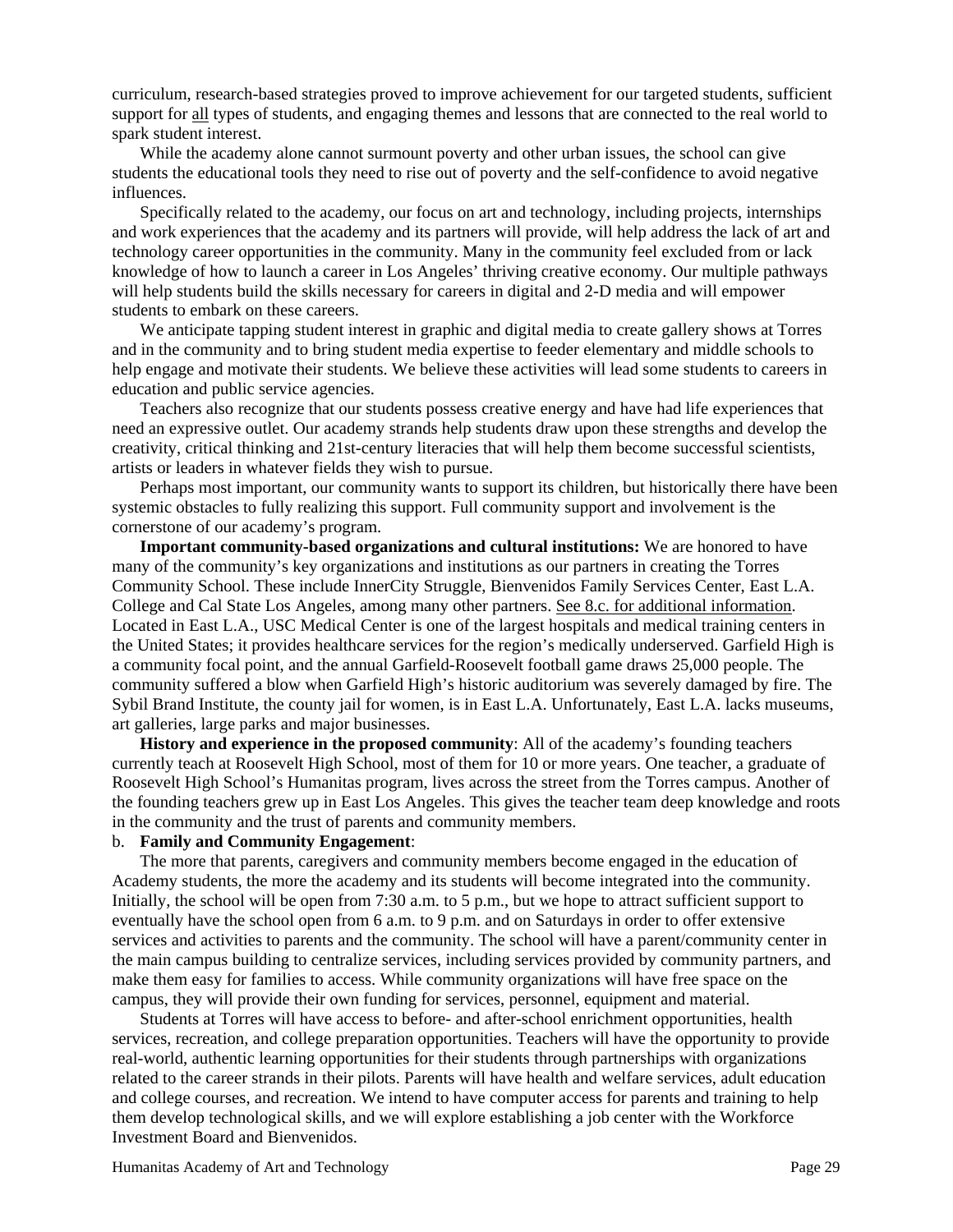The Torres Community School will be a hub for the community. The increased engagement of students in their learning and the increased connection among students, teachers, parents and community members will make the campus a vital community center. Parents, caretakers, alumni and community residents will feel welcome on campus, will be informed about what is happening and ways they can participate, and will want to join in the numerous meaningful activities. Students will see that they are a part of the broader community and will welcome the opportunities given to them to participate in the community in a positive way. Families will see that the needs of their children are being met and will be empowered by the role they have played in this success. The Torres Community School, the academy and its students, will develop a positive reputation and become a source of pride for the community.

The five pilot schools located on the Torres campus will each have parent engagement strategies and community outreach efforts in line with their visions, missions and career strands. The academy developed strategies and organizational structures to ensure that its stakeholders are connected to the educational process.

**Strategies to engage parents and caretakers in their child's education and in the broader school community**: We want the academy's educational approach to reflect parents' and caretakers' beliefs and aspirations for their children. To that end, parents, caretakers and the community have been consulted in the academy's design process and have played a part in the creation of this proposal. They will continue to play a major role in governance of the academy through the governing board.

Parents and caretakers will be directly involved in their children's education by participating in activities that encourage them to be on campus as much as possible during and after school. This includes grade-level fall parent orientation; involvement in Tuesday afternoon pilot community meetings featuring college access, school alumni, and motivational speakers; weekly teachers office hours before or after school; quarterly meetings with their child's advisory teacher; twice-annual teacher conferences that include student-led presentations; leadership development to build parents' capacity to advocate on behalf of their children's education; special quarterly social events to make parents and caretakers feel welcome and comfortable at school; parent and caretaker support on field trips and other activities; and adult education programs for both students and community members. See Appendix 8b.ii for details of parent engagement strategies.

Parent participation will be further encouraged with increased alumni and community opportunities. School alumni and community organizations will be an integral element in working together with students on certain projects tied to educational standards and of interest to both students and themselves. For instance, alumni and community members involved in the visual arts will be invited to offer their experiences and expertise in conjunction with a relevant unit in a visual arts class, and they will be encouraged to invite students to visit their workplaces. These relationships could lead to internships. Students will be able to satisfy a school service requirement by helping an alumnus or community member develop a program or project for display on the Esteban E. Torres High School campus or in the community.

The Torres Community School's post-secondary partners (East Los Angeles College, California State University Los Angeles, Cal Poly Pomona and Art Center College of Design) and the academy will provide workshops and counseling services to families during the students' high school years so that families are prepared to send their children to college. In addition, post-secondary partners will offer classes to students, parents and community members on the Torres Community School campus.

The Humanitas Academy of Art and Technology will embrace the use of technology for instruction and communication. Classroom syllabi, assignments, and student performance will be available online, and we will train students and parents how to access these resources. We anticipate that parents will have access to fully functioning, Internet-connected computers at all times the school is open.

**Organizational structures to ensure frequent and ongoing engagement of parents:** Making families partners in their children's education and creating a structure for family and educator collaboration is one of the stated responsibilities of the principal. Parents as well as school community members are represented on the academy's governing council. Every student has an advisory teacher who is a point of contact for the parent and who meets with parents quarterly or more often if required. The academy will hold regular pilot community events for family and the community, and a quarterly family social activity at the academy campus. In addition, the pilot schools will work collaboratively with InnerCity Struggle to host an annual Eastside Educational Parent Summit.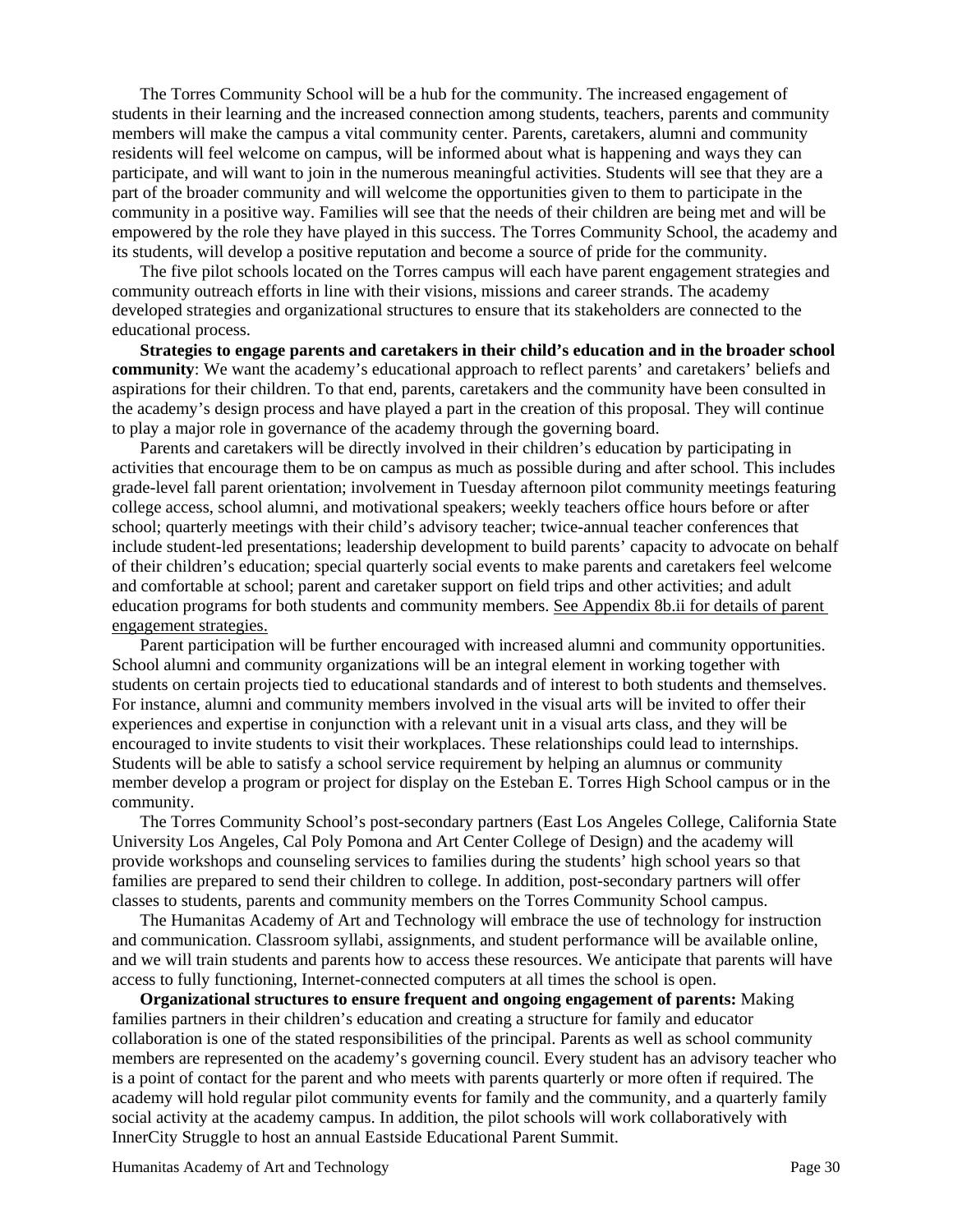School administrators, teachers, staff and everyone who works directly with parents will be given parent relationship training to ensure that our vision and mission of engaging parents are carried out—we want to make sure everyone treats parents with respect. Also, we will provide training and promote strategies to build the capacity of parents to participate in decision-making and activities in the school.

Students will be required to take a leading role in other regularly scheduled activities with parents and caregivers. These include student-led conferences once a semester. The academy also intends to participate actively in formation and support of the Esteban E. Torres High School Alumni Association and to offer to all Torres High School and Academy alumni open houses, regular email communication, and a student-alumni event demonstrating joint projects.

The academy will publish a twice-monthly newsletter. Academy students will use their technology expertise to host a school website, updated daily, including a webpage reporting on individual student accomplishments and on events of interest, with a hard copy summary provided to families regularly.

Academy will use the GradeMax and ConnectEd programs that enable parents to access their children's grades and attendance, and we will offer parents training and access to computers in the Academy office and at the Torres Learning Center to use these programs.

Finally there will be specific expectations that all academy staff will regularly communicate with families using multiple communication strategies and vehicles.

**Vision for the academy to become a hub for the community:** The Humanitas Academy of Art and Technology, as part of the Torres Community School, will advance the school' partnership with the community. In our vision, a school thrives when it is fully integrated into the fabric of the surrounding community. This occurs when students, teachers, parents and caregivers, alumni, community members and organizations, feeder schools and post-secondary schools are all full participants in the educational process in a community school.

**Services and resources to be provided to community members:** The Torres Community School and the academy will offer a wide range of services and resources to community members, described above and on the list of partner organizations (Appendix 8c).

**Letters of support**: In Appendix 8b.i, we have attached letters from a number of partners; additional letters were submitted directly to the superintendent, and other letters committing resources are anticipated. We are proud that Esteban E. Torres, for whom the school is named, has endorsed our teacher-developed pilot schools for the Torres High School.

#### **c. Key Community Partnerships**:

Community organizations and members will play a vital role in the academy. Partners will provide enrichment opportunities, curricular enhancement, service-learning and internship opportunities, job shadowing and classroom visits, and inspiration for students. As an example, the academy will work together with Torres Community School post-secondary partners, including East Los Angeles College, California State University Los Angeles, Cal Poly Pomona and Art Center College of Design, to ensure that students graduating from the academy have been adequately prepared to succeed at those institutions. Community partners will provide academy students real-world/authentic learning experiences through opportunities ranging from classroom visits to internships and direct relationships with adult mentors in their career strands.

For parents, partners will provide educational opportunities, health and welfare services, and community connection. The academy will participate in the Torres Community School's activities engaging students, parents and the surrounding community in the success of students and the community. A sample of services and those providing or coordinating them are:

- Bienvenidos Family Services Center will provide health and wellness services and coordinate social services.
- East LA Classic Theatre will use the Torres auditorium and provide cultural opportunities for student, parents and the community.
- Inner City Struggle will provide youth development and leadership services; parent engagement and advocacy training; and community school improvement advocacy.
- East Los Angeles Community College will provide college classes for students and adults, college access information and assistance, and help build a 9-16 vertical plan.
- L.A. Parks and Recreation will provide a program to support parents with at-risk teens.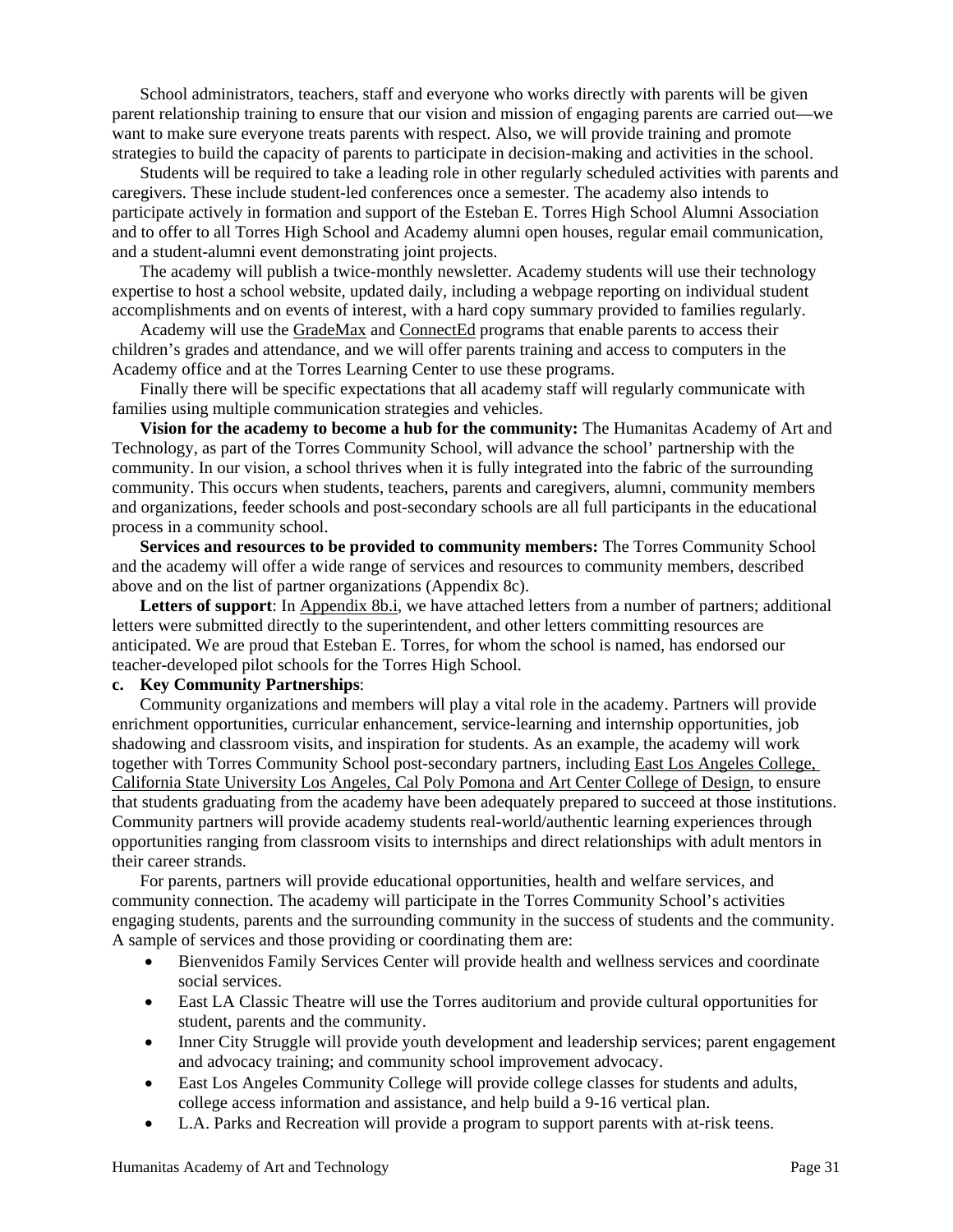Pan American Bank will provide assistance with a student-run bank and financial literacy services.

These are only a few of the services and resources we expect to locate at Torres. Please see Appendix 8c for complete list of secured and planned partnerships. The organizations located on the campus will receive free space but have their own funding for services, personnel, equipment and material.

The manager of site operations will be responsible for managing community partnerships including making partnership agreements, arranging meeting space, and assigning office space. Inner City Struggle will be involved in engaging and recruiting community partners, conducting meetings and arranging outreach strategies for students.

## **9. SCHOOL GOVERNANCE**

As an internal applicant, the school will adhere to the referenced articles in the LAUSD Collective Bargaining Agreements. Also, the school will follow the Education Code regarding the formation and operation of the School Site Council.

#### a. **School and Advisory Organizational Charts:**

Please see Appendix 9a for organizational and advisory charts.

## **Campus-wide Governance**

Because the Esteban E. Torres High School campus contains five pilots, we will establish a central system for oversight of campus operations: a Building Council and Site Operations Manager. The Site Operations Manager will be responsible for the day-to-day operations of the Torres campus (see 10.e. for details). In addition, the Torres Community School Collaborative will coordinate the community-based organizations involved with the five pilot schools at the Torres site. Following are descriptions of the campus-wide structures.

Esteban E. Torres High School Building Council: The Building Council will be responsible for supervision of campuswide operations and collaborative decision-making about resource and space allocation. The campus-wide Building Council will be composed of the principal from each of the five pilot schools, plus one representative each from the Torres Community School Collaborative and Los Angeles Education Partnership. The Site Operations Manager (see 10.e.) reports to the Building Council. The council will review monthly reports from the Site Operations Manager. The council also will review and give input to a quarterly report that the Site Operations Manager will prepare for each pilot's Governing School Council. Also, the council will establish criteria for evaluation of the Site Operations Manager and conduct an annual evaluation of the manager. In addition, during the first year of its operation, the council will develop a plan for site operations, including a campus safety plan, which will be presented at the end of the first year to the Governing School Council of each pilot for input and approval. The council will meet weekly for the first six months and monthly thereafter.

For the first 18 months, the pilot schools will contract with the Los Angeles Education Partnership (LAEP) to support the Site Operations Manager and principals in all campus operations, including assistance in the hiring, training and supervision of the Site Operations Manager. This is necessary because opening a new school—particularly one with the intricacies associated with housing five autonomous schools—is a complex, specialized task. The pilot schools plan to hire an experienced Site Operations Manager, but that person may not have the precise experience of opening a new LAUSD school, and most likely not a new campus with autonomous schools. LAEP also will assist in establishing a collaborative culture for the five pilot schools, so all may share the campus for the maximum benefit of all faculty, students, parents, community partners and visitors. As part of this assignment, LAEP will support the pilot schools in their selection of a Site Operations Manager and contract with an experienced LAUSD administrator to serve as coach/mentor for the Site Operations Manager. As needed, the seasoned administrator from LAEP may mentor or coach the five pilot principals as they form their common agreements and develop their collaborative culture inside their schools and across the campus in shared activities and with parents and the community.

Torres Community School Collaborative: A broad array of organizations will be involved with the community school, so it is imperative that their efforts be coordinated to ensure maximum benefit to the Torres students, teachers and parents. InnerCity Struggle will be the lead agency responsible for convening the school collaborative, in order to link community-based organizations with the school and coordinate efforts. InnerCity Struggle will work to ensure that all voices in the community can contribute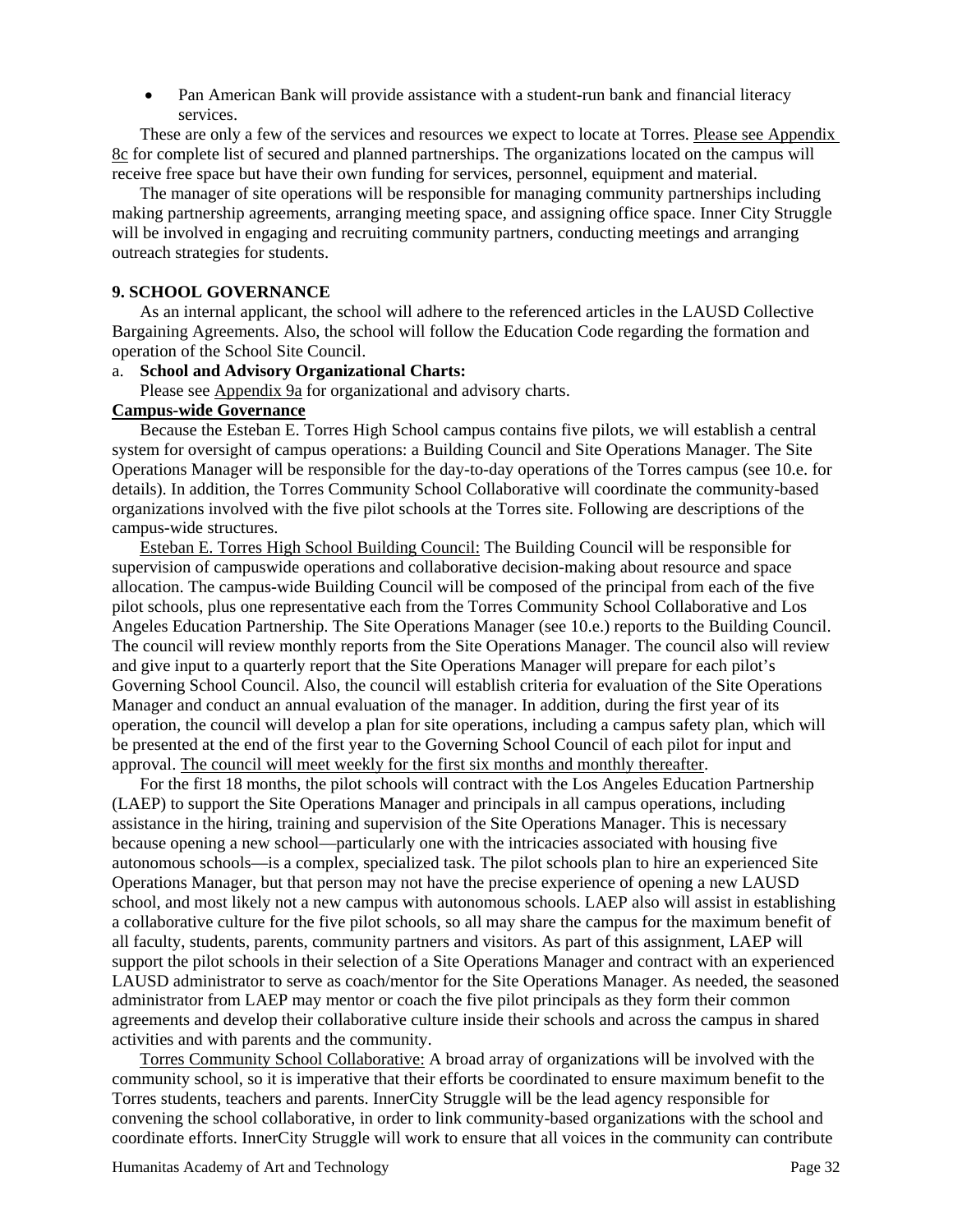to making the Torres Community School a vibrant center for the students and families of East Los Angeles. The collaborative will include service-providers, parents, students, educators, civic leaders and other community members who want to participate. The collaborative will meet quarterly.

# **Pilot School Governance for Humanitas Academy of Art and Technology**

Approach to School Governance: The Humanitas Academy of Art and Technology will be a pilot school with autonomies from LAUSD that allow those closest to the students to determine the school's daily operation, hiring, budget, curriculum and assessment. Our intention is to embed school governance with a powerful network of student-centered educators and community members working together to improve education. The academy will be governed by a distributive leadership model. These key groups will contribute to shared decision-making:

A School Site Council will be formed first. The council will be composed of 12 members: the Principal; four teachers elected by teachers at the school; one other school employee elected by other school personnel at the school; three parents of pupils attending the school and community members elected by parents; and three students elected by students. Once selected, the School Site Council will add one more member to be selected from the Torres Community School Collaborative. The resulting organization will be the Governing School Council.

Governing School Council: As a pilot school, our Governing School Council meets the categorical requirements for the school site council. Governing School Council members will discuss all issues, but only school site council members, per statutory requirements, will vote on the single school plan and the categorical budgets. The minutes will reflect these votes.

The entire Governing School Council will have the following responsibilities: a) Maintain the school's vision and mission; b) Approve the entire annual budget; c) Hire and annually evaluate the Principal; d) Review quarterly reports on the operations of the school from the manager of site operations; e) Annually review performance indicators of the school and approve a plan for the next year to ensure the school is moving towards constant improvement; review quarterly reports from the Principal providing data to show progress against indicators; f) Ensure that there is an annual review and adoption of the Elect-to-Work Agreement; g) Communicate regularly with the local district; h) Ensure that all laws and compliance needs are met by the school; i) Ensure that the school has a resolution dispute process in place that includes an internal appeals process; and j) Annually evaluate itself.

To avoid conflicts of interest at the Torres site, the chairperson of the council will be selected by consensus or vote of the Governing Council from among the family and community representatives. The governing council will determine whether to establish staggered term limits for school staff (excluding the principal), parent and community members. We have a strong commitment to building leadership capacity among parents, students and community and will ensure that leadership training is provided to help participants fully participate in all decision-making. In forming the Governing School Council, we will endeavor to ensure that the members have an appropriate mix of expertise (e.g., finance, operations) to oversee the academy and to support the art and technology focuses of the pilot school. The council will meet monthly.

Advisory Councils: As required, the pilot school will have two advisory councils:

Compensatory Education Advisory Committee (CEAC): The committee will be composed of five members: three parents of pupils attending the school elected by parents, and two teachers elected by teachers at the school. The committee has the following responsibilities: a) Advise and make recommendations in writing to the Principal and the Governing School Council on development of an effective educational program and plan that raises the achievement of disadvantaged students; b) Participate in assessment of education needs; c) Establish priorities; d) Plan the educational program and budget resources; and e) Evaluate the school and its academic effectiveness.

English Language Advisory Committee (ELAC): The committee will be composed of five members: three parents of English Language Learner pupils attending the school elected by parents, and two teachers elected by teachers at the school. The committee has the responsibility to advise and make recommendations on four legally required topics: a) Advise the Governing School Council on the development of the Single Plan (SPSA), especially those sections related to English learners. Assist in the development of the school's b) Needs assessment; c) Language Census (R-30); d) Efforts to make parents aware of the importance of regular school attendance.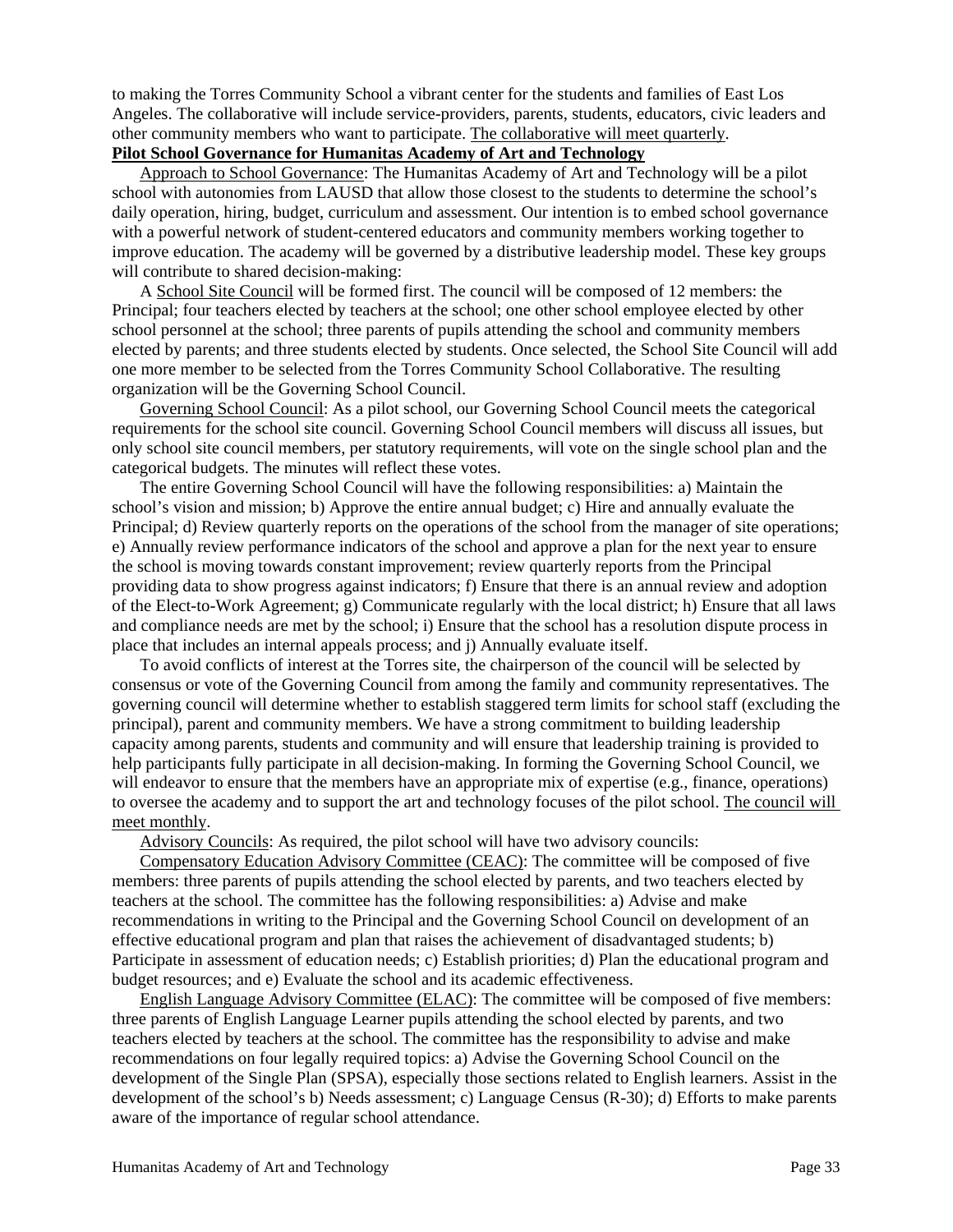# **10. SCHOOL LEADERSHIP & STAFFING PLANS**

As an internal applicant, the school will adhere to the referenced sections of the LAUSD Collective Bargaining Agreements.

## **a. Leadership Team Capacity:**

As illustrated by the following chart, the founding teachers of the academy have substantial experience in developing and implementing the innovative and successful Humanitas model with the target student population in East L.A. They are all experienced teachers, many with National Board certification, most with master's degrees. Two hold Tier I administrative credentials and many have held leadership positions, ensuring the pilot school will have strong leadership. Two have extensive experience in founding and developing small learning communities, beginning 16 years ago, giving them the appropriate skills to found and lead a pilot school. The teachers have four to 30 years' experience in developing and implementing professional development and in supervising and mentoring new teachers, ensuring that new faculty at the school will receive high-quality training. Collectively, they have expertise in training their peers in a four-year academic model for small learning communities, Humanitas model, literacy strategies, integrating computer technology into curricula, integrating science and art into interdisciplinary instruction, and improving writing instruction across disciplines. To support the pilot school's proposed status as a training center in interdisciplinary instruction, five of the teachers have been training fellow teachers in the Humanitas model for eight to 15 years. Founding teachers have backgrounds to support the visual art and technology focus of the pilot school, and all are adept and integrating technology into curriculum. In addition, one founding member is a teacher librarian with expertise in both print and media libraries. See Appendix 10a for résumés.

|                     | <b>Yrs</b>   | Yrs @       | <b>Yrs</b> in |                |                                           |
|---------------------|--------------|-------------|---------------|----------------|-------------------------------------------|
| <b>Name</b>         | <b>Teach</b> | <b>Roos</b> | Hum           | <b>Subject</b> | <b>Additional Expertise</b>               |
| Deborah A. Thompson | 34           | 26          | 16            | Social         | Master's in education (reading            |
|                     |              |             |               | <b>Studies</b> | specialist); master's of education &      |
|                     |              |             |               |                | admin credential; Humanitas SLC           |
|                     |              |             |               |                | coordinator and Teacher-leader;           |
|                     |              |             |               |                | coordinator of instruction for teachers   |
|                     |              |             |               |                | in Humanitas model; experience            |
|                     |              |             |               |                | training teachers in literacy strategies; |
|                     |              |             |               |                | developed 4-year academic model for       |
|                     |              |             |               |                | small learning communities                |
| Karen Gibler        | 32           | 13          | n/a           | Librarian,     | Master's in education; library media      |
|                     |              |             |               | English        | credential; experience building culture   |
|                     |              |             |               |                | of literacy and reading, developing       |
|                     |              |             |               |                | new print and media libraries,            |
|                     |              |             |               |                | increasing use of school libraries        |
| Sonia Herrera       | 12           | 11          | 10            | Social         | Master's in educational administration    |
|                     |              |             |               | <b>Studies</b> | & Tier I admin credential; instructor in  |
|                     |              |             |               |                | Humanitas model; developed                |
|                     |              |             |               |                | professional development activities       |
| Sandra Licari       | 23           | 23          | 13            | Physical       | National Board Certified teacher;         |
|                     |              |             |               | Sciences;      | credential in physical sciences with      |
|                     |              |             |               | Art            | supplementary authorizations in art,      |
|                     |              |             |               |                | crafts, and computer applications;        |
|                     |              |             |               |                | master's in multimedia education;         |
|                     |              |             |               |                | experience designing and teaching         |
|                     |              |             |               |                | professional development courses          |
| Lonée Lona          | 9            | 3           | 3             | English        | National Board Certified teacher;         |
|                     |              |             |               |                | master's in English education in          |
|                     |              |             |               |                | progress; UCLA Writing Project            |
|                     |              |             |               |                | Fellow; college access program            |

| Leadership Team – Humanitas Academy of Art and Technology |  |  |
|-----------------------------------------------------------|--|--|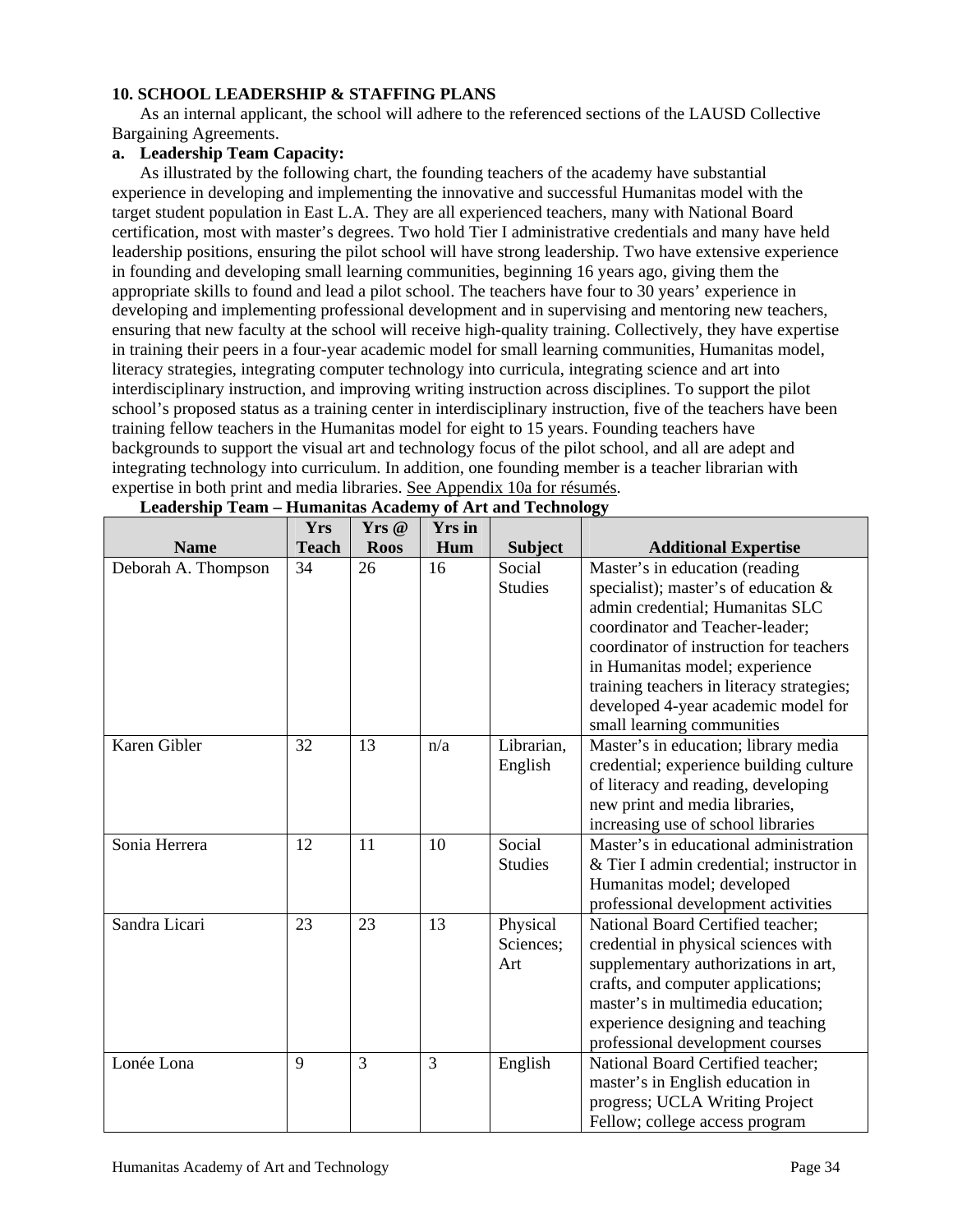|                  | <b>Yrs</b> | $Yrs \ @$   | <b>Yrs</b> in |                |                                          |
|------------------|------------|-------------|---------------|----------------|------------------------------------------|
| <b>Name</b>      | Teach      | <b>Roos</b> | Hum           | <b>Subject</b> | <b>Additional Expertise</b>              |
|                  |            |             |               |                | coordinator for Humanitas SLC            |
| Deborah Lowe     | 10         | 10          | 10            | English        | National Board Certified teacher;        |
|                  |            |             |               |                | master's in education; UCLA Writing      |
|                  |            |             |               |                | Project Fellow; supervisor and mentor    |
|                  |            |             |               |                | to new teachers; literacy specialist;    |
|                  |            |             |               |                | expertise in integrating computer        |
|                  |            |             |               |                | technology into curricula; instructor in |
|                  |            |             |               |                | Humanitas model                          |
| Estelle Ost      | 5          | 5           | 5             | English        | Developed creative writing curriculum    |
|                  |            |             |               |                | for yearlong course and after-school     |
|                  |            |             |               |                | club; worked with 826LA writers'         |
|                  |            |             |               |                | group to publish book of student work.   |
| Jessica L. Wadle | 16         | 16          | 13            | English        | National Board Certified teacher;        |
|                  |            |             |               |                | literacy coach; instructor and evaluator |
|                  |            |             |               |                | of district intern teachers; master's in |
|                  |            |             |               |                | educational leadership & Tier I admin    |
|                  |            |             |               |                | credential in progress                   |

The Los Angeles Education Partnership will assist the pilot schools in development of the job description of the Site Operations Manager, the selection process for selecting the appropriate candidate and any other central staff that will be collectively shared and supported by the five pilot schools. In addition, LAEP proposes to contract with an experienced LAUSD retired administrator to mentor the Site Operations Manager for the period of LAEP's involvement. Andy Cazares, a retired LAUSD administrator at many levels, has agreed to consider serving in this role to facilitate the startup phase for the five pilot principals and the site operations manager. His resume is attached in Appendix 10a.

# **b. Staffing Model**:

The table below shows the school's staffing needs from start-up through year 5, as well as various ratios and numbers per classroom. The school plans to have 25 students per class, which is below the number in most large comprehensive high schools. This will enable teachers to know students well and to address their learning needs effectively. IEP services will be provided by LAUSD.

|                                 | Year 1         | Years 2-5 |
|---------------------------------|----------------|-----------|
| <b>Enrollment</b>               | 372            | 464       |
| <b>Grades</b>                   | $9-11$         | $9-12$    |
|                                 |                |           |
| <b>Certificated Staff</b>       |                |           |
| Principal                       |                |           |
| English language arts teachers  | 3              | 4         |
| Social studies teachers         | 2              | 3         |
| Math teachers                   | 3              | 4         |
| Science teachers                | 3              | 4         |
| Spanish teachers                | 2              | 2.5       |
| Physical education teachers     |                | 1.5       |
| Art teachers                    | $\overline{2}$ | 3         |
| Librarian                       | $\cdot$        | .2        |
| Counselor                       |                |           |
| <b>Site Operations Manager</b>  | $\cdot$        | $\cdot$   |
| Teacher-leader*                 | (.5)           | (.5)      |
| <b>Total Certificated Staff</b> | $17.9*$        | 23.9      |
|                                 |                |           |
| <b>Classified Staff</b>         |                |           |

| Humanitas Academy of Art and Technology - Staffing Plan |  |  |
|---------------------------------------------------------|--|--|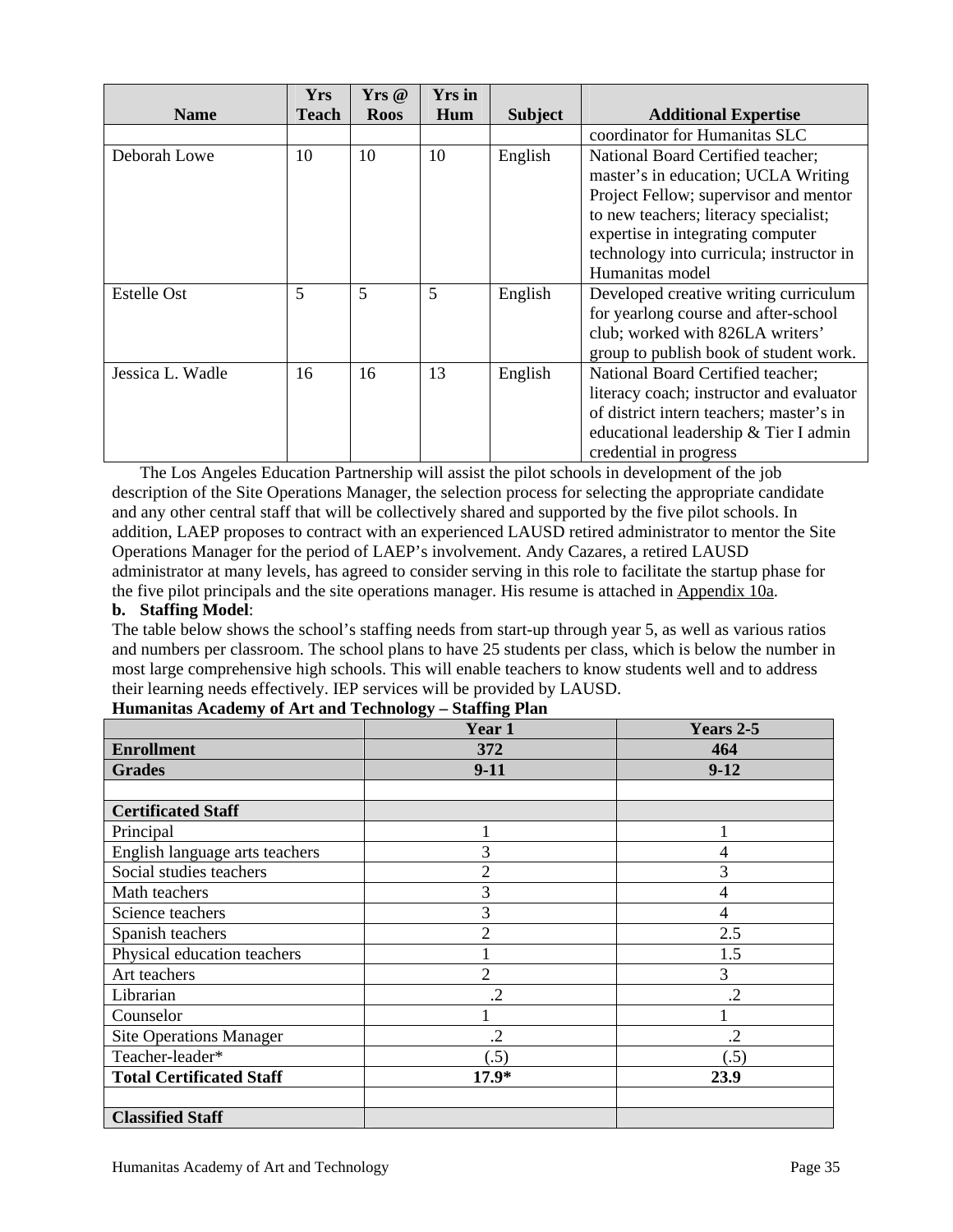|                                 | Year 1                    | Years 2-5                 |
|---------------------------------|---------------------------|---------------------------|
| <b>Administrative Assistant</b> |                           |                           |
| School Clerk                    |                           |                           |
| <b>Total Classified Staff</b>   |                           |                           |
|                                 |                           |                           |
| <b>Adult-to-student ratio</b>   | 18.7 to 1                 | 18 to 1                   |
| <b>Students per classroom</b>   | 25; 50 in PE              | 25; 50 in PE              |
| <b>Teachers per classroom</b>   | 1 or 2 when team teaching | 1 or 2 when team teaching |
| Aides per classroom             |                           |                           |

\*One of the teachers will teach three periods and fill the teacher-leader position for the other half of the day. The .5 teacher is not subtracted from the teaching positions because it is unknown at this point from which discipline the teacher-leader will come.

#### c. **Compensation:**

As an internal applicant, the school will use LAUSD's salary schedule, benefits package, health benefits and lifetime benefits.

## **d. School Leadership:**

Because the Humanitas Academy of Art and Technology will be a lab school and a training center in addition to a 464-student high school, certain criteria above and beyond the norm must be met for a school leader.

The criteria for choosing a principal for the academy will include the following qualifications, experiences and qualities: demonstrated knowledge of and commitment to the core beliefs of small school reform; extensive experience in interdisciplinary teaching, leadership and curriculum design at the high school level, preferably with the Humanitas model; effective experience in facilitating teacher leadership and in helping teachers grow in their craft; effective implementation of progressive education practices in the classroom and schoolwide; willingness to teach one period a day; demonstrated commitment to arts integration and project-based learning; a demonstrated ability to work collaboratively; demonstrated creativity and passion for small school reform; familiarity with the needs of students and families in East Los Angeles or similar communities. These desired characteristics are clearly aligned with the mission and vision of the school and support the educational plan. See job description in Appendix 10d.

The selection process for the principal will begin with a posting of the job description in February. Interviews will take place in March and be conducted by the leadership team, a community representative and a parent representative. Final selection will be made in April and submitted for the superintendent's approval. The principal will receive coaching or mentoring as needed from the Los Angeles Education Partnership, which will contract with Andy Cazares, a retired LAUSD administrator.

#### **e. Leadership Team beyond the Principal**:

The **Site Operations Manage**r oversees day-to-day operations of the Torres campus for all five pilot schools, including the Humanitas Academy of Art and Technology. This position is substantially similar to LAUSD's Coordinator, Operations Support Services. This site operations manager conducts all regular and special meetings of the Building Council and maintains all the books and records of site operations. He or she is responsible for the day-to-day operations of the Torres campus including 1) organizing and supervising campus-wide needs including safety and emergency plans and training, calendars, athletic program, shared space and requests from outside entities; 2) overseeing campus maintenance and safety, including security, custodial, health, cafeteria and library staff; 3) coordinating and overseeing all colocated and other community-based organizations; and 4) informing principals and school staffs and parents in matters related to school safety, emergency preparedness and response, permits and attendance, child abuse reporting, student discipline, facilities, athletics, and equity/compliance issues and concerns. (See Appendix 10e for this job description and the positions described below).

The **teacher-leader** will be selected from among the academy teachers. This position will teach three periods per day and during the other half-day will a) Act as liaison between Humanitas teacher teams and the Los Angeles Education Partnership. b) Prepare recruiting materials; visit local feeder middle schools for ninth grade orientation. c) Assist the counselor in scheduling classes and programming students. d) Create a record of interdisciplinary units for each grade level as produced by local Humanitas teams.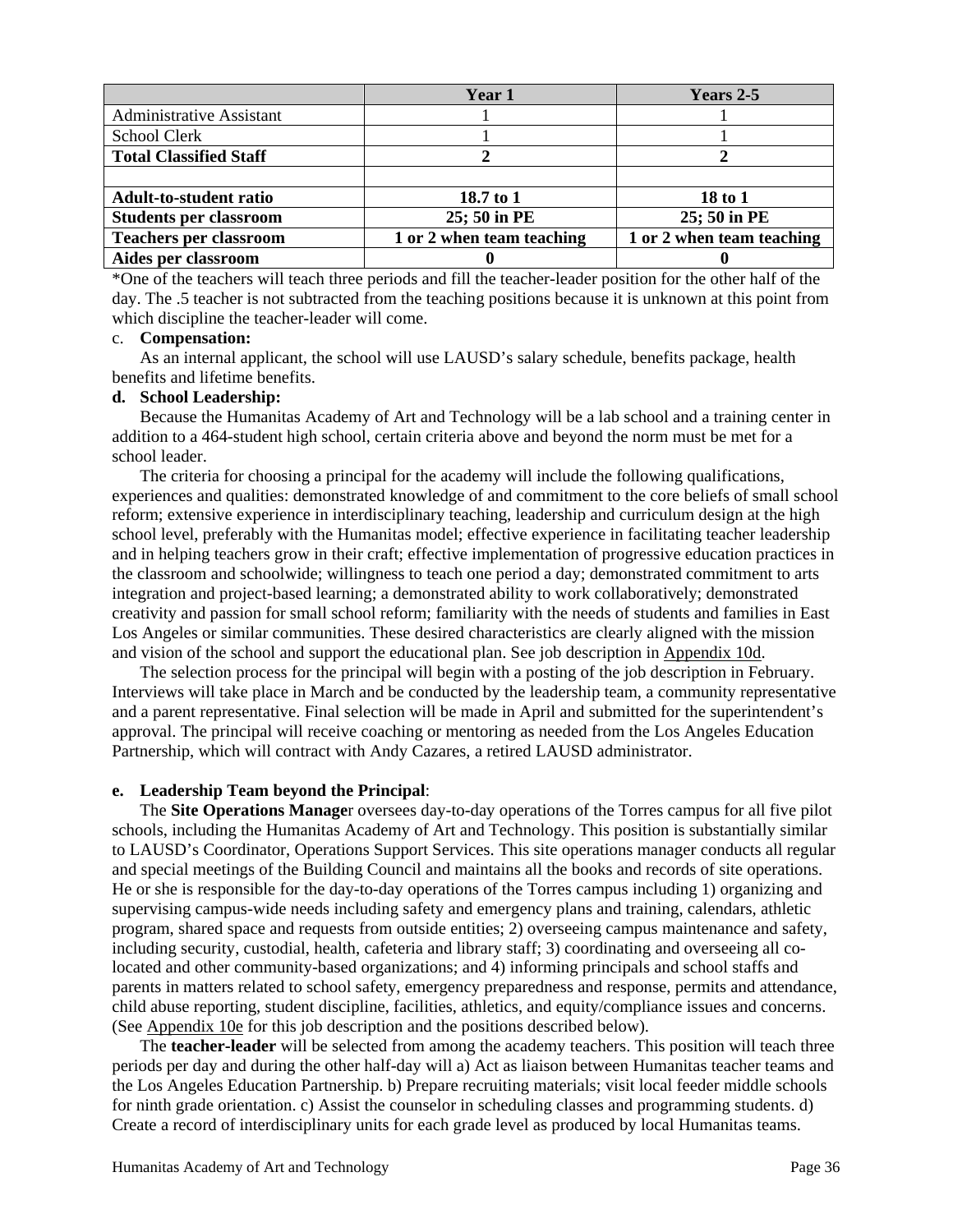The classified staff will consist of one counselor, an administrative assistant, and a school clerk. The **counselor** will council students in the areas of educational, personal, physical, social and career needs. The ideal candidates will understand the necessity of cohort scheduling for interdisciplinary teaching, be creative, and take the initiative to solve problems. The **administrative assistant** performs a combination of secretarial and administrative duties. The AA will be responsible for the day-to-day operations of the office and supervision of clerical procedures. Other duties include helping to prepare budgets, payroll and Master Calendar. The ideal candidate will be able to help administrator prepare budgets, have knowledge of office practice, procedures and equipment, be able to prepare and edit reports, bulletins; explain rules, regulations and policies; obtain and impart information tactfully and accurately; exercise initiative and good judgment, make sound decisions and work under pressure in meeting deadlines; operate a computer terminal. The **school clerk** will perform a variety of clerical duties. The candidate needs a clear and complete knowledge of office practices, procedures and equipment; an outgoing personality; works well under pressure of deadlines.

The site operations manager will be hired by a committee consisting of the principal of each pilot (or if the principal has not yet been selected, one member of the design team of each pilot selected by the design team), and one member each of the Torres Community School Collaborative, Bienvenidos Family Services, East L.A. College and Los Angeles Education Partnership. The site operation manager position will be posted as soon as the five Torres High Schools are named. Candidates will be interviewed by the committee during the first week of March, and a candidate selected by March 15.

We will use the standard small school procedure for announcing positions. The interview process will be conducted by the leadership team in May 2010. Final selection will be made by June.

#### **f. Recruitment of Teaching Staff**:

As an internal team, the academy will follow LAUSD Collective Bargaining Agreements. The Humanitas Academy of Art and Technology will build on the strengths of the founding teacher team and work diligently to recruit and retain a stable, diverse and pedagogically cohesive teaching staff.

**Teacher Roster & Credentials**: Teachers who have already been recruited and have committed to the school are Deborah Thompson, Karen Gibler, Sonia Herrera, Sandra Licari, Lonee Lona, Deborah Lowe, Estelle Ost and Jessica Wadle. (See Appendix 10a for résumés of leadership team). These teachers have been trained in the Humanitas model, shared inquiry, Socratic seminar, literacy strategies. They all hold single-subject credentials in the disciplines they will teach, as will all teachers hired. All the founding teachers have SB1969 or CLAD (Crosscultural, Language, and Academic Development) certificates, giving them cultural sensitivity and qualifying them to teach English learners. Teachers will be well-trained in differentiated instruction to meet the needs of special students populations. The academy will hire credentialed special day and resource teachers, depending on the number and need of our special education students.

**Timeline/Strategy**: The mix of new and experienced teachers hired for the academy will depend in part on the number of interested teachers from Roosevelt and Garfield. The ideal mix would be a core of experienced veterans and new beginning teachers. The founding teachers include six veteran teachers and two with five or fewer years' experience. We will reach out to teachers at Roosevelt High and Garfield High who have worked in the Humanitas program or wish to apply to do so. In February we will post the job description at the site and meet to answer questions faculty might have. Because of the unique nature of the school design we will need to hire at least two Art teachers—one for the Two Dimensional Art classes and one for the Design Media classes. We want to attract creative science and math teachers who are interested in collaborating to develop innovative, interdisciplinary instruction, and we want science teachers who are qualified to teach AP Biology and AP Physics.

| The university for infinity teaching beam with our |                                                                                    |  |
|----------------------------------------------------|------------------------------------------------------------------------------------|--|
| Feb.-Mar. 2010                                     | Posting Job Description using standard Pilot School protocol                       |  |
| Apr.-May 2010                                      | After an application review, candidates will be scheduled for an initial interview |  |
|                                                    | with Design Team and Principal. Candidates will be asked to bring a demonstration  |  |
|                                                    | lesson. Depending on the number of candidates applying, a second interview may     |  |
|                                                    | be scheduled.                                                                      |  |
| June $2010$                                        | Final selections will be made and announced                                        |  |

The timeline for hiring teaching staff will be: